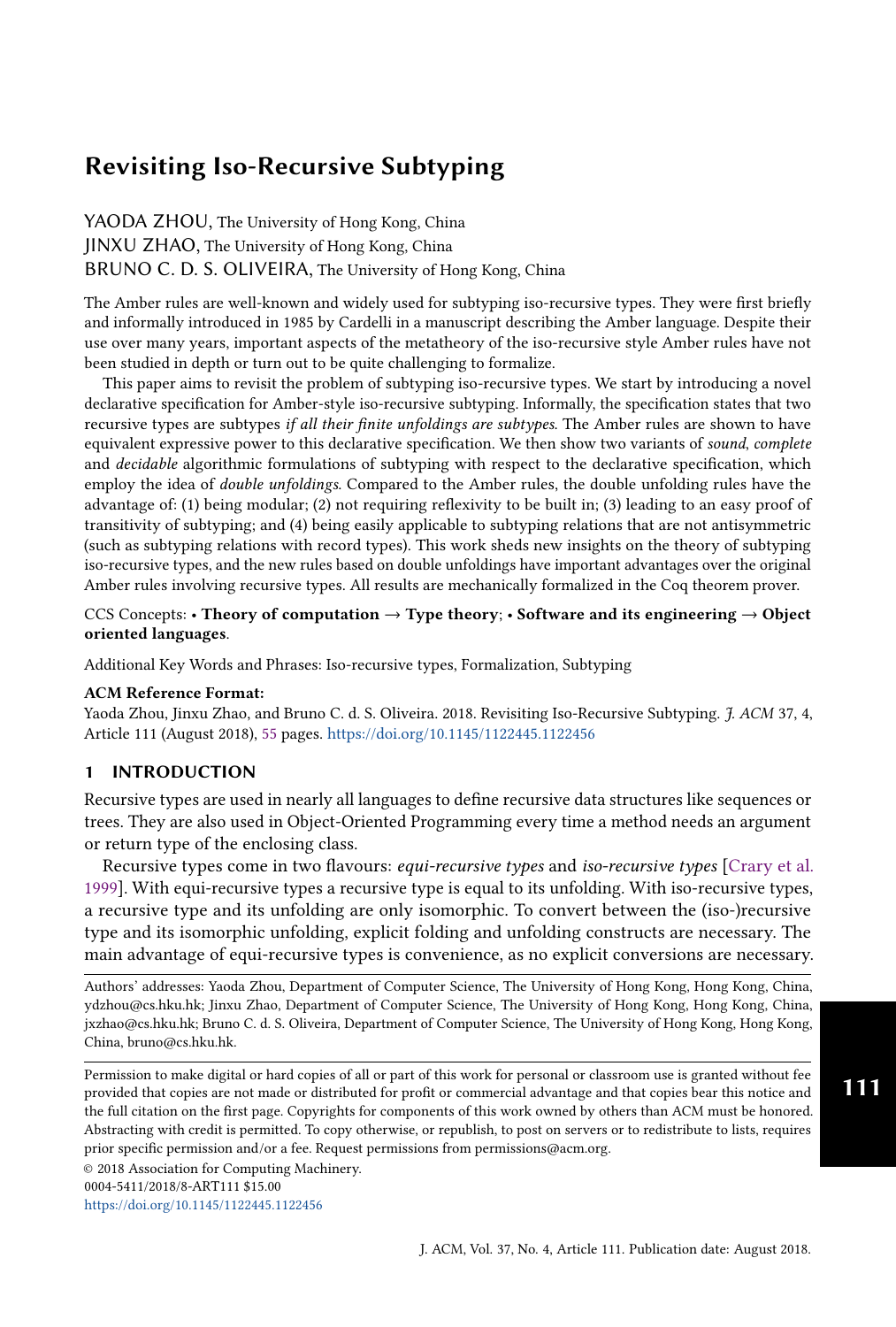However, a disadvantage is that algorithms for languages with equi-recursive types are quite complex. Furthermore, integrating equi-recursive types in type systems with advanced type features, while retaining desirable properties such as decidable type-checking, can be hard (or even impossible) [\[Colazzo and Ghelli](#page-53-1) [1999;](#page-53-1) [Ghelli](#page-53-2) [1993;](#page-53-2) [Solomon](#page-54-1) [1978\]](#page-54-1).

The Amber rules are well-known and widely used for subtyping iso-recursive types. They were briefly and informally introduced in 1985 by [Cardelli](#page-53-3) in a manuscript describing the Amber language [\[Cardelli](#page-53-3) [1985\]](#page-53-3). Later on, [Amadio and Cardelli](#page-52-0) [\[1993\]](#page-52-0) made a comprehensive study of the theory of recursive subtyping for a system with equi-recursive types employing Amber-style rules. One nice result of their study is a declarative model for specifying when two recursive types are in a subtyping relation. In essence, two (equi-)recursive types are subtypes if their infinite unfoldings are subtypes. [Amadio and Cardelli'](#page-52-0)s study remains to the day a standard reference for the theory of equi-recursive subtyping, although newer work simplifies and improves on the original theory [\[Brandt and Henglein](#page-53-4) [1997;](#page-53-4) [Gapeyev et al.](#page-53-5) [2003\]](#page-53-5). Since then variants of the Amber rules have been employed multiple times in a variety of calculi and languages, but often in an iso-recursive setting [\[Abadi and Cardelli](#page-52-1) [1996;](#page-52-1) [Bengtson et al.](#page-53-6) [2011;](#page-53-6) [Chugh](#page-53-7) [2015;](#page-53-7) [Duggan](#page-53-8) [2002;](#page-53-8) [Lee et al.](#page-53-9) [2015;](#page-53-9) [Swamy et al.](#page-54-2) [2011\]](#page-54-2). Perhaps most prominently the seminal work on "A Theory of Objects" by [Abadi and Cardelli](#page-52-1) [\[1996\]](#page-52-1) employs iso-recursive style Amber rules.

The Amber rules are appealing due to their apparent simplicity, but the metatheory for their isorecursive formulation is not well studied. Unlike an equi-recursive formulation, which has a clear declarative specification, there is no similar declarative specification for an iso-recursive formulation so far. Moreover, there are fundamental differences between equi-recursive and iso-recursive subtyping: while equi-recursive subtyping deals with infinite trees and is naturally understood in a coinductive setting [\[Brandt and Henglein](#page-53-4) [1997;](#page-53-4) [Gapeyev et al.](#page-53-5) [2003\]](#page-53-5), an Amber-style iso-recursive formulation deals with finite trees and ought to be understood in an inductive setting. Furthermore, important properties for algorithmic versions of the iso-recursive Amber rules are lacking or are quite difficult to prove. In particular, there is very little work in the literature regarding proof of transitivity for algorithmic formulations of the Amber rules. Finally, a fundamental lemma that arises in proofs of type preservation for calculi with iso-recursive subtyping is:

If 
$$
\mu\alpha
$$
.  $A \leq \mu\alpha$ . *B* then  $[\alpha \mapsto \mu\alpha$ . *A*]  $A \leq [\alpha \mapsto \mu\alpha$ . *B*] *B*

We call this lemma the *unfolding lemma*. The unfolding lemma plays a similar role in preservation to the substitution lemma (which is needed for proving preservation of beta-reduction), and is used to prove the case dealing with recursive type unfolding. The proof for the unfolding lemma is non-trivial, but there is also little work on proofs of this lemma for the Amber rules. While there are some interesting alternatives for iso-recursive subtyping [\[Hofmann and Pierce](#page-53-10) [1996;](#page-53-10) [Ligatti](#page-53-11) [et al.](#page-53-11) [2017\]](#page-53-11), Amber-style subtyping strikes a good balance between expressive power and simplicity, and is widely used. Thus understanding Amber-style subtyping further is worthwhile.

This paper aims to revisit the problem of subtyping iso-recursive types. We start by introducing a novel declarative specification for Amber-style iso-recursive subtyping. Informally, the specification states that two recursive types are subtypes if all their finite unfoldings are subtypes. More formally, the subtyping rule for recursive types is:

$$
\frac{\Gamma, \alpha \vdash [\alpha \mapsto A]^n A \leq [\alpha \mapsto B]^n B \qquad \forall n = 1 \cdots \infty}{\Gamma \vdash \mu \alpha. A \leq \mu \alpha. B} \text{ S-Rec}
$$

Here the notation  $\lbrack \alpha \mapsto A \rbrack^n$  denotes the *n*-times finite unfolding of a type. The *n* times unfolding applies  $n - 1$  substitutions to the type A (the recursive type body), and the rule checks that all -times unfoldings are subtypes. Such a declarative formulation plays a similar role to [Amadio and](#page-52-0) [Cardelli'](#page-52-0)s declarative specification for equi-recursive types. Because the specification is defined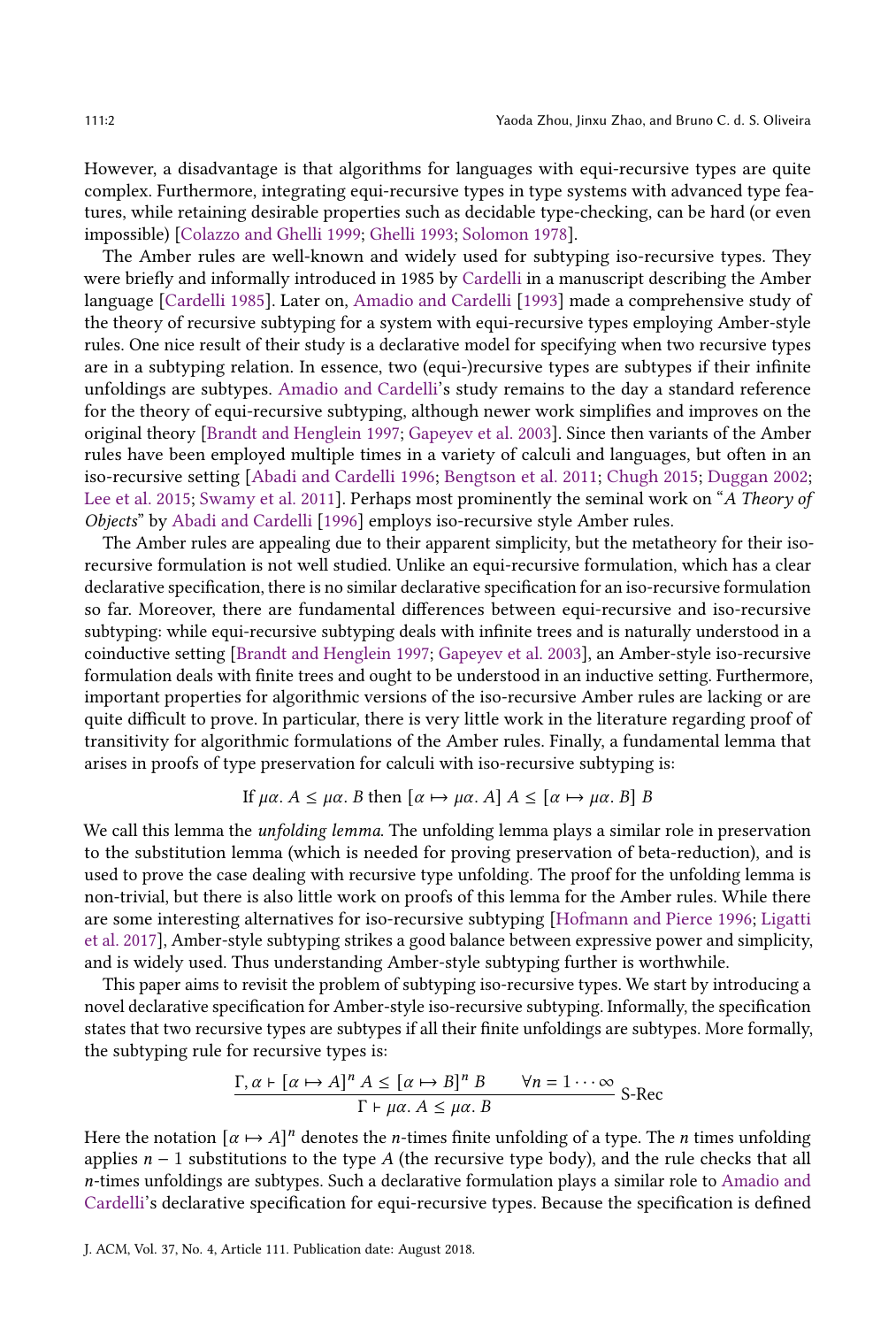with respect to the finite unfoldings, this naturally leads to an inductive treatment of the theory. For example, the proof of transitivity of subtyping is fairly straightforward, with the more significant challenge being the unfolding lemma. With all the metatheory in place, proving subject-reduction for a typed lambda calculus with recursive types is a routine exercise. Moreover, the Amber rules are shown to be equivalent (in terms of expressive power) to this declarative specification.

We also show alternative algorithmic formulations based on the idea of *double unfoldings*. We discuss two variants of rules for subtyping recursive types. The first variant, which we call the double unfolding rule, checks both 1-time and 2-times finite unfoldings. The second variant can be seen as an optimization that checks only 2-times finite unfoldings, by tracking the names of the recursive types to avoid the 1-time finite unfolding check. We call the second variant nominal unfolding. Both rules accept all valid subtyping statements that the Amber rules accept, but they have important advantages. In particular the rules with double unfoldings:

- Enable modular proofs. The new subtyping rules for recursive types are modular in the sense that proofs for properties such as transitivity or reflexivity only need to account for the new recursive case. All the other cases remain essentially the same as in a subtyping relation without recursive types. Key to this form of modularity is the use standard environments, which are just a collection of type variables.
- Have easy proofs of transitivity of subtyping. A particular consequence of the previous point is an easy proof for transitivity, which has been a stumbling block in the past for the iso-recursive Amber rules. The Amber rules have a pervasive impact in the subtyping relation, which is the root cause of the difficulties in doing proofs such as transitivity. To our knowledge the only transitivity proof for the Amber rules is due to [Bengtson et al.](#page-53-6) [\[2011\]](#page-53-6), and the proof is quite intricate, relying on a complex inductive argument.
- Do not require built-in reflexivity. An additional benefit is that reflexivity does not have to be built in, but it can be derived instead. In the Amber rules built-in reflexivity is necessary to deal with contravariant occurrences of recursive type variables.
- Are applicable to antisymmetric subtyping relations. Built-in reflexivity can be problematic in some settings, including calculi with record subtyping or intersection/union types. Such calculi can have "isomorphic" subtyping where two syntactically different types  $A$  and  $B$  can be subtypes of each other. In other words the subtyping relation is not antisymmetric. Avoiding built-in reflexivity makes the rules easier to apply in such settings. As we show, the double unfolding rules can deal with record types easily.

The focus of our work is on iso-recursive subtyping rules that enable easy metatheory, and improving the understanding of Amber-style iso-recursive subtyping. Therefore our work will be useful to those interested on the theory of recursive types, as well as for formalizations of calculi using iso-recursive subtyping. Formalizations can benefit from our work to easily develop calculi with recursive types and prove important properties, such as transitivity, decidability and type soundness. While the rules based on double unfolding rules are algorithmic and therefore can be used in implementations, our focus is not on efficient algorithms. For implementations, the use of the Amber rules may still be preferable if efficiency is an important concern. Moreover, there are alternatives to the Amber rules, such as the complete rules by [Ligatti et al.](#page-53-11) [\[2017\]](#page-53-11), which may be preferable for extra expressive power in the subtyping relation, as well as efficient algorithms.

To validate all our results we have mechanically formalized all our results in the Coq theorem prover. As far as we know this is the first comprehensive treatment of iso-recursive subtyping dealing with unrestricted recursive types in a theorem prover.

In summary, the contributions of this paper are: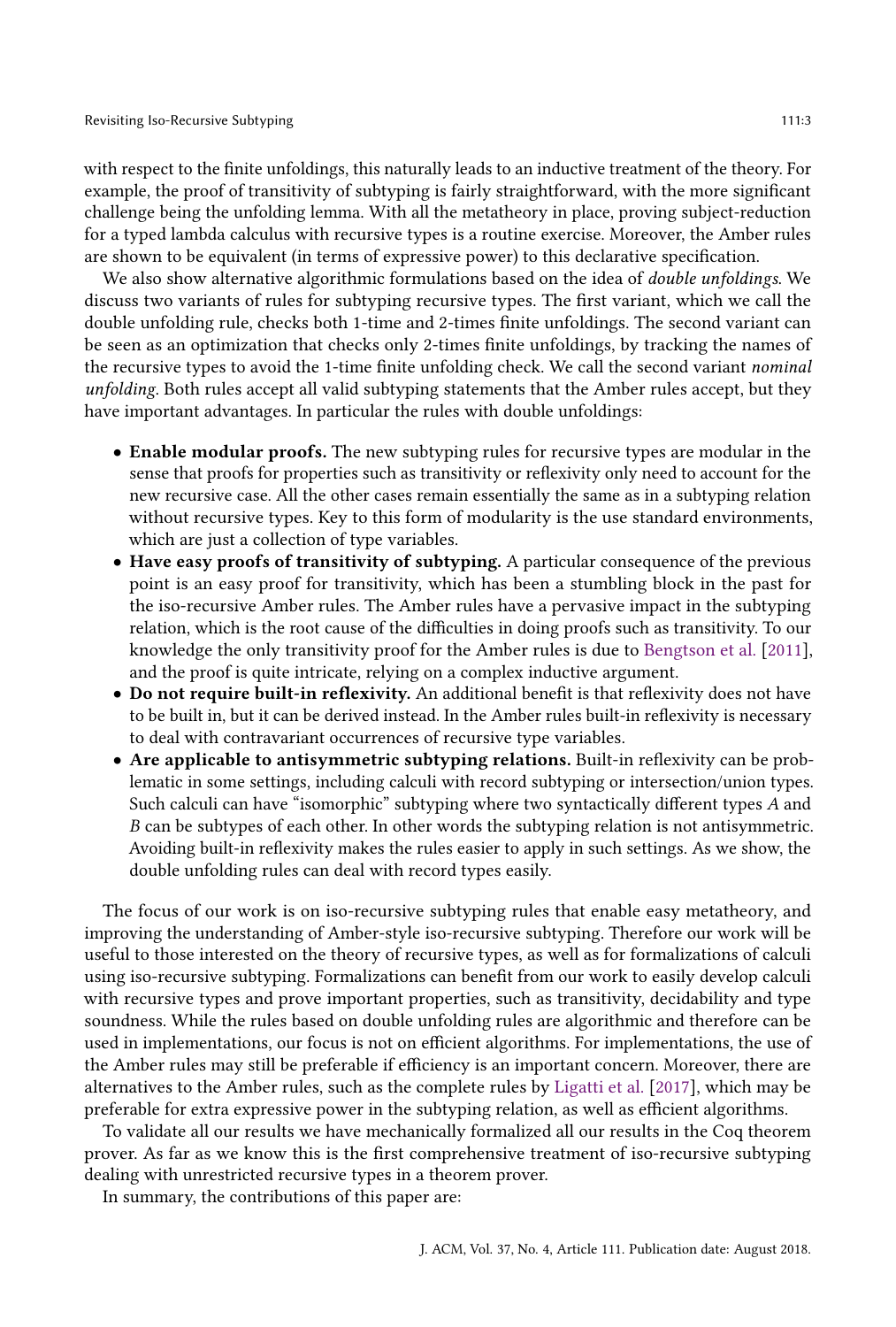<span id="page-3-0"></span>

|                           | Reflexivity           | Transitivity | <b>Unfolding Lemma</b> |
|---------------------------|-----------------------|--------------|------------------------|
| Amber Rules               | Built-in              | Corollary 58 | Corollary 59           |
| Finite Unfolding          | Theorem 5             | Theorem 6    | Lemma 8                |
| Double Unfolding          | Theorem 15            | Theorem 16   | Lemma 24               |
| Nominal Unfolding         | Theorem 25            | Theorem 26   | Lemma 27               |
| Weakly Positive Subtyping | Theorem 39 Theorem 41 |              | Lemma 42               |

Table 1. Some key theorems in the paper.

- A declarative specification for iso-recursive subtyping: We propose a new declarative specification for iso-recursive subtyping, where two recursive types are subtypes if all the finite unfoldings are subtypes in Section [3.](#page-16-0)
- Algorithmic subtyping based on double unfoldings: We show two sound, complete and decidable algorithmic formulations of subtyping employing the idea of double unfoldings in Section [4.](#page-22-0) The first formulation uses a so-called double unfolding rule, and the second formulation uses a so-called nominal unfolding rule.
- Equivalence to the Amber rules: We prove that the Amber rules are equivalent, in terms of expressive power, to our new formulation of subtyping in Section [5.](#page-31-0)
- Subject-reduction for a typed lambda calculus with recursive types and record types: To illustrate the applicability of our results to calculi with subtyping relations that are not antisymmetric, we formalize a typed lambda calculus with recursive types as well as record types and prove type preservation and progress in Section [6.](#page-40-2)
- Subtyping with a Weakly Positive Restriction: In addition to the Amber rules and the finite and the rules based on double unfoldings, we also give another equivalent formulation of subtyping based on a weakly positive restriction of recursive variables. This variant captures precisely a folklore observation that the Amber rules express two situations where a recursive variable can be a subtype of another type: positive subtyping and reflexivity. This variant, presented as part of Section [5,](#page-31-0) is used as an intermediate step to prove the equivalence between the Amber rules and a formulation using double unfolding.
- Mechanical formalization: All the results are formalized in the Coq theorem prover and can be found at: <https://github.com/juda/Iso-Recursive-Subtyping>

Table [1](#page-3-0) and Figure [1](#page-4-0) summarize some key lemmas and theorems of this paper. In particular, it shows that all five formulations of subtyping presented in this paper are equivalent in terms of expressive power.

This article is a significantly expanded version of a conference paper [\[Zhou et al.](#page-54-3) [2020\]](#page-54-3). There are several improvements with respect to the conference version. First of all, we considerably simplify the proof of soundness theorem between double and finite unfoldings, and provide a proof of the unfolding lemma directly using the double unfolding rules. In the original soundness proof, a special relation capturing valid subtyping derivations was used. In the new proof, this relation and proof technique is no longer used, greatly simplifying the proof. Secondly, we prove that the Amber rules are complete with respect to the double unfolding formalization. Consequently, all five subtyping formulations are shown to be equivalent (Figure [1\)](#page-4-0). The conference version only shows the soundness of the Amber rules with respect to finite unfoldings, but not their completeness. Thirdly we present a variant of double unfoldings, called nominal unfoldings, which are more efficient that double unfoldings and yet preserve all of the key advantages in terms of the development of the meta-theory of the original double unfolding rules. Finally, the material in Section [6,](#page-40-2) showing that our new rules can be applied to calculi with record types, is new. This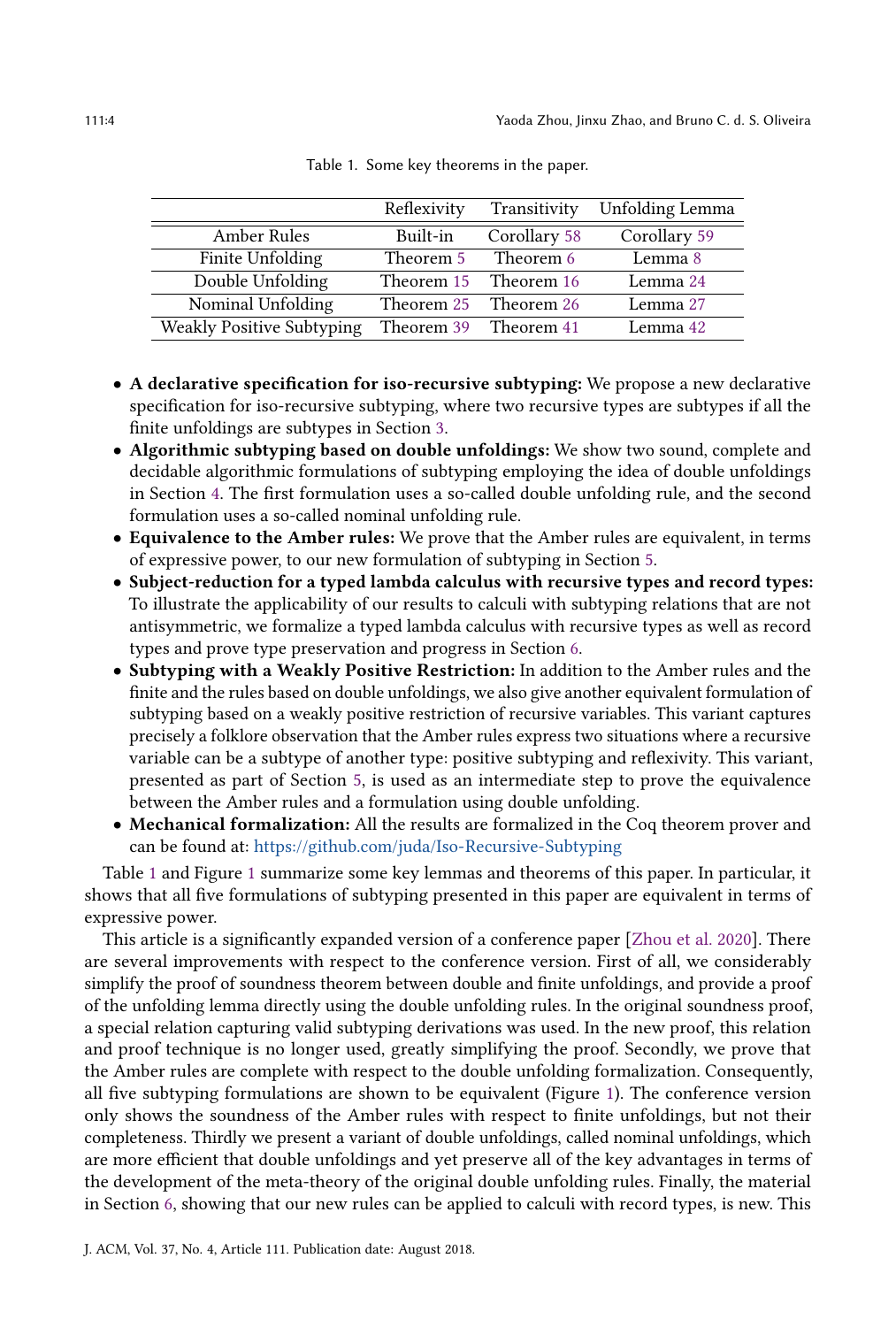<span id="page-4-0"></span>

Fig. 1. A diagram with the soundness and completeness lemmas in this work.

is interesting because it shows that rules based on double unfoldings can deal smoothly with subtyping relations that are not antisymmetric, unlike the Amber rules.

# <span id="page-4-1"></span>2 OVERVIEW

This section provides an overview of the problem of iso-recursive subtyping and our results. We first briefly review applications of iso-recursive subtyping, introduce some alternative formulations for iso-recursive subtyping, and discuss some issues with the Amber rules. Then we present the key ideas of our work, including a novel declarative formulation of subtyping and the two algorithmic variants based on double unfoldings. Finally, we show how the double unfolding rule can be employed in calculi with record types.

# 2.1 Applications of Iso-Recursive Types

Before we move to our work we first briefly review some of the applications of iso-recursive types. Many programming languages adopt an iso-recursive formulation. In practice, the inconvenience of iso-recursive types is mostly eliminated by "hiding" the explicit folding and unfolding in other constructs. For example, in functional languages, such as Haskell or ML, a flavour of iso-recursive types is provided via datatypes.

Figure [2](#page-5-0) (left) illustrates a simple recursive type in Haskell. The List datatype is recursive, as the Cons constructor requires a List as the second argument. Functions such as map, can then be defined by pattern matching. While there are no explicit folding or unfolding operations in the program, every use of the constructors (Nil and Cons) triggers folding of the recursive type. Conversely, the patterns on Nil and Cons trigger unfolding of the recursive type. Similarly, in nominal Object-Oriented (OO) languages such as Java, iso-recursive types can be introduced in class definitions such as the one to the right of Figure [2.](#page-5-0) This class definition requires recursive types because both compareArea and clone need to refer to the enclosing class. Like the Haskell program above, there are no explicit uses of folding and unfolding. Instead, constructors trigger folding of the recursive type; while method calls (such as area()) trigger recursive type unfolding. The relationship between iso-recursive types, algebraic datatypes and pattern matching, and nominal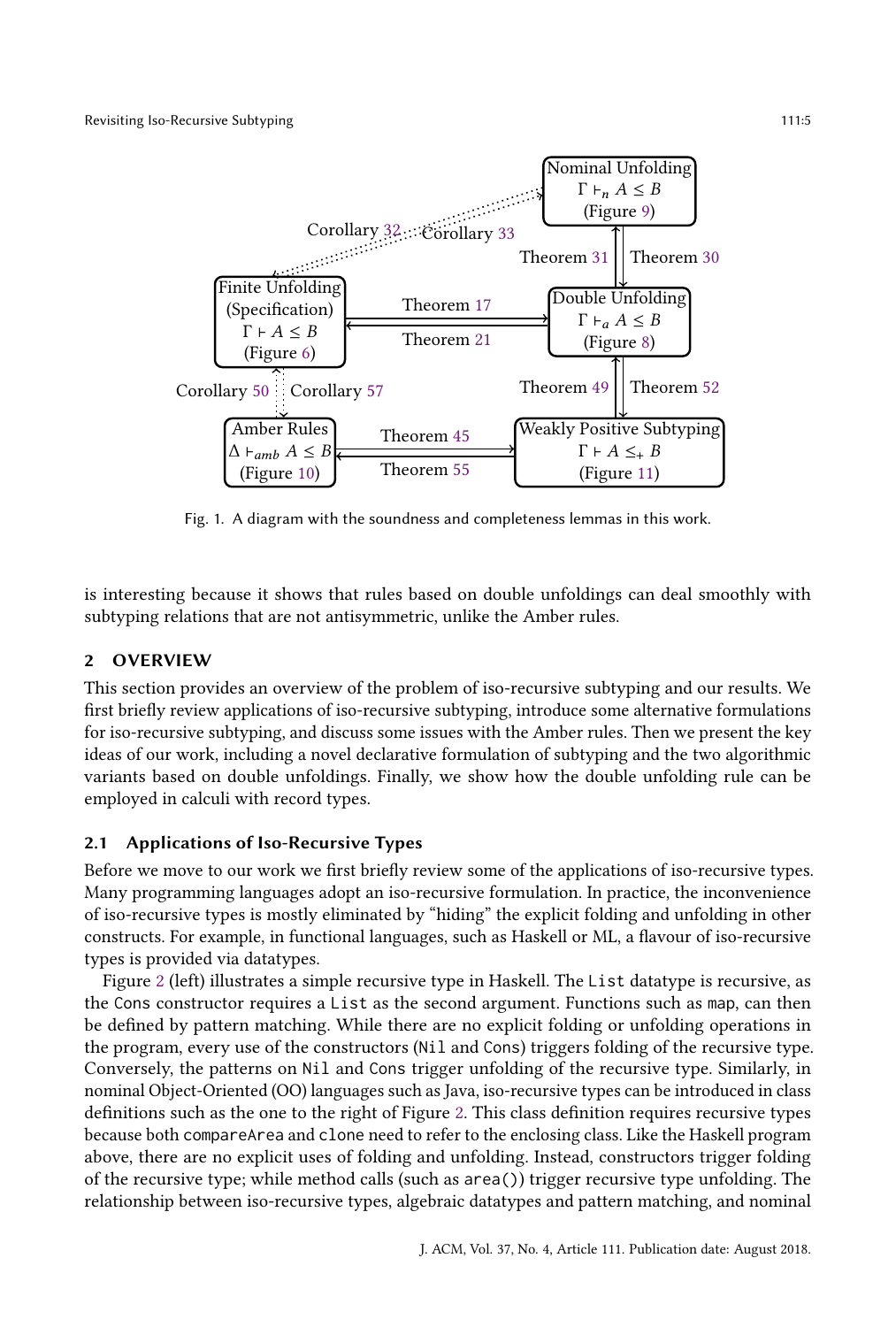```
data List = Nil | Cons Int List
map :: (Int \rightarrow Int) \rightarrow List \rightarrow List
map f NilNil
map f (Cons x xs) =
    Cons (f x) (map f xs)
                                            class Shape {
                                               int area() \{ \ldots \}boolean compareArea(Shape s) {
                                                   return s.area() == area();
                                               }
                                               Shape clone() {return new Shape(); }
                                            }
```
Fig. 2. Recursive types in Haskell (left) and Java (right).

OO class definitions is well-understood in the research literature [\[Lee et al.](#page-53-9) [2015;](#page-53-9) [Pierce](#page-53-12) [2002;](#page-53-12) [Stone](#page-54-4) [and Harper](#page-54-4) [1996;](#page-54-4) [Vanderwaart et al.](#page-54-5) [2003;](#page-54-5) [Yang and Oliveira](#page-54-6) [2019\]](#page-54-6).

## 2.2 Subtyping Recursive Types

Subtyping is a widely-used inclusion relation that compares two types. Many calculi have no types of "infinite" size. In such calculi comparing two types is relatively easy. However, with the existence of recursive types, comparing two types is no longer trivial. A recursive type  $\mu\alpha$ . A usually contains itself as a subpart, represented by the type variable  $\alpha$ . Therefore, a subtyping relation (or another form of comparison) needs to treat these types in a special way.

We choose to use a minimal set of types throughout this work for illustration. A type  $A, B, C$ , or D may refer to the primitive nat type, the top type ⊤, a function type  $A \rightarrow B$ , a type variable  $\alpha$  or a recursive type  $\mu\alpha$ . A. The subtyping rules for the top type, primitive types and function types are standard:

$$
\overline{A \leq \top} \qquad \frac{B_1 \leq A_1 \qquad A_2 \leq B_2}{\text{nat} \leq \text{nat}} \qquad \frac{B_1 \leq A_1 \qquad A_2 \leq B_2}{A_1 \to A_2 \leq B_1 \to B_2}
$$

Before diving into the design of subtyping relations for recursive types, we first look at some examples. We also discuss the role of the unfolding lemma in checking whether a subtyping relation between two recursive types is valid or not.

*Example [1](#page-5-1).* Any type should be a subtype of itself, including<sup>1</sup>

- $\mu \alpha$ .  $\alpha \rightarrow \alpha \leq \mu \alpha$ .  $\alpha \rightarrow \alpha$ ,
- $\mu \alpha$ .  $\alpha \rightarrow$  nat  $\leq \mu \alpha$ .  $\alpha \rightarrow$  nat,
- $\mu \alpha$ . nat  $\rightarrow \alpha \leq \mu \alpha$ . nat  $\rightarrow \alpha$ .

An important aspect to pay attention to here is the negative occurrences of recursive type variables, which occur in the first two examples. The combination of contravariance of function types and recursive types is a key cause to some complexity which is necessary when subtyping recursive types, even for the case of equal types. Indeed, this is the key reason why in the Amber rules a reflexivity rule is needed. We will come back to this point in Section [2.5.](#page-7-0)

Example 2. A second example is  $\mu\alpha$ .  $\tau \to \alpha \leq \mu\alpha$ . nat  $\to \alpha$ . This example illustrates positive recursive subtyping, since the recursive variables are used only in positive positions, and the two types are not equal. The left type is a function that consumes infinite values of any type, and the right type consumes infinite nat values. Hence, the left type is more general than the right type.

*Example 3.* The type  $\mu\alpha$ .  $\alpha$  → nat is *not* a subtype of  $\mu\alpha$ .  $\alpha$  → ⊤. This final example serves the purpose of illustrating negative recursive subtyping, where recursive type variables occur in negative positions. If we ignore the recursive parts of these types,  $A \rightarrow \text{nat} \leq A \rightarrow \text{†}$  holds for

<span id="page-5-1"></span><sup>&</sup>lt;sup>1</sup>We assume that recursive types have lower priority. That is,  $\mu\alpha$ .  $\top \rightarrow \alpha$  means  $\mu\alpha$ . ( $\top \rightarrow \alpha$ ) not ( $\mu\alpha$ .  $\top$ )  $\rightarrow \alpha$ .

J. ACM, Vol. 37, No. 4, Article 111. Publication date: August 2018.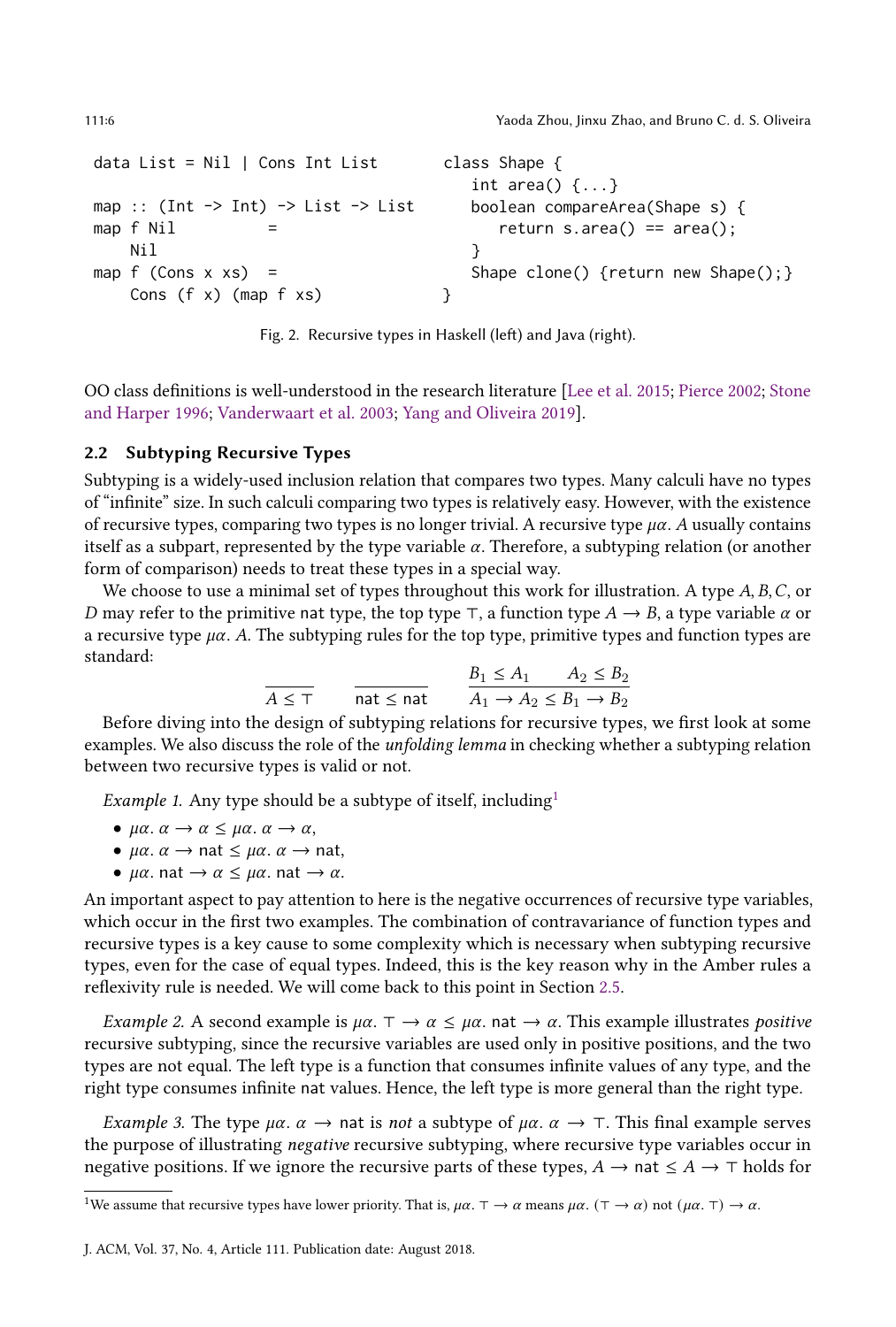any type A. But that does not imply that  $\mu\alpha$ .  $\alpha \rightarrow$  nat  $\leq \mu\alpha$ .  $\alpha \rightarrow$   $\top$ , because the type variable  $\alpha$ on different sides refers to different types. If we unfold both types twice, we get:

$$
((\mu\alpha.\alpha \to \text{nat}) \to \text{nat}) \to \text{nat} \text{ v.s. } ((\mu\alpha.\alpha \to \top) \to \top) \to \top
$$

which should be rejected by the subtyping relation. Because of the contravariance of functions, we need to check not only that nat  $\leq$  ⊤ but also that  $\top \leq$  nat (which does not hold).

The role of the unfolding lemma. In Example 3 we argued that subtyping should be rejected without actually defining a rule for subtyping of recursive types. The argument was that in such case subtyping should be rejected because unfolding the recursive type a few times leads to a subtyping relation that is going to be rejected by some other rule not involving recursive types. The unfolding lemma captures the essence of this argument formally:

If 
$$
\mu\alpha
$$
.  $A \leq \mu\alpha$ . *B* then  $[\alpha \mapsto \mu\alpha$ . *A*]  $A \leq [\alpha \mapsto \mu\alpha$ . *B*] *B*

It states that unfolding the types one time in a valid subtyping relation between recursive types always leads to a valid subtyping relation between the unfoldings. This property plays an important role in type soundness, and it essentially guarantees the type preservation of recursive type unfolding.

In the following subsections, we briefly review some possible designs for recursive subtyping.

## <span id="page-6-0"></span>2.3 A Rule That Only Works for Covariant Subtyping

As observed by [Amadio and Cardelli](#page-52-0) [\[1993\]](#page-52-0), a first idea to compare two recursive types is to use the following rules:

$$
\frac{\Gamma, \alpha \vdash A \leq B}{\Gamma \vdash \mu \alpha. A \leq \mu \alpha. B} \qquad \frac{\alpha \in \Gamma}{\Gamma \vdash \alpha \leq \alpha}
$$

which accept, for example,  $\mu\alpha$ .  $\top \to \alpha \leq \mu\alpha$ . nat  $\to \alpha$  and  $\mu\alpha$ .  $\alpha \to \alpha \leq \mu\alpha$ .  $\alpha \to \alpha$ . Unfortunately, these rules are unsound in the presence of negative recursive subtyping and contravariant subtyping for function types. We can easily derive the following invalid relation with those rules:

$$
\mu\alpha
$$
.  $\alpha \rightarrow$  nat  $\leq \mu\alpha$ .  $\alpha \rightarrow \top$ 

If we ignore the recursive symbol  $\mu$ , it is not immediately obvious that the subtyping relation is problematic:

$$
\alpha \to \text{nat} \leq \alpha \to \top
$$

However, after unfolding the types twice the problem becomes obvious, as shown in Example 3:

$$
((\mu\alpha.\ \alpha \rightarrow nat) \rightarrow nat) \rightarrow nat \le ((\mu\alpha.\ \alpha \rightarrow \top) \rightarrow \top) \rightarrow \top
$$

Generally speaking, these rules are sound for positive recursive subtyping. However, contravariant recursive types, where the recursive type variables occur in negative positions, may allow unsound subtyping statements, as shown above.

# <span id="page-6-1"></span>2.4 The Positive Restriction Rule

To fix the unsound rule in the presence of contravariant subtyping, we might restrict it with positivity checks on the types:

$$
\frac{\Gamma, \alpha \vdash A \le B \qquad \text{non-neg}(\alpha, A) \qquad \text{non-neg}(\alpha, B)}{\Gamma \vdash \mu \alpha. A \le \mu \alpha. B}
$$

where non-neg( $\alpha$ , A) is false when  $\alpha$  occurs in negative positions of A. This restriction, which was also observed by [Amadio and Cardelli](#page-52-0) [\[1993\]](#page-52-0), solves the unsoundness problem and is employed in some languages and calculi [\[Backes et al.](#page-53-13) [2014\]](#page-53-13). The logic behind this restriction is that all the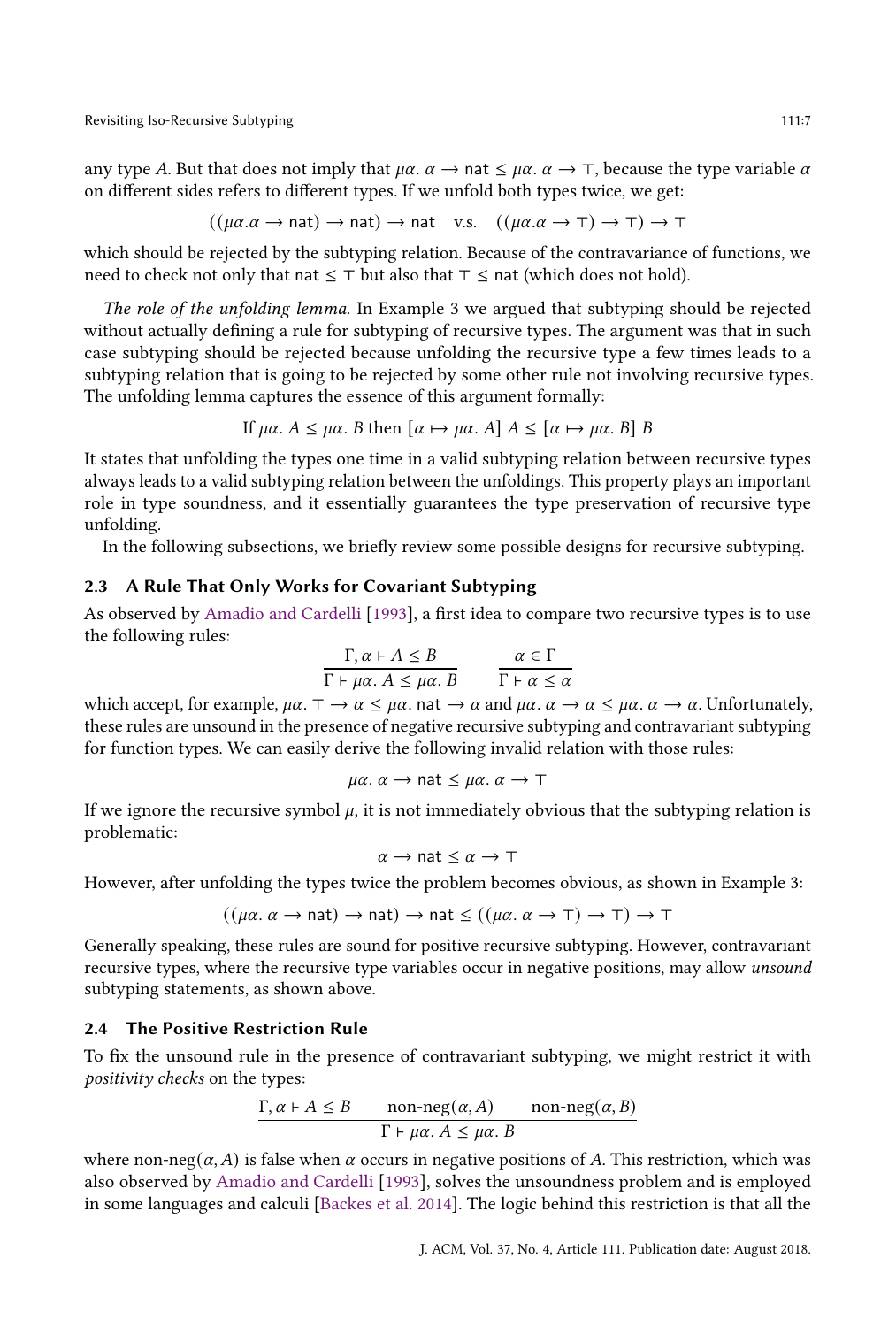subderivations which encounter  $\alpha \leq \alpha$  (for some recursive type variable  $\alpha$ ) are valid. Since such subderivations only occur in positive (or covariant) positions, the left  $\alpha$  represents  $\mu\alpha$ . A, and the right  $\alpha$  represents  $\mu\alpha$ . B. Since the subtyping is covariant, the statement  $\mu\alpha$ .  $A \leq \mu\alpha$ . B is valid, and all substatements  $\alpha \leq \alpha$  are valid as well.

The main drawback of this rule is that no negative recursive subtyping is possible. It rejects some valid relations, such as  $\mu\alpha$ .  $\tau \to \alpha \leq \mu\alpha$ .  $\alpha \to \alpha$ . Furthermore, at least without some form of reflexivity built-in, it even rejects subtyping of equal types with negative recursive variables, such as  $\mu \alpha$ .  $\alpha \rightarrow \alpha \leq \mu \alpha$ .  $\alpha \rightarrow \alpha$ .

### <span id="page-7-0"></span>2.5 The Amber Rules

Equi-recursive Amber rules. The Amber rules were introduced in the Amber language by [Cardelli](#page-53-3) [\[1985\]](#page-53-3). Later, [Amadio and Cardelli](#page-52-0) [\[1993\]](#page-52-0) studied the metatheory for a subtyping relation that employs Amber-like rules. These rules are presented in Figure [3.](#page-8-0) The subtyping relation is declarative as the transitivity rule (rule [OAmber-trans\)](#page-8-1) is built-in. The rule [OAmber-top](#page-8-2) and rule [OAmber](#page-8-3)[arrow](#page-8-3) are standard. Rule [OAmber-rec](#page-8-4) is the most prominent one, describing subtyping between two recursive types. The key idea in the Amber rules is to use distinct type variables for the two recursive types being compared ( $\alpha$  and  $\beta$ ). These two type variables are stored in the environment. Later, if a subtyping statement of the form  $\alpha \leq \beta$  is found, rule OAMBER-ASSMP is used to check whether that pair is in the environment. The nice thing about rule OAMBER-REC and rule OAMBER[assmp](#page-8-5) is that they work very well for positive subtyping. Furthermore, they rule out some bad cases with negative subtyping, such as  $\mu\alpha$ .  $\alpha \rightarrow$  nat  $\leq \mu\beta$ .  $\beta \rightarrow \tau$ . Unfortunately, rule OAMBER-REC rules out too many cases with negative subtyping, including statements about equal types, such as  $\mu\alpha$ .  $\alpha \to$  nat  $\leq \mu\beta$ .  $\beta \to$  nat. To compensate for this, rule OAMBER-REC is complemented by a (generalization of the) reflexivity rule (rule [OAmber-refl\)](#page-8-6). In the case of [Amadio and Cardelli'](#page-52-0)s original rules, rule OAMBER-REC comes with a non-trivial definition of equality  $A = B$  (we refer to their paper for details). Such equality allows deriving statements such as  $\mu\alpha$ . nat  $\rightarrow \alpha = \mu\alpha$ . nat  $\rightarrow$ nat  $\rightarrow \alpha$  or  $\mu\alpha$ . nat  $\rightarrow \alpha$  = nat  $\rightarrow \mu\alpha$ . nat  $\rightarrow \alpha$ , which is used to ensure that recursive types and their unfoldings are equivalent. That is, generally speaking, the following equality holds at the type-level:

$$
\mu\alpha. A = [\alpha \mapsto \mu\alpha. A] A
$$

In other words, the set of rules defines a subtyping relation for *equi-recursive types*. [Amadio and](#page-52-0) [Cardelli](#page-52-0) [\[1993\]](#page-52-0) did a thorough study of the metatheory of such equi-recursive subtyping, including providing an intuitive specification for recursive subtyping. In essence two recursive types are subtypes if their infinite unfoldings are subtypes.

<span id="page-7-2"></span>Iso-recursive Amber rules. [Amadio and Cardelli'](#page-52-0)s set of rules is more powerful than what is normally considered to be the folklore Amber rules for iso-recursive subtyping. Many typical presentations of the Amber rule simply use a variant of syntactic equality<sup>[2](#page-7-1)</sup> in reflexivity, which is less powerful, but it is enough to express iso-recursive subtyping. In what follows we consider the folklore rules, where the equality  $(A = B)$  used in rule OAMBER-REFL is simplified by just considering syntactic equality. The iso-recursive rules can deal correctly with all the examples illustrated so far, accepting the various examples that we have argued should be accepted, and rejecting the other ones. Perhaps a small nitpicking point is the absence of well-formedness constraints in the subtyping rules. By modern day standards, this may look a little suspicious, but then again wellformedness of environments and types is typically standard and straightforward. Unfortunately, as it turns out, a suitable definition of well-formedness is non-trivial for Amber subtyping. We will

<span id="page-7-1"></span> $2$ More precisely, in a setting where binders and variables are encoded using names, alpha-equivalence is used. In settings where De Bruijn indices are used, it amounts to syntactic equality.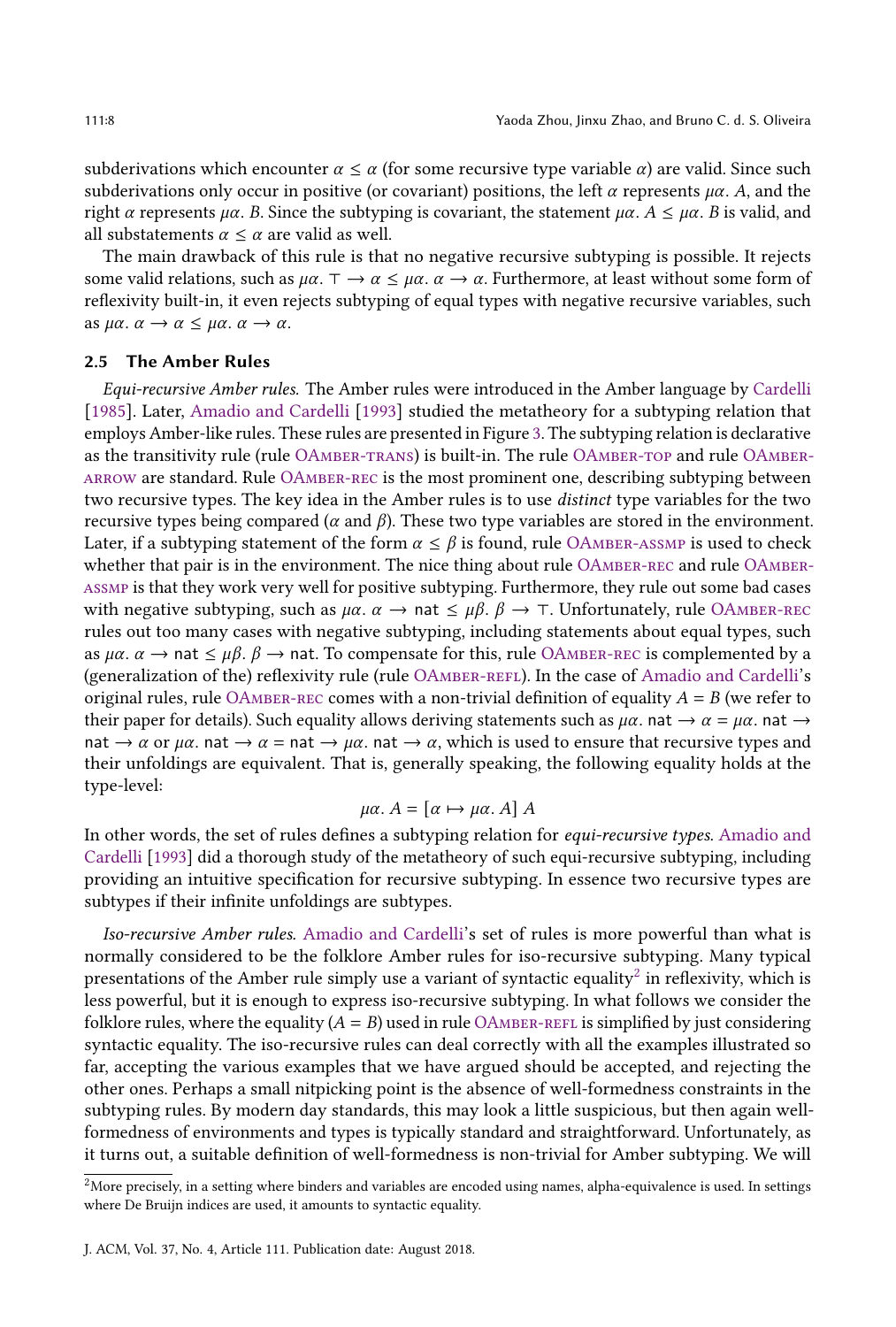<span id="page-8-6"></span><span id="page-8-1"></span><span id="page-8-0"></span>

| $\Gamma \vdash A \leq B$ |                                                                   |                                                     | <i>(Original Amber Rules)</i> |
|--------------------------|-------------------------------------------------------------------|-----------------------------------------------------|-------------------------------|
| OAMBER-REFL<br>$A = B$   | OAMBER-TRANS<br>$\Gamma \vdash A \leq B$ $\Gamma \vdash B \leq C$ | OAMBER-ASSMP<br>$\alpha \leq \beta \in \Gamma$      | OAMBER-TOP                    |
| $\Gamma \vdash A \leq B$ | $\Gamma \vdash A \leq C$                                          | $\Gamma \vdash \alpha \leq \beta$                   | $\Gamma \vdash A \leq \top$   |
|                          | OAMBER-ARROW                                                      | OAMBER-REC                                          |                               |
|                          | $\Gamma \vdash A_2 \leq B_2$<br>$\Gamma \vdash B_1 \leq A_1$      | $\Gamma, \alpha \leq \beta \vdash A \leq B$         |                               |
|                          | $\Gamma \vdash A_1 \rightarrow A_2 \leq B_1 \rightarrow B_2$      | $\Gamma \vdash \mu \alpha$ . $A \leq \mu \beta$ . B |                               |

<span id="page-8-3"></span>Fig. 3. The complete Amber subtyping rules by [Amadio and Cardelli](#page-52-0) [\[1993\]](#page-52-0) for equi-recursive subtyping.

come back to this issue in Section [5.](#page-31-0) Setting the issue of well-formedness aside for the moment, the Amber rules have some other important issues:

Reflexivity cannot be eliminated. The reflexivity rule is essential to the subtyping relation. As we have seen, one cannot even derive  $\mu\alpha$ .  $\alpha \rightarrow$  nat  $\leq \mu\alpha$ .  $\alpha \rightarrow$  nat without the reflexivity rule, due to the contravariant positions of the variables. One possible fix is to add another rule that allows variable subtyping in contravariant positions:

<span id="page-8-5"></span><span id="page-8-4"></span><span id="page-8-2"></span>
$$
\frac{\alpha \le \beta \in \Gamma}{\Gamma \vdash \beta \le \alpha}
$$

However, such rule allows unsound subtypes, for instance,  $\mu\alpha$ .  $\alpha \rightarrow \text{nat} \leq \mu\alpha$ .  $\alpha \rightarrow \tau$ . In fact, adding this rule leads to a similar system to that in Section [2.3.](#page-6-0)

The reflexivity rule, if present in the subtyping relation, depends on a specific equivalence judgment. Simple systems with antisymmetric subtyping relations might use syntactic equivalence or alpha-equivalence. Yet syntactic or alpha-equivalence might be insufficient for other systems. For example, permutation of fields on record types should be considered as equivalent types, thus we may accept the following subtyping statement:

$$
\mu\alpha
$$
. { $x : \alpha, y : \text{nat} \rightarrow \text{nat} \leq \mu\alpha$ . { $y : \text{nat}, x : \alpha$ }  $\rightarrow \text{nat}$ 

However, if the built-in reflexivity employs only alpha-equivalence, such a subtyping statement may be rejected. For instance if record types are modelled as sequences in the abstract syntax (which is quite common [\[Pierce](#page-53-12) [2002\]](#page-53-12)), then the two records  $\{x : \alpha, y : \text{nat}\}\$  and  $\{y : \text{nat}, x : \alpha\}$ will be syntactically different. In this case the subtyping relation is not antisymmetric. That is both  $\{x : \alpha, y : \text{nat}\}\leq \{y : \text{nat}, x : \alpha\}$  and  $\{y : \text{nat}, x : \alpha\} \leq \{x : \alpha, y : \text{nat}\}$  are true, but the two types are not equal. Thus, a (strict) reflexivity rule employing syntactic equality is not adequate in such cases. For record types it may be possible to avoid this issue by using a different representation in the abstract syntax. For instance, we could try to model record types instead as finite maps from field names to types. Then equality of finite maps could have the expected properties for equality and a standard reflexivity rule could suffice. However, other type system features, such as union  $(A \vee B)$  and intersection types  $(A \wedge B)$  [\[Barbanera et al.](#page-53-14) [1995;](#page-53-14) [Coppo et al.](#page-53-15) [1981;](#page-53-15) [Pottinger](#page-53-16) [1980\]](#page-53-16), would pose similar challenges. In those type systems we wish to have  $A \wedge B$  and  $B \wedge A$  to be equivalent types, for example. A change of representation of abstract syntax does not seem to help for such features.

The reader may refer to work by [Ligatti et al.](#page-53-11) [\[2017\]](#page-53-11) for a more extended discussion on the complications of having the reflexivity rule built-in. We will also come back to this point in Section [2.8.](#page-15-0)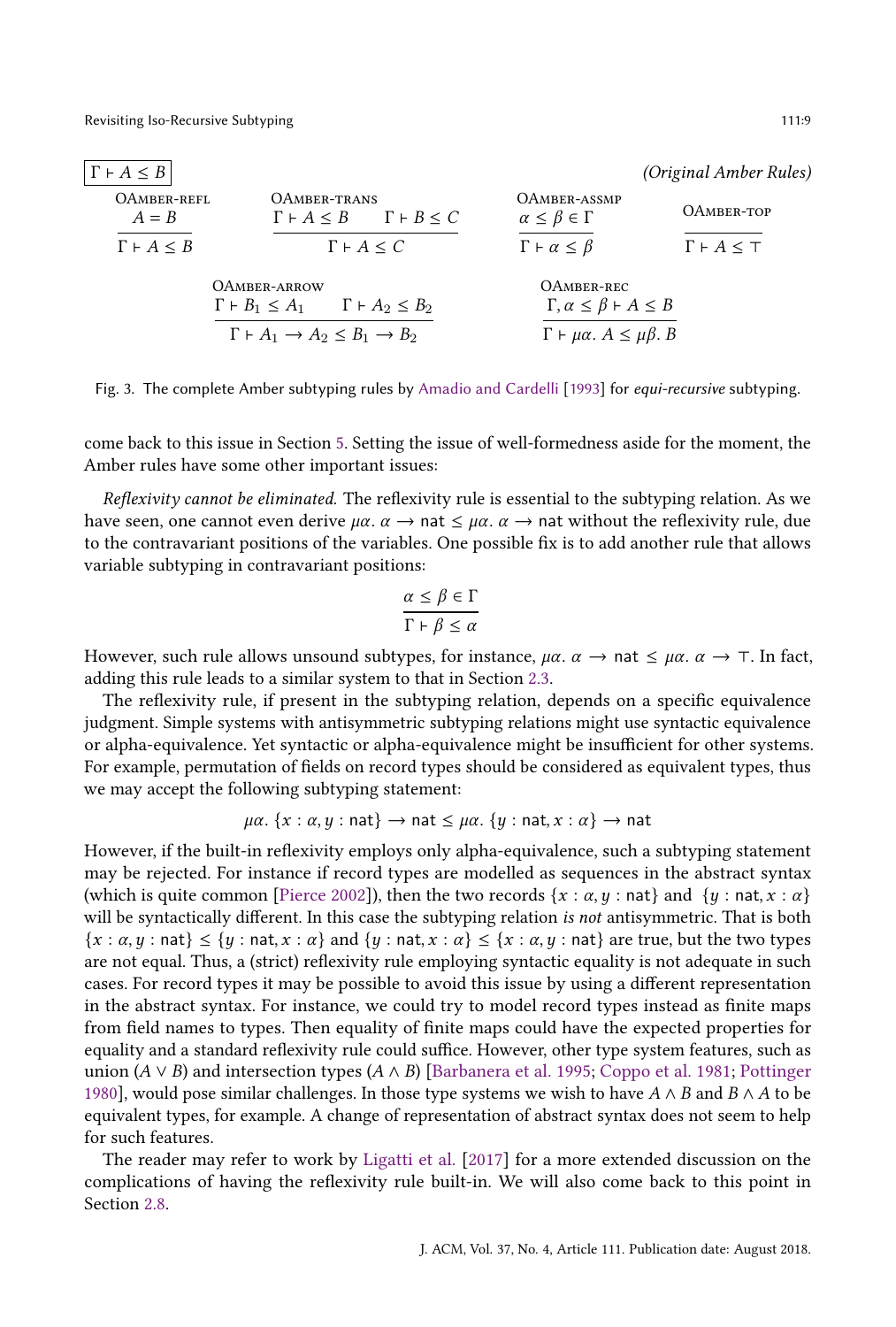Finding an algorithmic formulation: transitivity elimination is non-trivial. In the rules that [Amadio](#page-52-0) [and Cardelli](#page-52-0) [\[1993\]](#page-52-0) use, and assuming that equivalence in reflexivity is just alpha-equivalence, simply dropping transitivity (rule OAMBER-TRANS) to obtain an algorithmic formulation loses expressive power. A simple example that illustrates this is:

$$
\frac{\alpha_1 \le \alpha_2, \alpha_2 \le \alpha_3 + \alpha_1 \le \alpha_2 \qquad \alpha_1 \le \alpha_2, \alpha_2 \le \alpha_3 + \alpha_2 \le \alpha_3}{\alpha_1 \le \alpha_2, \alpha_2 \le \alpha_3 + \alpha_1 \le \alpha_3} \text{ does not hold!}
$$

Such derivation is valid in a declarative formulation with transitivity, but invalid when transitivity is dropped. Therefore, either the declarative specification must be changed to eliminate "invalid" derivations, or the simply dropping transitivity will not work and some changes in the algorithmic rules are necessary.

Proofs of transitivity and other lemmas are hard. A related problem is that proving transitivity of an algorithmic formulation with Amber-style rules is hard. Surprisingly to us, despite the wide use of the Amber rules since 1985 for iso-recursive subtyping, there is very little work that describes transitivity proofs. Many works simply avoid the problem by considering only declarative rules with transitivity built-in [\[Abadi and Cardelli](#page-52-1) [1996;](#page-52-1) [Cardone](#page-53-17) [1991;](#page-53-17) [Lee et al.](#page-53-9) [2015;](#page-53-9) [Pottier](#page-53-18) [2013\]](#page-53-18). The only proof that we are aware of for transitivity of an algorithmic formulation of the iso-recursive Amber rules is by [Bengtson et al.](#page-53-6) [\[2011\]](#page-53-6). Some researchers have tried, but failed, to formalize this proof in Coq [\[Backes et al.](#page-53-13) [2014\]](#page-53-13). They found transitivity is hard to prove syntactically, as it requires a "very complicated inductive argument". Thus, they finally adopt the positive restriction, as we discussed in Section [2.4.](#page-6-1) We also tried to directly prove some of these properties in Coq with variations of the Amber rules, but none of them works properly.

Non-orthogonality of the Amber rules. Finally, the Amber rules interact with other subtyping rules. Besides requiring reflexivity, they require a specific kind of entries in the typing environment, which is different from typical entries in other subtyping relations. This affects other rules, and in particular it affects the proofs for cases that are not related to recursive types. For instance this is a key issue that we encountered when trying to prove transitivity and other properties. Furthermore, it also affects implementations, since adding the Amber rules to an existing implementation of subtyping requires changing existing definitions and some cases of the subtyping algorithm. In short, the Amber rules are not very modular: their addition has significant impact on existing definitions, rules, implementations and, most importantly, proofs.

# 2.6 A New Declarative Specification for Iso-Recursive Subtyping

While the Amber rules are simple, as we have argued, there are important issues with the rules. In particular developing the metatheory for the Amber rules is quite hard. As a first step towards understanding the essence of the Amber rules we provide a new declarative specification of isorecursive subtyping in terms of finite unfoldings. We prove that the Amber rules are equivalent (sound and complete) with respect to this new formulation.

The key idea. The key idea of the new rules is inspired by the rules presented for *covariant* subtyping in Section [2.3.](#page-6-0) The logic of the covariant rules is to approximate recursive subtyping using what we call a 1-time *finite unfolding*. We say that the unfolding is finite because we simply use  $\alpha$  instead of using the recursive type itself during unfolding. If we apply finite unfoldings to all recursive types, we eventually end up having a comparison of two types representing finite trees. The covariant rules work fine in a setting with covariant subtyping only, but are unsound in a setting that also includes contravariant subtyping. A plausible question is then: can we fix these rules to become sound in the presence of contravariant subtyping?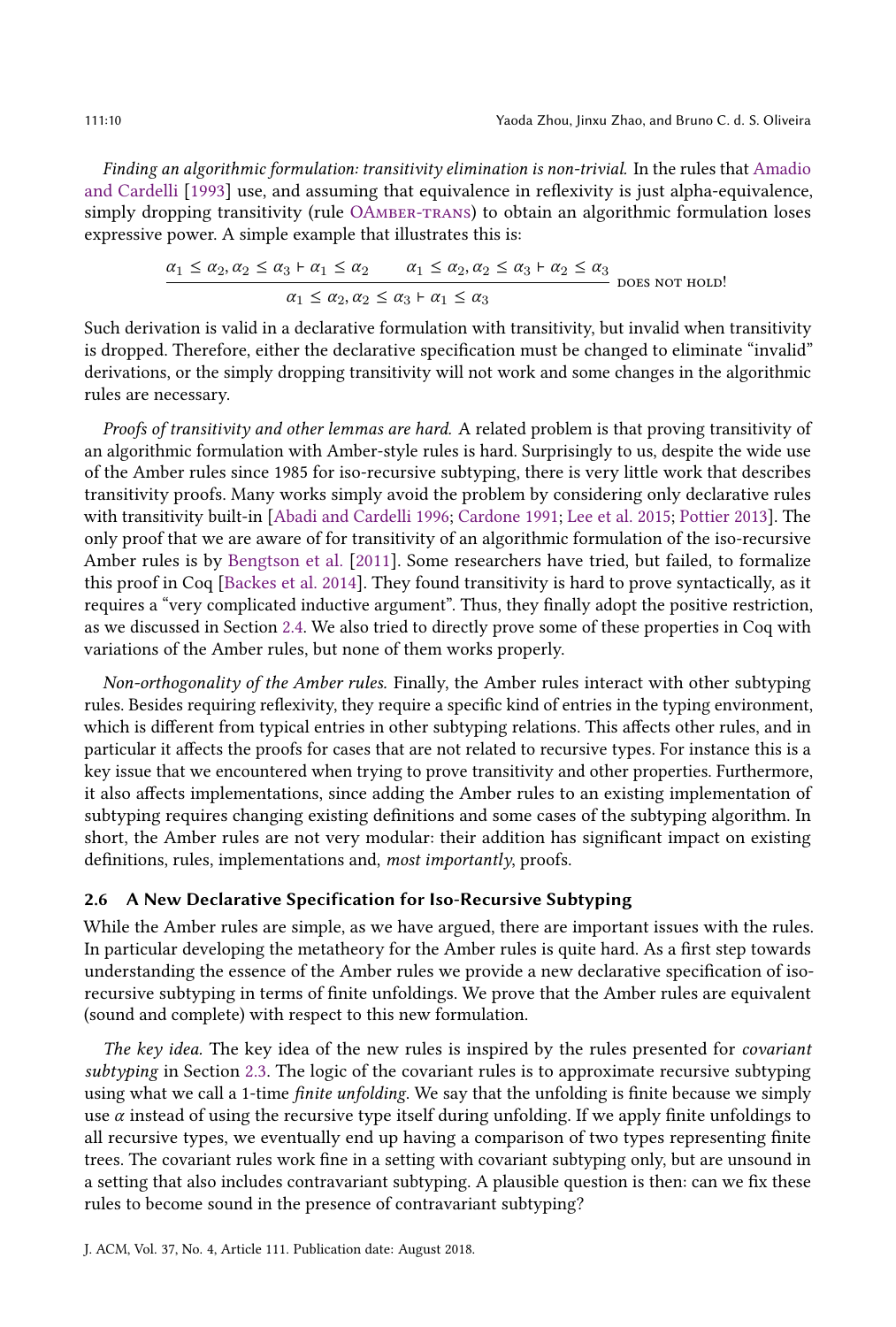Revisiting Iso-Recursive Subtyping 111:11 and the state of the state of the state of the state of the state of the state of the state of the state of the state of the state of the state of the state of the state of the sta

The answer to this question is yes! Let us have a second look at the unsound counter-example that was presented in Section [2.3:](#page-6-0)

$$
\mu\alpha
$$
.  $\alpha \rightarrow$  nat  $\leq \mu\alpha$ .  $\alpha \rightarrow \top$ 

As we have argued, this subtyping statement should fail because unfolding the recursive type twice leads to an invalid subtyping statement. However, with the 1-time finite unfolding used by the rules in Section [2.3,](#page-6-0) all that is checked is whether  $\alpha \vdash \alpha \rightarrow \text{nat} \leq \alpha \rightarrow \top$  holds. Since such statement does hold, the rule *unsoundly* accepts  $\mu \alpha$ .  $\alpha \rightarrow$  nat  $\leq \mu \alpha$ .  $\alpha \rightarrow$   $\top$ . The problem is that while the 1-time unfolding works, other *n*-times unfoldings do not. Therefore, an idea is to check whether other  $n$ -times unfoldings work as well to recover soundness.

Declarative subtyping. Our declarative subtyping rules build on the previous observation and only accept the subtyping relation between two recursive types if and only if all their  $n$ -times finite unfoldings are subtypes for any positive integer  $n$ .

$$
\frac{\Gamma, \alpha \vdash [\alpha \mapsto A]^n A \leq [\alpha \mapsto B]^n B \qquad \forall n = 1 \cdots \infty}{\Gamma \vdash \mu \alpha. A \leq \mu \alpha. B} \text{ S-Rec}
$$

In comparison to the rules showed in Section [2.3,](#page-6-0) our subtyping rule [S-rec](#page-17-1) has a stricter condition, by checking the subtyping relation for all  $n$ -times finite unfoldings, instead of only the 1-time finite unfolding. Such restriction eliminates the false positives on contravariant recursive types. The definition of  $n$ -times finite unfolding used in the rule is as follows:

<span id="page-10-0"></span>**Definition 1** (*n*-times finite unfolding).

$$
[\alpha \mapsto A]^n B := \underbrace{[\alpha \mapsto A][\alpha \mapsto A] \cdots [\alpha \mapsto A]}_{(n-1) \text{ times}} B
$$

By definition,  $[\alpha \mapsto A]^n A$  is the *n*-times finite unfolding of  $\mu\alpha$ . A, but we use a slight generalization (mainly for proofs) to unfold a type  $B$  with another type  $A$  multiple times. For example, for the recursive type  $\mu\alpha$ , nat  $\rightarrow \alpha$ , the one-time finite unfolding is nat  $\rightarrow \alpha$  and the two times finite unfolding is nat  $\rightarrow$  nat  $\rightarrow \alpha$ . Note that the zero-times finite unfolding of a recursive type  $\mu\alpha$ . A would be the recursive type itself, according to our terminology. In our definition of  $n$ -times finite unfolding we start counting from 1 and we apply the definition to the recursive type body (rather than the recursive type itself). In other words, we execute  $(n - 1)$  times substitutions (where *n* corresponds to the arity of the finite unfolding) of the body of the recursive type to itself. For example,  $[\alpha \mapsto A]^T A = A$ ,  $[\alpha \mapsto A]^T A = [\alpha \mapsto A] A$ ,  $[\alpha \mapsto A]^T A = [\alpha \mapsto A] [\alpha \mapsto A] A$ , etc. The counting scheme for the n-times finite unfolding definition may look at little odd. One may expect the more natural looking definition where the body is unfolded *n* times instead of  $n - 1$ times. However, using *n* times instead of  $n - 1$  would disagree with our terminology for finite unfoldings of recursive types. For instance, the one-time unfolding of  $\mu\alpha$ , nat  $\rightarrow \alpha$  is nat  $\rightarrow \alpha$ , and does zero (not one!) substitutions in the body.

In rule [S-rec,](#page-17-1) the number of times that the left and the right types are unfolded is exactly the same. One may wonder if it makes sense to consider cases where we would unfold the recursive types a different number of types on the left and on the right. We believe that such approach would lead to a type unsound rule, and that it is important that the number of finite unfoldings is the same. For instance, consider  $\mu\alpha$ . nat  $\rightarrow \alpha \leq \mu\alpha$ . nat  $\rightarrow \pi$ . In this case if we choose to unfold the body of the left recursive type  $n + 1$  times and the body of the right recursive type only n times (for all n) then we would get a valid subtyping statement. However, those two types should not be subtypes since if we apply the unfolding lemma we would obtain: nat  $\rightarrow (\mu \alpha)$ . nat  $\rightarrow \alpha$   $\leq$  nat  $\rightarrow$  nat  $\rightarrow \top$ . The latter is not a valid subtyping statement.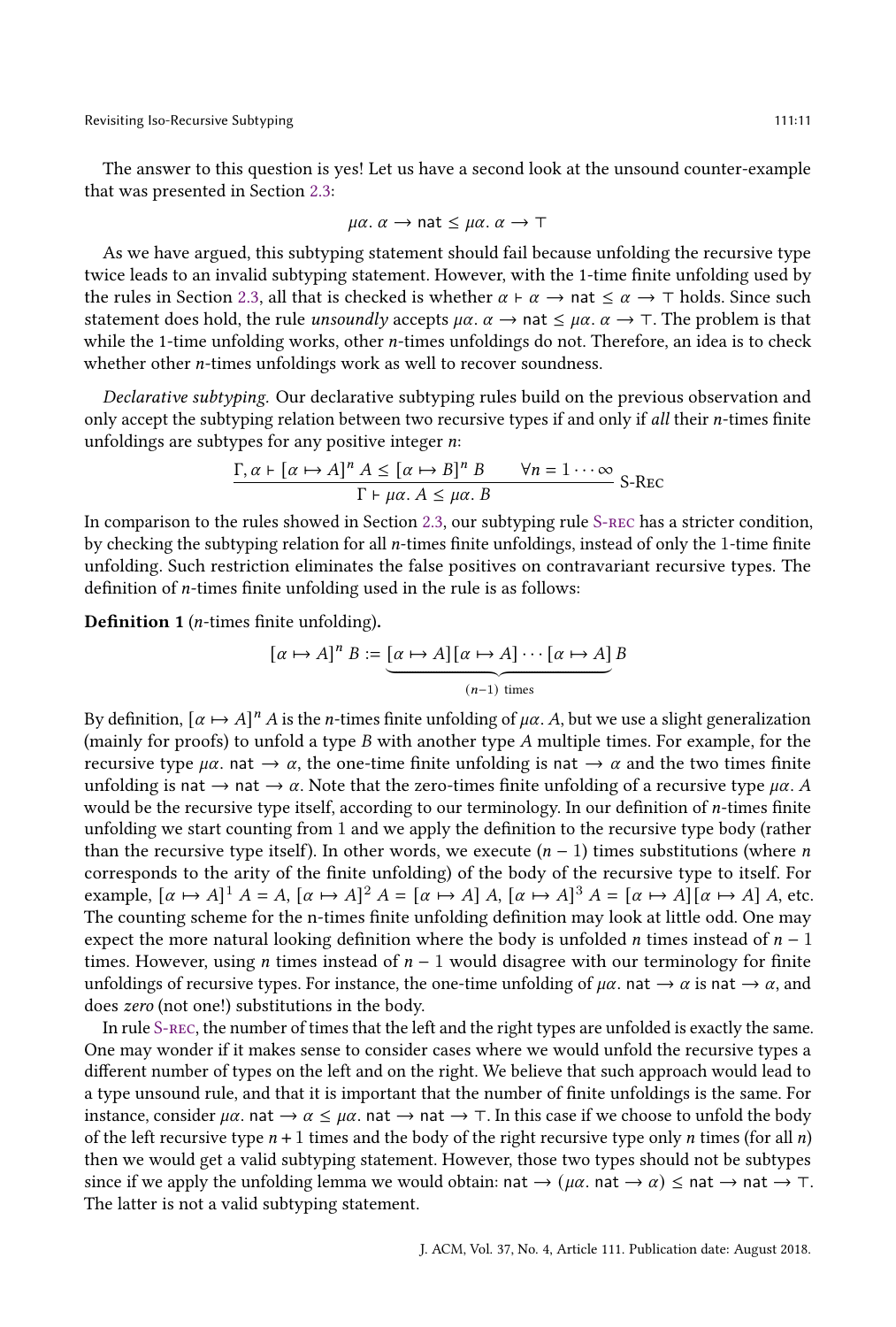<span id="page-11-1"></span>

Fig. 4. Tree model for equi-recursive subtyping.

Contrasting Equi and Iso-Recursive Types. It is useful to contrast the rule [S-rec](#page-17-1) and its formulation in terms of finite unfoldings to [Amadio and Cardelli'](#page-52-0)s specification of equi-recursive subtyping in terms of infinite unfoldings of the recursive types. In [Amadio and Cardelli'](#page-52-0)s work they use the notion of finite approximation of a tree, which is closely related to the idea of finite unfoldings. A simplified<sup>[3](#page-11-0)</sup> specification of equi-recursive subtyping in terms of subtyping of infinite trees can be reformulated in terms of finite unfoldings as:

$$
\frac{\Gamma \vdash [\alpha \to A]^{\infty} A \leq [\alpha \to B]^{\infty} B}{\Gamma \vdash \mu \alpha. A \leq \mu \alpha. B}
$$
 S-EQUI

Where the notation  $[\alpha \rightarrow A]^{\infty}$  A denotes applying infinite substitutions to A. In other words, we define the equi-recursive comparison by just one comparison on the limit case, which will potentially compare two infinite trees. With rule S-Equi subtyping statements such as  $\mu\alpha$ .  $\tau \to \alpha \leq \mu\alpha$ . nat  $\to$  $\alpha$  hold, just like with the rule S-REC for iso-recursive subtyping. However, unlike iso-recursive subtyping, subtyping statements such as  $\mu\alpha$ .  $\tau \to \alpha \leq \mu\alpha$ . nat  $\to$  nat  $\to \alpha$  also hold, since we unfold both trees to the limit. Figure [4](#page-11-1) visualizes the tree model equi-recursive subtyping. Note that the figure applies to both  $\mu\alpha$ .  $\top \rightarrow \alpha \leq \mu\alpha$ . nat  $\rightarrow \alpha$  and  $\mu\alpha$ .  $\top \rightarrow \alpha \leq \mu\alpha$ . nat  $\rightarrow \alpha$ , since in both cases the infinite unfoldings of the trees in the subtyping statements are the same.

Instead of a single comparison in the limit case, the rule [S-rec](#page-17-1) for iso-recursive subtyping requires infinitely many comparisons, one for each  $n$ -time unfolding. For example, Figure [5](#page-12-0) visualizes the comparisons for  $\mu\alpha$ .  $\tau \to \alpha \leq \mu\alpha$ . nat  $\to \alpha$  in the iso-recursive model. In the figure we show only the first 3 comparisons, which would correspond to the 1-time, 2-times and 3-times finite unfoldings respectively. However, there would be an infinite number of such comparisons for all *n*-times finite unfoldings. Using rule [S-rec](#page-17-1) the subtyping statement  $\mu\alpha$ .  $\tau \to \alpha \leq \mu\alpha$ . nat  $\to \alpha$  fails, unlike in the equi-recursive model. It is easy to see why this is the case. Since rule [S-rec](#page-17-1) requires

<span id="page-11-0"></span> $3$ This definition is simplified because the rule S-EQUI compares only two recursive types. In general, in equi-recursive formulations, any two types (recursive or not) can be unfolded and compared. For instance nat  $\rightarrow (\mu \alpha \cdot n \alpha \rightarrow \alpha) \leq$  $\mu \alpha$ . nat  $\rightarrow \alpha$  should hold, since the infinite unfoldings of the two types are the same.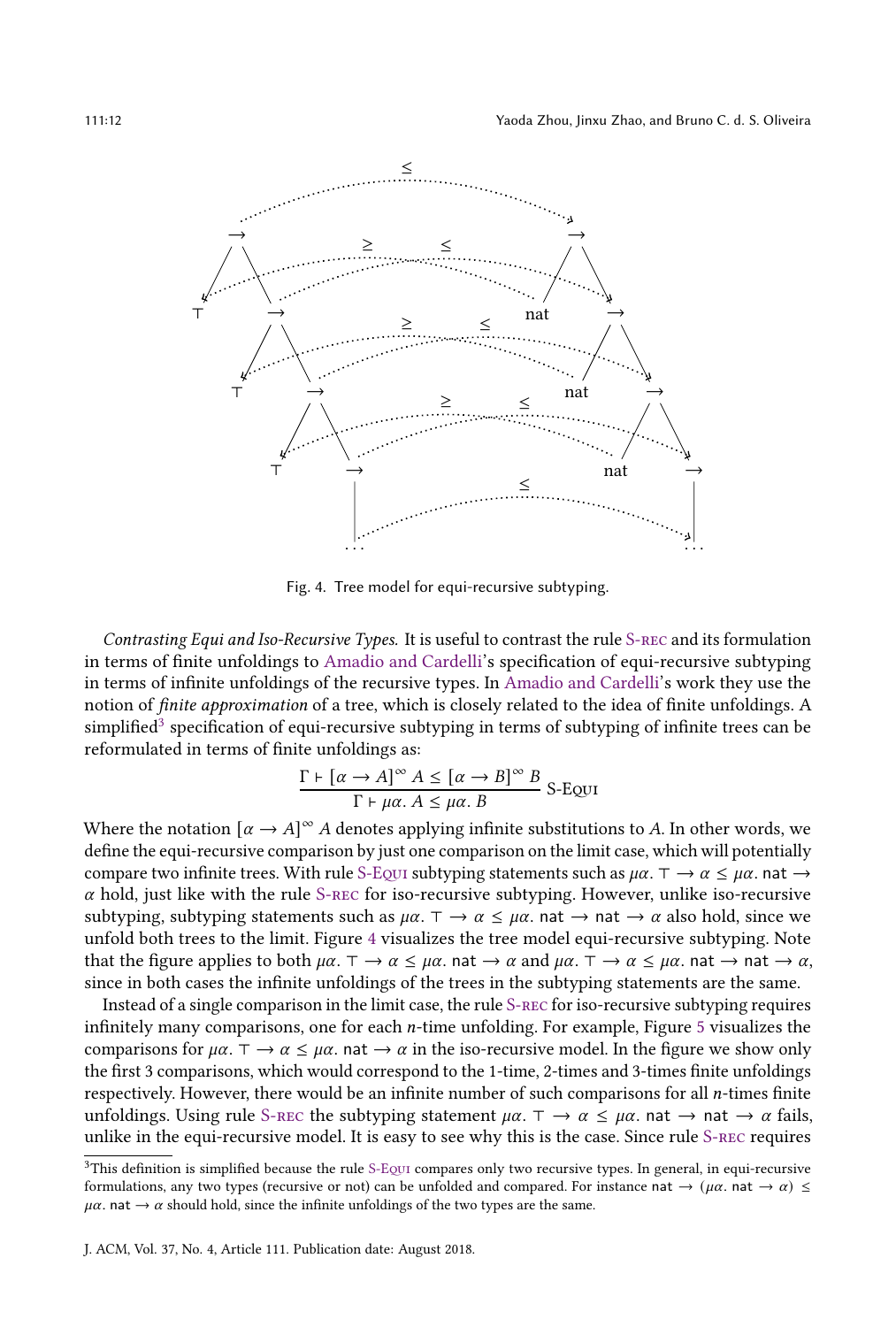<span id="page-12-0"></span>

Fig. 5. Tree model for iso-recursive subtyping for the first 3 finite unfoldings for  $\mu\alpha$ .  $\tau \to \alpha \leq \mu\alpha$ .  $nat \to \alpha$ .

that all comparisons are successful, to show that two recursive types are not subtypes it is enough to show that one of the finite comparisons fails. For example, the comparison of one-time finite unfoldings, which amounts to  $\tau \to \alpha \leq \text{nat} \to \text{nat} \to \alpha$ , fails. Therefore, we can see that rule S-REC rejects  $\mu\alpha$ .  $\tau \to \alpha \leq \mu\alpha$ . nat  $\to$  nat  $\to \alpha$ .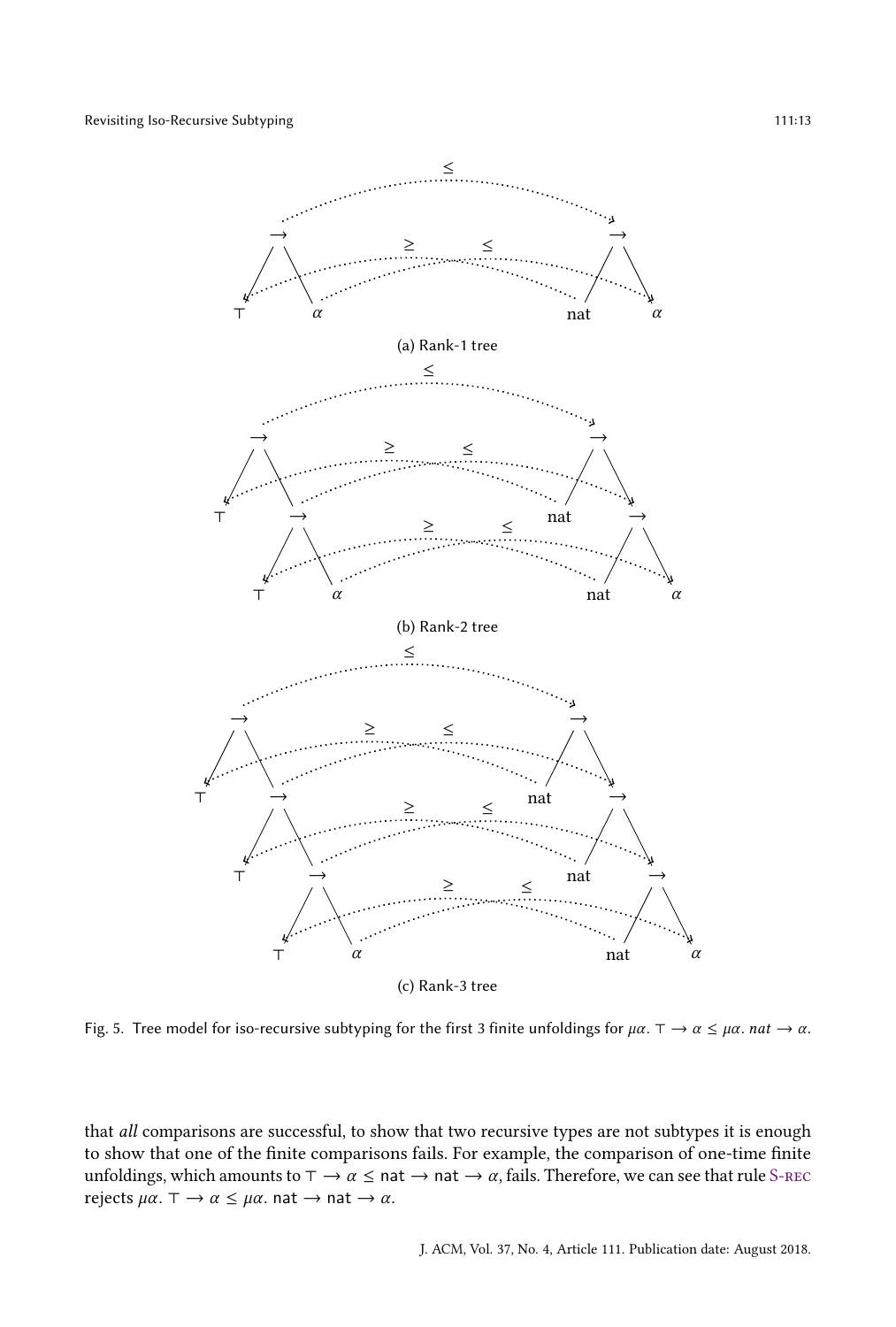#### <span id="page-13-0"></span>2.7 Algorithmic Subtyping: Double and Nominal Unfoldings

An infinite amount of conditions is impossible to check algorithmically. Therefore, we must find alternative formulations that are algorithmic for implementations. As we will show, a suitable formulation with iso-recursive Amber rules is equivalent to our declarative specification. Thus, the Amber rules can in principle serve as a foundation for an implementation. However, there are reasons to seek for alternative algorithmic rules. Most importantly, as we have argued in Section [2.5,](#page-7-0) the Amber rules are hard to work with in proofs and metatheory. Therefore, to provide a detailed account of the metatheory for iso-recursive subtyping we propose alternative algorithmic definitions for subtyping of recursive types. The new formulations of subtyping have important advantages over the Amber rules: the new rules are more modular; they do not require reflexivity to be built-in; and transitivity and various other lemmas are easier to prove. Furthermore, we prove that the new rules are also equivalent with respect to the declarative specification of iso-recursive subtyping and the Amber rules.

Double Unfoldings. It turns out that we only need to check 1-time and 2-times finite unfoldings to obtain an algorithmic formulation that is sound, complete and decidable with respect to the declarative formulation of subtyping. We can informally explain why 1-time and 2-times finite unfoldings are enough by looking again at the counter-example in Section [2.3.](#page-6-0) The 2-times finite unfolding for the example is:

$$
\alpha \vdash (\alpha \rightarrow nat) \rightarrow nat \leq (\alpha \rightarrow \top) \rightarrow \top
$$

When a recursive type variable in a negative position is unfolded twice, the types in the corresponding positive positions (i.e. the nat and ⊤) will now appear in both negative and positive positions. In turn, the subtyping relation now has to check both that nat  $\leq \top$  (which is valid), and ⊤ ≤ nat (which is invalid). Thus, the 2-times finite unfolding fails. In general, more finite unfoldings (3-times, 4-times, etc.) will only repeat the same checks that are done by the 1-time and 2-times finite unfolding, thus not contributing anything new to the subtyping check. Thus, the rule that we employ in the algorithmic formulation is the so-called double unfolding rule:

$$
\frac{\Gamma, \alpha \vdash A \le B \qquad \Gamma, \alpha \vdash [\alpha \mapsto A] A \le [\alpha \mapsto B] B}{\Gamma \vdash \mu\alpha. A \le \mu\alpha. B}
$$
S-Double

With this rule one may wonder if we can just check the 2-times finite unfolding (and do not do the 1-time finite unfolding check). Unfortunately this would lead to an unsound rule, as the following counter-example illustrates:

$$
\mu\alpha
$$
. nat  $\rightarrow \alpha \nleq \mu\alpha$ . nat  $\rightarrow$  nat  $\rightarrow \top$ 

This statement should fail because it violates the unfolding lemma:

$$
nat \rightarrow (\mu \alpha. nat \rightarrow \alpha) \nleq nat \rightarrow nat \rightarrow \top
$$

But the 2-times finite unfolding for this example (nat  $\rightarrow$  nat  $\rightarrow \alpha \leq$  nat  $\rightarrow \pi$ ) is a valid subtyping statement! By checking only the 2-times finite unfolding, the subtyping statement is wrongly accepted. We must also check the 1-time finite unfolding (nat  $\rightarrow \alpha \nleq n$ at  $\rightarrow$  nat  $\rightarrow$  ⊤), which fails and is the reason why the double unfolding rule rejects this example.

Nominal Unfoldings. The double unfolding rule is interesting because it directly relates to the declarative formulation using finite unfoldings. However, the double unfolding rules have exponential time complexity due to the two premises for both (1-time and 2-times) finite unfoldings. At first, the 1-time finite unfolding appears unnecessary, since the 2-times unfolding seems to do all the checks of the 1-time finite unfolding. Unfortunately, as our previous counter-example has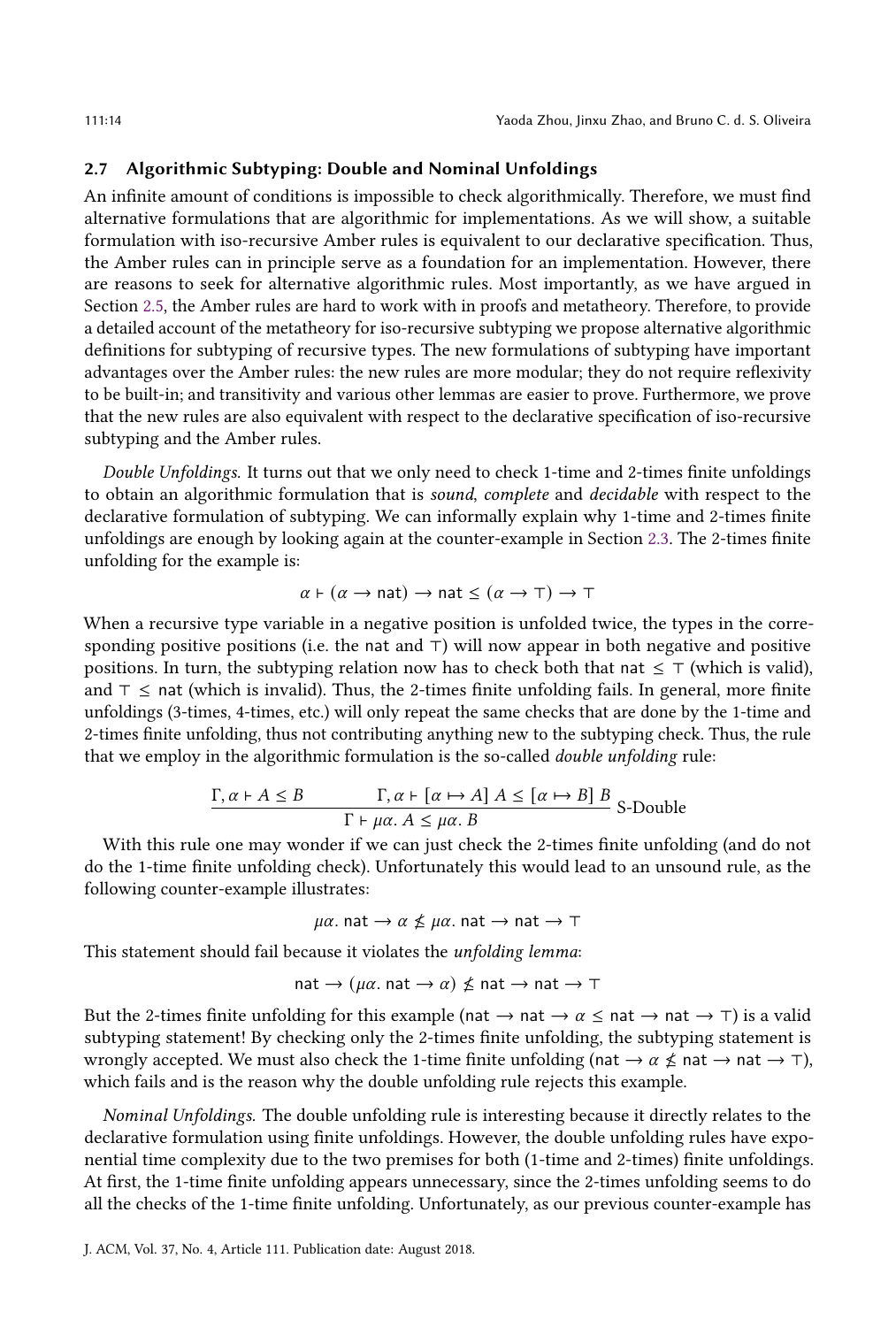shown, the 1-time finite unfolding check cannot be avoided, due to some spurious subtyping that exists when using only the 2-times finite unfolding. In an implementation, there are potentially some approaches to avoid the cost of the extra 1-time finite unfolding check. For example, we can store the result of one-time finite unfolding during subtype checking, and reuse that result as part of subtype checking of the double unfoldings. This would avoid recomputation and lead to a more efficient algorithm. However, it would be nicer to address this issue of the double unfoldings in the formalism itself.

For avoiding the 1-time finite unfolding in the double unfolding rule, we propose a variant of the rule. Having understood the nature of the spurious subtyping problem that appeared in our counter-example using only 2-times finite unfoldings, the key idea to solve the problem is simple. We track the name of the recursive variables during double unfoldings to avoid accidental subtyping. Our approach is to add an extra label with the recursive variable name of the recursive type. This regulates the structure of the derivation tree. Formally, our nominal unfolding rule is:

$$
\frac{\Gamma, \alpha \vdash [\alpha \mapsto \{\alpha : A\}]\ A \leq [\alpha \mapsto \{\alpha : B\}]\ B}{\Gamma \vdash \mu\alpha.\ A \leq \mu\alpha.\ B}
$$
S-Nominal

Compared to the double unfolding rule, our nominal unfolding rule only has one premise. More importantly, it avoids the spurious subtyping problem. In our new nominal unfolding rule, we do not need the extra check for the one-time finite unfolding (checking Γ,  $\alpha \vdash A \leq B$ ). The derivation tree below reflects the change for our simpler counter-example of the double unfolding rule (without the extra one-time finite unfolding check):

$$
\begin{array}{rcl}\n\text{nat} \leq \text{nat} & \{ \alpha : \text{nat} \to \alpha \} \leq \text{nat} \to \top \text{ (fails!)} \\
\hline\n\text{nat} \to \{ \alpha : \text{nat} \to \alpha \} \leq \text{nat} \to \text{nat} \to \top \\
\hline\n\mu\alpha. \text{nat} \to \alpha \leq \mu\alpha. \text{nat} \to \text{nat} \to \top\n\end{array}
$$

The presence of the extra label means that we now get  $\{\alpha : \text{nat} \to \alpha\} \leq \text{nat} \to \top$  (which fails) instead of nat  $\rightarrow \alpha \leq$  nat  $\rightarrow \top$  (which succeeds). In other words, the presence of the nominal label avoids the need for the extra one-time finite unfolding check to rule out the counter-example.

Discussion. As we shall see, both the double and the nominal unfolding rules are easy to work with in terms of proofs and metatheory, and the nominal unfolding rules can even simplify some proofs due to the single premise. The double unfolding rule is directly inspired by the finite unfolding specification. The nominal unfolding rule additionally employs the idea of tracking the recursive type variable as a label to avoid spurious subtyping that arises from double unfoldings. Therefore, it can avoid the extra 1-time finite unfolding check. In the nominal unfolding rule it is interesting to observe that the names of recursive type variables play an important role, just as in the Amber rules. However, in the Amber rules, we use distinct type variable names and track the subtyping relation between those variables. In the nominal unfolding rule we use the same type variable name, which is sufficient to identify types that originate from the double unfolding substitutions. Therefore, spurious subtyping when using only double unfoldings can be avoided in the nominal unfolding rule.

As a final remark, in follow up work to the work in this article, we have encountered some settings where nominal unfolds and double unfoldings are not equivalent. In particular, in a setting with intersection types  $A \wedge B$  [\[Barbanera et al.](#page-53-14) [1995;](#page-53-14) [Coppo et al.](#page-53-15) [1981;](#page-53-15) [Pottinger](#page-53-16) [1980\]](#page-53-16), the nominal unfolding rule works well, but the double unfolding rule accepts more subtyping statements, which invalidates the unfolding lemma. It appears that the issue is related to subtyping relations that allow multiple ways to derive the same subtyping statement. In systems with intersection types, for instance, there are multiple overlapping rules to deal with intersections. Therefore, in some settings the nominal label seems to be not just useful to perform an optimization, but also to ensure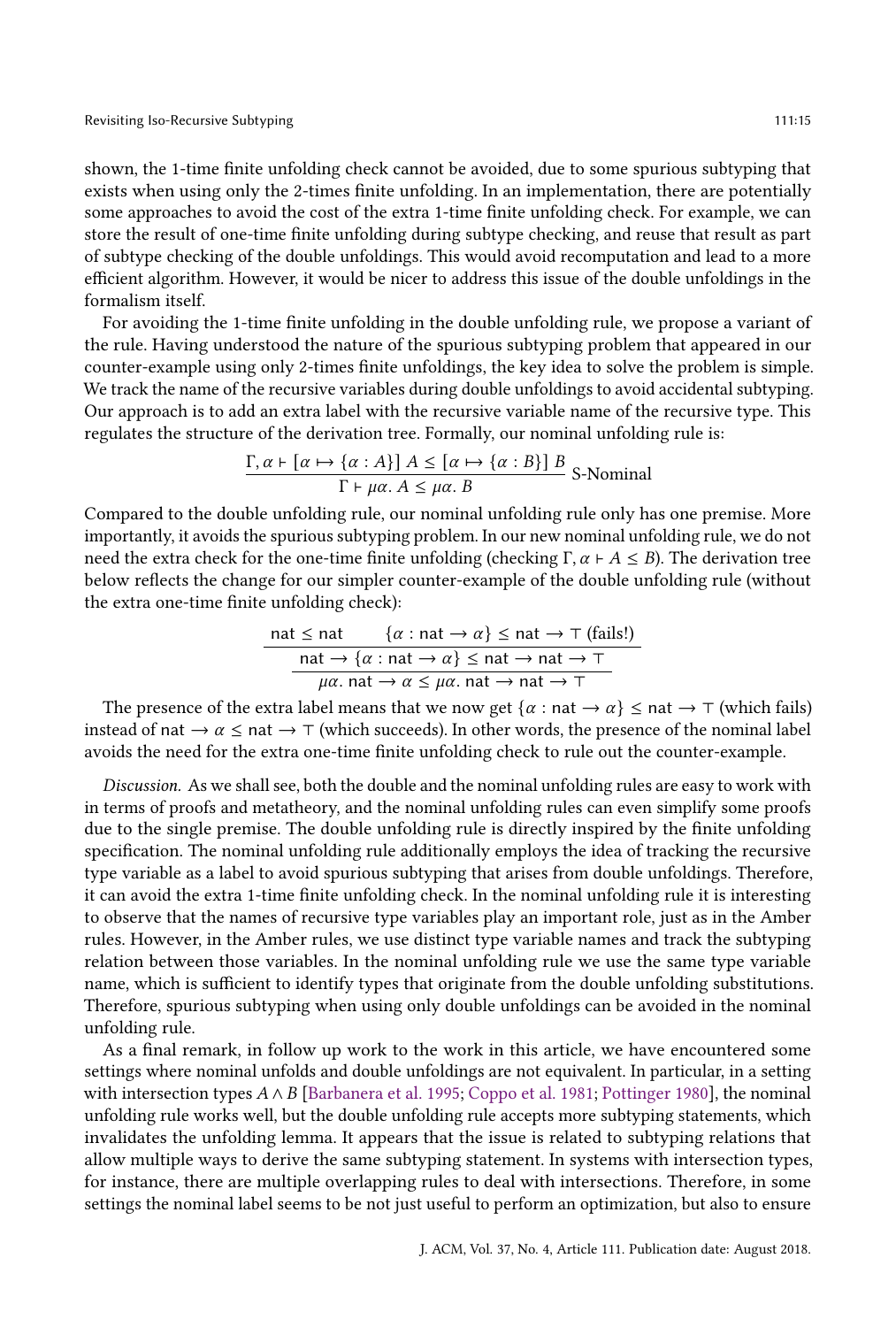the correctness of subtyping. Nonetheless, we have not encountered any setting yet where the nominal unfolding rule does not work.

Some Final Implementation Considerations. The double unfolding and nominal unfolding rules are primarily designed with the goal of leading to a simple metatheory and proofs. Both rules employ substitutions which, if used directly in an implementation, have significant performance penalties. To avoid substitutions one possibility would be to adopt explicit substitutions [\[Abadi et al.](#page-52-2) [1991\]](#page-52-2), which are a standard solution to avoid the performance penalties associated with substitutions. Another possibility would be to adopt some ideas in the implementation approach proposed by [Ligatti et al.](#page-53-11) [\[2017\]](#page-53-11). Although [Ligatti et al.'](#page-53-11)s rules have different expressive power compared to the Amber rules and our rules, they also employ substitutions. They present an optimized  $O(mn)$ algorithm that avoids the use of substitutions, and we believe that it should be possible to adopt some of those ideas to implement double/nominal unfoldings. Finally, a simple optimization for both double and nominal unfoldings is to avoid substitutions in positive positions. As Section [2.3](#page-6-0) discusses for covariant subtyping using  $\Gamma \vdash A \leq B$  in the premise of the recursive subtyping rule is sound. Thus, we should not need to substitute recursive type variables that are found in positive positions, which avoids extra subtype checks of the substituted types. In other words, we could have the variant (here for nominal unfoldings):

$$
\frac{\Gamma, \alpha \vdash [\alpha \mapsto \{\alpha : A\}]^{+} A \leq [\alpha \mapsto \{\alpha : B\}]^{+} B}{\Gamma \vdash \mu \alpha. A \leq \mu \alpha. B}
$$
S-Nominal+

The idea is to employ a polarized form of substitution  $\lbrack \alpha \mapsto A \rbrack^m B$ , which is parametrized by a positive (+) or negative (-) mode  $m$ . This form of substitution would only perform substitutions at negative occurrences of type variables. Thus, the special case of covariant subtyping would behave equivalently to the rule presented in Section [2.3.](#page-6-0) We leave the development and proof of correctness for an efficient algorithm for future work.

## <span id="page-15-0"></span>2.8 A Calculus with Recursive Record Types

As an illustration of the advantages of our rules, in Section [6](#page-40-2) we show an application to a calculus with records and iso-recursive types.

In Section [2.5,](#page-7-2) we have discussed that the Amber rules cannot deal well with some forms of subtyping. In particular, the reflexivity rule is limiting when the subtyping relation is not antisymmetric. In the context of subtyping, antisymmetry is the property that if two types are both subtypes of each other, then the two types are (syntactically) equal. More formally:

$$
\Gamma \vdash A \leq B \land \Gamma \vdash B \leq A \Rightarrow A = B
$$

In simple subtyping relations, such as for instance a simply typed lambda calculus extended with the top type and recursive types, this property holds. For instance, the calculus in Section [3](#page-16-0) has an antisymmetric subtyping relation.

Unfortunately, many languages contain subtyping relations that are not antisymmetric. For instance, if a language contains some form of record types (which includes essentially all OOP languages), then the subtyping relation is not antisymmetric. In the example below, the subtyping statement

$$
\mu\alpha
$$
.  $\{x : \alpha, y : \text{nat}\}\rightarrow \text{nat} \leq \mu\alpha$ .  $\{y : \text{nat}, x : \alpha\}\rightarrow \text{nat}$ 

should hold, since  $\{x : \alpha, y : \text{nat}\}\$  and  $\{y : \text{nat}, x : \alpha\}$  are subtypes of each other. However, the two types are not syntactically equal. In such a setting, the use of the Amber rules would require that, instead of using syntactic equality in the reflexivity rule, we should use an equivalence relation on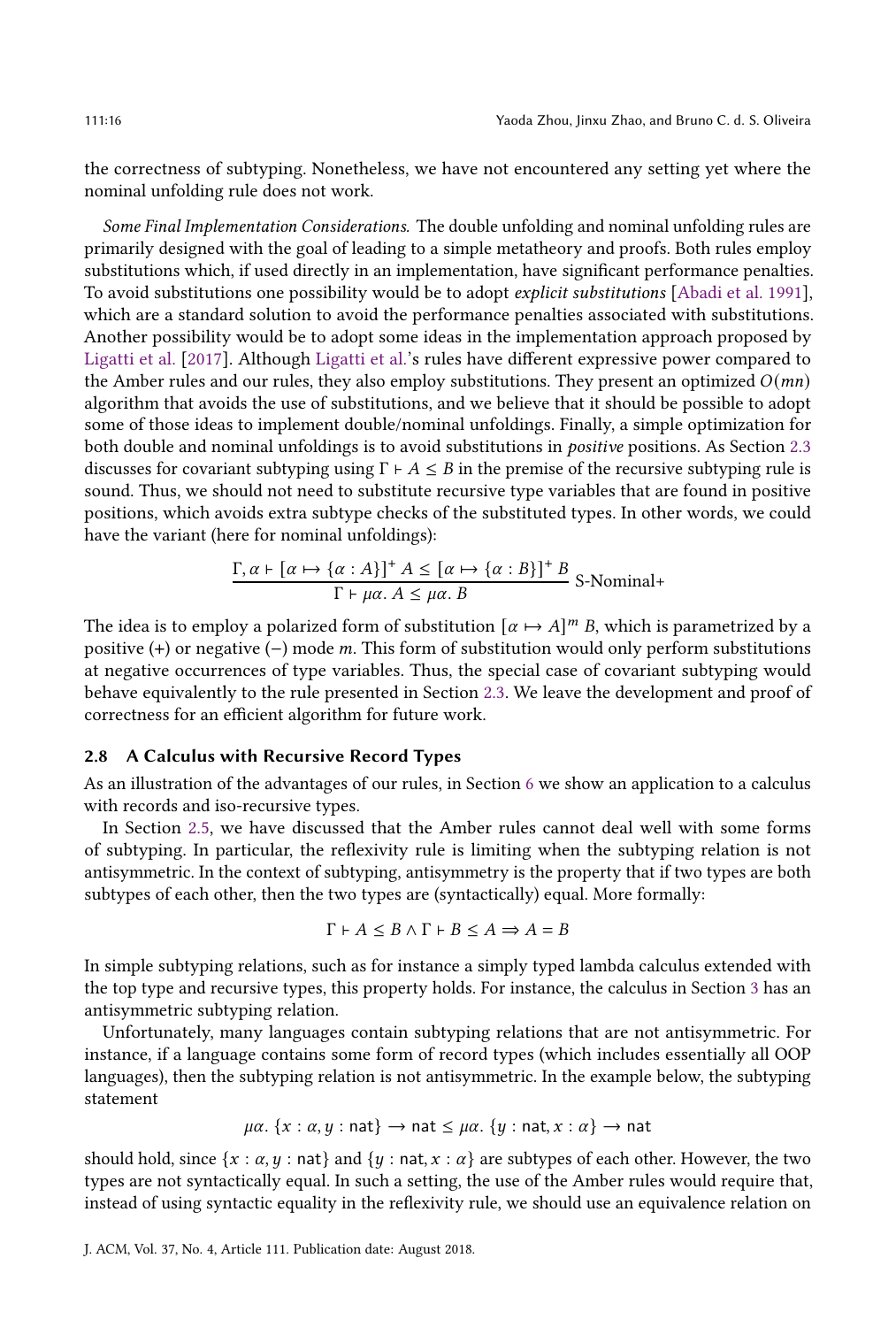types. However, we cannot simply define equivalence to be:

$$
\Gamma \vdash A \sim B \; := \; \Gamma \vdash A \leq B \land \Gamma \vdash B \leq A
$$

because then the reflexivity rule would become (by a simple unfolding of the equivalence definition):

$$
\frac{\Delta + A \leq B \quad \Delta + B \leq A}{\Delta + A \leq B}
$$
Amber-Refl-Wrong

which would lead to a circular (and ill-behaved) subtyping relation. Instead, a separate equivalence relation needs to be defined to ensure that record types are equivalent up-to permutation. But adding such a separate relation on types would add complexity, since we would need a new set of rules and theorems about such relation.

In contrast, with the double unfolding rules, because reflexivity is not built-in, we can simply define the equivalence relation above  $(\Gamma \vdash A \sim B)$  via subtyping. Thus, the double unfolding rules do not require a separate definition of equivalence, and they also do not rely on the subtyping relation being antisymmetric. The calculus in Section [6](#page-40-2) illustrates the addition of records and records types to the calculus in Section [3.](#page-16-0) This addition has minimal impact of the calculus and metatheory: the proof techniques are similar, except that instead of syntactic equality we use our equivalence definition for types when proving the unfolding lemma.

#### <span id="page-16-0"></span>3 A CALCULUS WITH SUBTYPING AND RECURSIVE TYPES

In this section we will introduce a full calculus with declarative subtyping and recursive types. Our calculus is based on the simply typed lambda calculus extended with iso-recursive types and subtyping. This declarative system captures the idea that, with iso-recursive types, two recursive types are subtypes if all their finite unfoldings are subtypes. Notably we prove reflexivity, transitivity and the unfolding lemma.

## <span id="page-16-1"></span>3.1 Syntax and Well-Formedness

Syntax. The calculus that we model is a simply typed lambda calculus with subtyping. The syntax of types and contexts for this calculus is shown below.

| Types           |  | $A, B, C, D \cong$ nat $  \top   A_1 \rightarrow A_2   \alpha   \mu \alpha$ . |
|-----------------|--|-------------------------------------------------------------------------------|
| Expressions $e$ |  | $\equiv x  i  e_1 e_2   \lambda x : A e  $ unfold [A] e   fold [A] e          |
| Values          |  | $\equiv$ i   $\lambda x : A. e$   fold   A   v                                |
| Contexts        |  | $\equiv$ $\cdot$   $\Gamma, \alpha$   $\Gamma, x : A$                         |

Meta-variables  $A, B, C, D$  range over types. These types consist of: natural numbers (nat), the top type (⊤), function types  $(A \rightarrow B)$ , type variables  $(\alpha)$  and recursive types  $(\mu \alpha, A)$ . Expressions, denoted as  $e$ , include: term variables  $(x)$ , natural numbers (i), applications  $(e_1 \, e_2)$ , lambda expressions  $(\lambda x : A, e)$ . The expression unfold [A] e is used to unfold the recursive type of an expression e; while fold  $[A]$  e is used to fold the recursive type of an expression e. Some expressions are also values: natural numbers (i), lambda expressions ( $\lambda x : A$ . e) as well as fold expressions (fold [A] v) if their inner expressions are also values. The context is used to store variables with their type and type variables.

Well-formedness. The definition of a well-formed environment  $\vdash \Gamma$  is standard (Figure [6\)](#page-17-0), ensuring that all variables in the environment are distinct. In a well-formed environment, repetition of variables is not allowed and the order of variables are not important. Note that, throughout the paper, we adopt the convention that variables are distinct. For instance, in rule WFT-REC the  $\alpha$ introduced in Γ is distinct from other variables in Γ. In our Coq formalization the use of a locally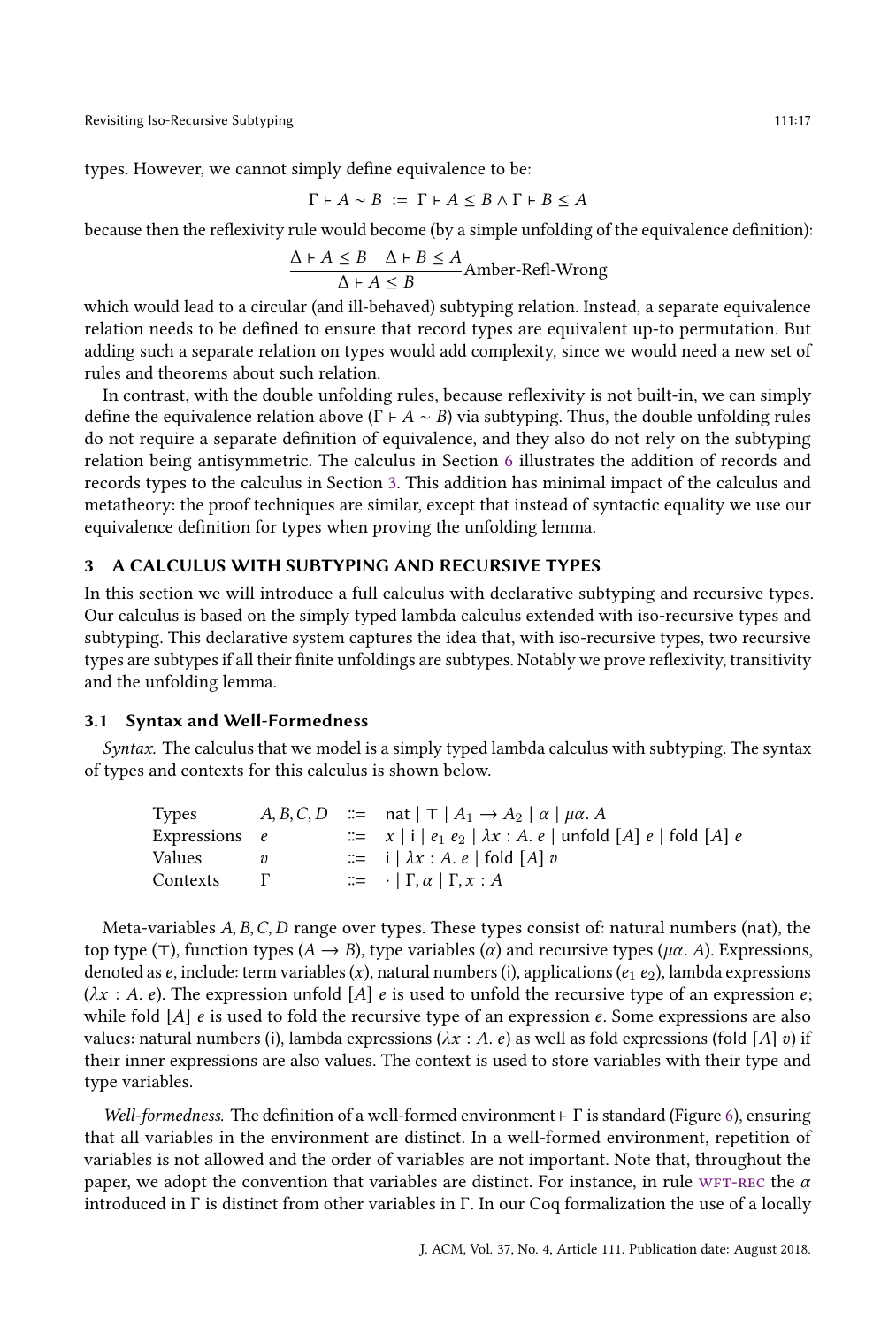<span id="page-17-7"></span><span id="page-17-6"></span><span id="page-17-0"></span>

<span id="page-17-9"></span><span id="page-17-8"></span><span id="page-17-5"></span><span id="page-17-4"></span><span id="page-17-3"></span><span id="page-17-2"></span><span id="page-17-1"></span>Fig. 6. Well-formedness and subtyping rules.

<span id="page-17-10"></span>nameless [\[Charguéraud](#page-53-19) [2011\]](#page-53-19) encoding for binders makes such informal conventions precise. The top of Figure [6](#page-17-0) also shows the judgement for well-formed types. A type is well-formed if all of its free variables are in the context. The rules of this judgement are mostly standard. The rule WFT-REC states that if the body of a recursive type is well-formed under an extended context then the recursive type is well-formed.

## 3.2 Subtyping

The bottom of Figure [6](#page-17-0) shows the declarative subtyping judgement. Our subtyping rules are standard with the exception of the new rule for recursive types. Rule S-TOP states that any well-formed type A is a subtype of the ⊤ type. Rule [S-var](#page-17-4) is a standard rule for type variables which are introduced when unfolding recursive types: variable  $\alpha$  is a subtype of itself. The rule for function types (rule [S-arrow\)](#page-17-5) is standard, but worth mentioning because it is contravariant on input types. As illustrated in Section [2](#page-4-1) (and various previous works), the interaction between recursive types and contravariance has been a key difficulty in the development of subtyping with recursive types. Finally, rule S-REC is the most significant: it tells us that a recursive type  $\mu\alpha$ . A is a subtype of  $\mu\alpha$ . B, if all their corresponding finite unfoldings are subtypes. Both  $\lbrack \alpha \mapsto A \rbrack^n A$  and  $\lbrack \alpha \mapsto B \rbrack^n B$  are used to denote *n*-times finite unfolding, as Definition [1](#page-10-0) has illustrated.

# 3.3 Metatheory of Subtyping

The metatheory of the subtyping relation includes three essential properties: reflexivity, transitivity and the unfolding lemma.

A better induction principle for subtyping properties. The first challenge that we face when looking at the metatheory of subtyping with recursive types is to find adequate induction principles for various proofs. In particular the proofs of reflexivity and transitivity can be non-trivial without a suitable induction principle. A first idea to prove both reflexivity and transitivity is to use induction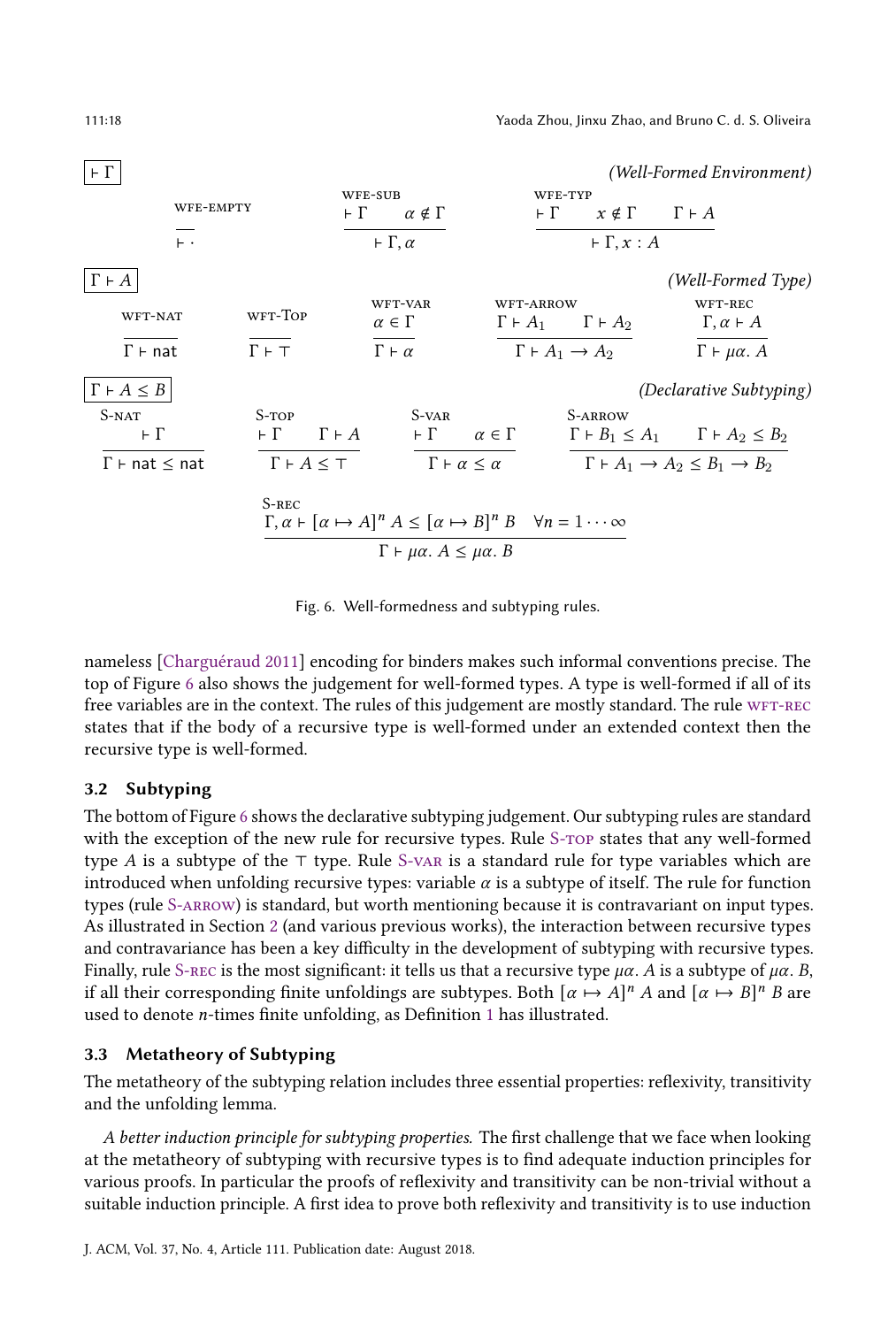on well-formed types. However, the problem of using this approach is that there is a mismatch between the well-formedness and subtyping rules for recursive types. The induction hypothesis that we get from rule WFT-REC gives us a statement that works on 1-time finite unfoldings, whereas in the subtyping rule we have a premise expressed in terms of all finite unfoldings.

Fortunately, we can define an alternative variant of well-formedness that gives us a better induction principle. The idea is to replace rule WFT-REC with a rule that expresses that if all finite unfoldings of a recursive type are well-formed then the recursive type is well-formed.

<span id="page-18-5"></span>Definition 2. Rule WFT-INF is defined as:

<span id="page-18-2"></span>
$$
\frac{\Gamma, \alpha \vdash [\alpha \mapsto A]^n A \quad \forall n = 1 \cdots \infty}{\Gamma \vdash \mu \alpha. A}
$$

The two definitions of well-formedness are provably equivalent. In the proofs that follow, when we use induction on well-formed types, we use the variant with the rule WFT-INF.

Reflexivity and transitivity. Next we prove reflexivity and transitivity. First of all, we know that subtyping is regular, i.e. subtyping implies well-formedness of context and types:

<span id="page-18-3"></span>**Lemma 3.** Regularity: If  $\Gamma \vdash A \leq B$  then  $\vdash \Gamma$  and  $\Gamma \vdash A$  and  $\Gamma \vdash B$ .

Another important property of our subtyping rules is that the order of variables in contexts is irrelevant. That is we can always permute whole portions of the environment:

<span id="page-18-4"></span>**Lemma 4.** If  $\Gamma_1, \Gamma_2, \Gamma_3, \Gamma_4 \vdash A \leq B$  then  $\Gamma_1, \Gamma_3, \Gamma_2, \Gamma_4 \vdash A \leq B$ .

Thanks to our standard context, the proofs of both reflexivity and transitivity are straightforward us-ing the variant of well-formedness with rule WFT-INF. This contrasts with the Amber rules [\[Cardelli](#page-53-3) [1985\]](#page-53-3), where reflexivity needs to be built-in and the proof of transitivity is quite complex (and hard to mechanize on a theorem prover) [\[Backes et al.](#page-53-13) [2014;](#page-53-13) [Bengtson et al.](#page-53-6) [2011\]](#page-53-6).

<span id="page-18-0"></span>Theorem 5. Reflexivity.

If 
$$
\Gamma \vdash A
$$
 then  $\Gamma \vdash A \leq A$ .

<span id="page-18-1"></span>Theorem 6. Transitivity.

If  $\Gamma \vdash A \leq B$  and  $\Gamma \vdash B \leq C$  then  $\Gamma \vdash A \leq C$ .

Proof. From Lemma [3](#page-18-3) we know all types and the environment are well-formed. Do induction on  $\Gamma$   $\vdash$  *B* (with the rule WFT-INF).

- Rule WFT-NAT: Do inversion on both two subtyping statements, and we know that  $A$  is nat and  $C$  is nat or  $\top$ .
- Rule wFT-Top: Do inversion on  $\Gamma \vdash \top \leq C$ , and we know that C is  $\top$ .
- Rule WFT-VAR: Do inversion on both two subtyping statements, and we know that A is  $\alpha$  and C is  $\alpha$  or  $\top$ .
- Rule wFT-ARROW: Assume  $B := B_1 \rightarrow B_2$ .
	- Do inversion on  $\Gamma \vdash B_1 \to B_2 \leq C$ , we know *C* is ⊤ or  $C := C_1 \to C_2$ . The former one is solved immediately. From the latter one, we obtain  $\Gamma \vdash C_1 \leq B_1$  and  $\Gamma \vdash B_2 \leq C_2$ .
	- Do inversion on  $\Gamma \vdash A \leq B_1 \rightarrow B_2$ , we know  $A := A_1 \rightarrow A_2$  and obtain  $\Gamma \vdash B_1 \leq A_1$  and  $\Gamma \vdash A_2 \leq B_2.$
	- Now the goal is  $\Gamma \vdash A_1 \rightarrow A_2 \leq C_1 \rightarrow C_2$ . Applying the arrow rule, what we need to prove are  $\Gamma \vdash C_1 \leq A_1$  and  $\Gamma \vdash A_2 \leq C_2$ . The two goals can be solved by the induction hypotheses.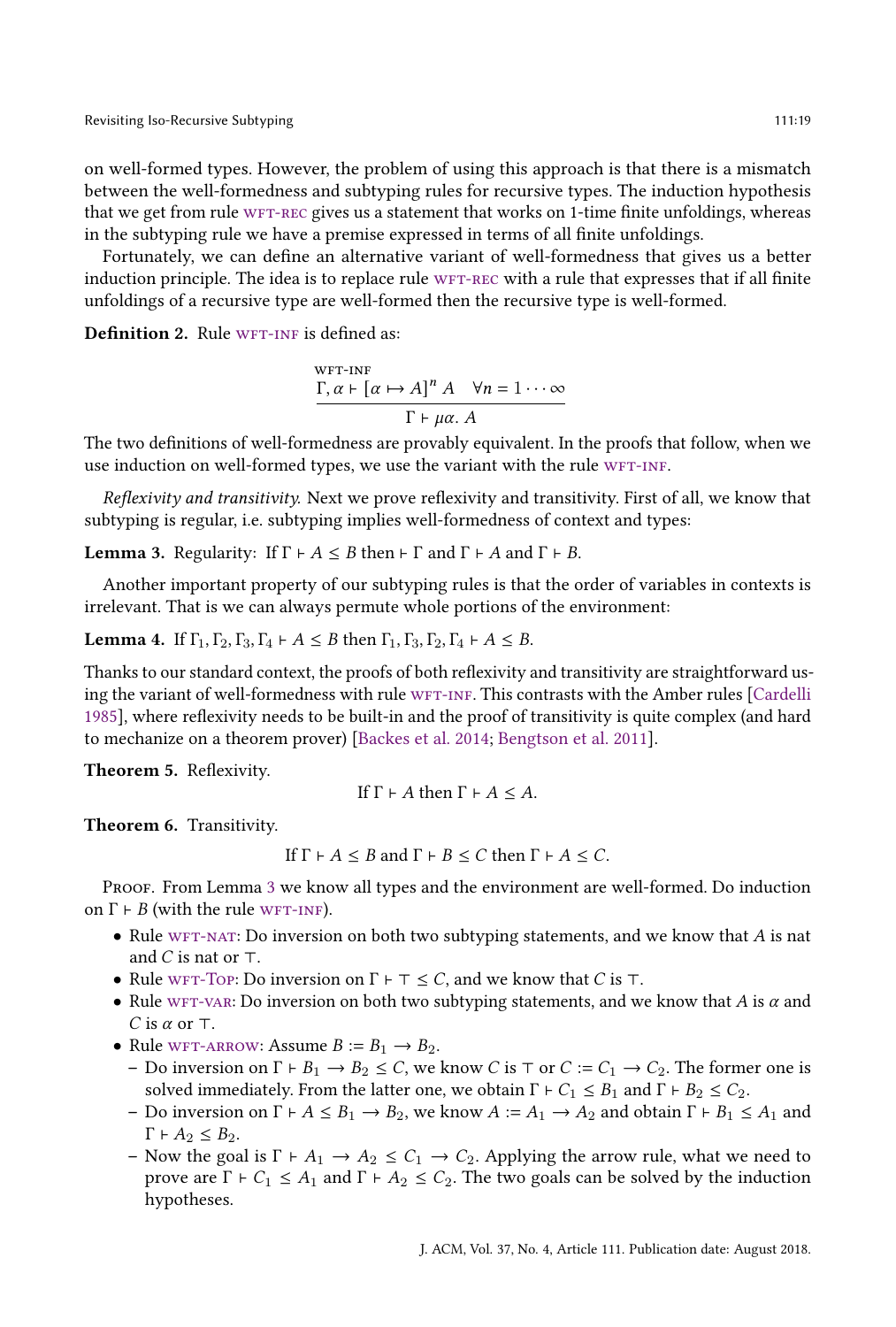- Rule wFT-INF: Assume  $B := \mu \alpha$ . B'.
	- $-$  Firstly, it is worthwhile stating the induction hypothesis that we get from rule WFT-INF explicitly:  $\forall n \ A \ C, \ \Gamma, \alpha \vdash A \leq [\alpha \mapsto B']^n \ B' \ \wedge \ \Gamma, \alpha \vdash [\alpha \mapsto B']^n \ B' \leq C \ \Rightarrow \ \Gamma, \alpha \vdash A \leq C.$
	- Do inversion on Γ ⊢ μα. B'  $\leq C$ , we know C is ⊤ or C := μα. C'. The former one is solved immediately. From the latter one, we obtain  $\forall n, \Gamma, \alpha \vdash [\alpha \mapsto B']^n B' \leq [\alpha \mapsto C']^n C'.$
	- Do inversion on Γ +  $A \leq \mu \alpha$ . B', we know  $A := \mu \alpha$ . A' and obtain  $\forall n, \Gamma, \alpha \vdash [\alpha \mapsto \alpha]$  $A' \rbrack^n A' \leq \lbrack \alpha \mapsto B' \rbrack^n B'.$
	- Now the goal is  $\Gamma \vdash \mu \alpha$ . *A'* ≤  $\mu \alpha$ . *C'*. Applying the rule for recursive types, what we need to prove is  $\forall n, \Gamma, \alpha \vdash [\alpha \mapsto A']^n A' \leq [\alpha \mapsto C']^n C'$ , which can be solved by the induction hypothesis.

□

Modularity of the proofs. Note that in our transitivity proof, all the cases, except for the recursive case, are standard and essentially the same as in a calculus without recursive types. In other words the proof is modular in the sense that existing cases of the proof are not significantly affected by the addition of recursive types. Other proofs, such as reflexivity or weakening, are similarly modular in the same sense. Existing proofs for previous formulations of iso-recursive subtyping [\[Bengtson](#page-53-6) [et al.](#page-53-6) [2011;](#page-53-6) [Ligatti et al.](#page-53-11) [2017\]](#page-53-11) and in particular transitivity proofs are non-modular, and require significant changes after the addition of recursive types. We discuss this in more detail in Section [8.](#page-48-0)

Unfolding lemma. Next, we turn to the unfolding lemma: if two recursive types are in a subtyping relation, then substituting themselves into their bodies preserves the subtyping relation. This lemma plays a crucial role in the proof of type preservation as we shall see in Section [3.5.](#page-20-1) However, the lemma cannot be proved directly: we need to prove a generalized lemma first.

#### <span id="page-19-0"></span>Lemma 7. If

- (1)  $\Gamma_1, \alpha, \Gamma_2 \vdash A \leq B;$
- (2)  $\Gamma_1, \Gamma_2 \vdash \mu \alpha_1$ . C and  $\Gamma_1, \Gamma_2 \vdash \mu \alpha_1$ . D;
- (3)  $\alpha$  does not occur free in  $C$  and  $D$ ;
- (4)  $\Gamma_1, \alpha, \Gamma_2 \vdash [\alpha \mapsto C]^n A \leq [\alpha \mapsto D]^n B$  holds for all *n*,

then  $\Gamma_1, \Gamma_2 \vdash [\alpha \mapsto \mu \alpha_1, C]$   $A \leq [\alpha \mapsto \mu \alpha_1, D]$  B.

PROOF. Induction on  $\Gamma_1$ ,  $\alpha$ ,  $\Gamma_2$  + A  $\leq$  B. Cases rules S-NAT, S-TOP, and S-ARROW are simple.

- Rule [S-var.](#page-17-4) Assume that A and B are variable  $\beta$ . If  $\beta \neq \alpha$ , then the goal is proven directly. Otherwise, the fourth premise is  $\Gamma_1, \alpha, \Gamma_2 \vdash [\alpha \mapsto C]^n \alpha \leq [\alpha \mapsto D]^n \alpha$ , where *n* is arbitrary. The goal becomes  $\Gamma_1, \Gamma_2 \vdash \mu \alpha_1$ .  $C \leq \mu \alpha_1$ . D. Then we can apply the rule for recursive types. Note that in the context, the order of variables is unimportant (see Lemma [4\)](#page-18-4) we can permute the context without affecting the correctness. Therefore, the goal is equal to the fourth premise after context permutation and alpha-conversion between  $\alpha_1$  and  $\alpha$ , which is possible due to the premise (3). Note also, that premise (3) can be derived from premise (2), but we explicitly show it as a premise due to the role in the proof.
- Rule S-REC. Assume that the shape of A is  $\mu \alpha_2$ . A' and the shape of B is  $\mu \alpha_2$ . B'.
	- The fourth premise becomes  $\forall n'$ ,  $\Gamma_1$ ,  $\alpha$ ,  $\Gamma_2 \vdash [\alpha \mapsto C]^n$   $\mu \alpha_2$ .  $A' \leq [\alpha \mapsto D]^n$   $\mu \alpha_2$ . B', which can be rewritten to  $\forall n'$ ,  $\Gamma_1$ ,  $\alpha$ ,  $\Gamma_2$   $\vdash \mu \alpha_2$ .  $\lbrack \alpha \mapsto C \rbrack^n A' \leq \mu \alpha_2$ .  $\lbrack \alpha \mapsto D \rbrack^n B'$ .
	- The goal becomes  $\Gamma_1, \Gamma_2 \vdash [\alpha \mapsto \mu \alpha_1]$ .  $C] \mu \alpha_2$ .  $A' \leq [\alpha \mapsto \mu \alpha_1]$ .  $D] \mu \alpha_2$ .  $B'$ , which can be rewritten to  $\Gamma_1, \Gamma_2 \vdash \mu \alpha_2$ .  $[\alpha \mapsto \mu \alpha_1]$ .  $C]$   $A' \leq \mu \alpha_2$ .  $[\alpha \mapsto \mu \alpha_1]$ .  $D]$   $B'$ .
	- If we apply rule S-REC to the goal, we get:  $\forall n, \Gamma_1, \Gamma_2, \alpha_2 \vdash [\alpha_2 \mapsto ([\alpha \mapsto \mu \alpha_1.C] A')]^n ([\alpha \mapsto \alpha_2 \mapsto [T(\alpha_1 \mapsto \mu \alpha_2 \mapsto T(\alpha_1 \mapsto \mu \alpha_2 \mapsto T(\alpha_2 \mapsto \alpha_1 \mapsto \alpha_2 \mapsto T(\alpha_1 \mapsto \alpha_2 \mapsto T(\alpha_2 \mapsto \alpha_1 \mapsto \alpha_2 \mapsto T(\alpha_1 \mapsto \alpha_2 \mapsto T(\alpha_2 \$  $\mu\alpha_1$ .  $C[A'] \leq [\alpha_2 \mapsto ([\alpha \mapsto \mu\alpha_1, D] B')]^n ([\alpha \mapsto \mu\alpha_1, D] B').$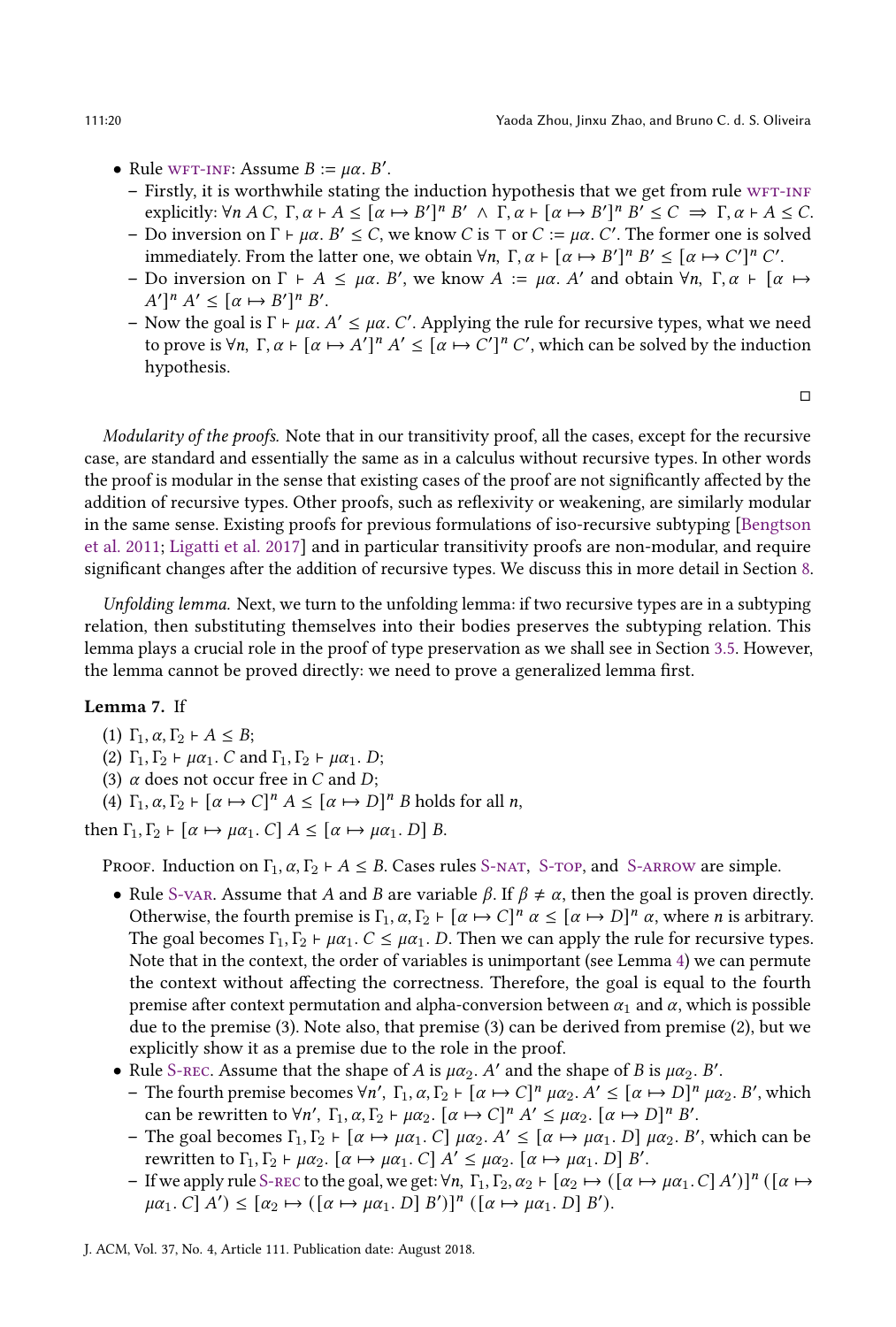- We rewrite the goal above, getting:  $\forall n, \Gamma_1, \Gamma_2, \alpha_2 \vdash [\alpha \mapsto \mu \alpha_1] \ldots C][\alpha_2 \mapsto A']^n A' \leq [\alpha \mapsto \alpha_2]$  $\mu\alpha_1$ .  $D\left[(\alpha_2 \mapsto B'\right]^n B'.$
- The induction hypothesis is complex, so we write it here explicitly for readability of the proof:  $\forall n, \ (\forall n', \ \Gamma_1, \alpha, \Gamma_2 \vdash [\alpha \mapsto C]^n [\alpha_2 \mapsto A']^{n'} A' \leq [\alpha \mapsto D]^n [\alpha_2 \mapsto B']^{n'} B' \Rightarrow$  $\Gamma_1, \alpha_2, \Gamma_2 \vdash [\alpha \mapsto \mu \alpha_1] \cdot C] [\alpha_2 \mapsto A']^n A' \leq [\alpha \mapsto \mu \alpha_1] \cdot D] [\alpha_2 \mapsto B']^n B'.$
- By applying context permutation and induction hypothesis to the goal, we get:  $\forall n$ ,  $\forall n'$ ,  $\Gamma_1$ ,  $\alpha$ ,  $\Gamma_2$  +  $[\alpha \mapsto C]^n [\alpha_2 \mapsto A']^{n'} A' \leq [\alpha \mapsto D]^n [\alpha_2 \mapsto B']^{n'} B'$ , which can be proven by the inversion of fourth premise due to the fact that substitution is commutative.

□

Lemma [7](#page-19-0) captures the idea of finite approximation. It relates the boundless unfolding with limited unfolding. This lemma is a generalization of the unfolding lemma, and when  $A = C$  and  $B = D$ , one easily obtains the unfolding lemma.

<span id="page-20-0"></span>Lemma 8. Unfolding Lemma.

If 
$$
\Gamma \vdash \mu \alpha
$$
.  $A \leq \mu \alpha$ . *B* then  $\Gamma \vdash [\alpha \mapsto \mu \alpha, A] \land \leq [\alpha \mapsto \mu \alpha, B] \land B$ .

#### <span id="page-20-3"></span>3.4 Typing and Reduction Rules

Typing rules. As the top of Figure [7](#page-21-0) shows, the typing rules are quite standard. Noteworthy are the rules involving recursive types. Rule  $TYPING-UNFOLD$  reveals that if  $e$  has type  $\mu\alpha$ . A then, after unfolding, its type becomes  $[\alpha \mapsto \mu \alpha, A]$  A. Rule [typing-fold](#page-21-2) says if e has type  $[\alpha \mapsto \mu \alpha, A]$  A. after folding, its type becomes  $\mu\alpha$ . A, with an additional type well-formedness check on  $\mu\alpha$ . A. The two constructs establish an isomorphism, which is used to deal with expressions with iso-recursive types. The last rule is the standard subsumption rule (rule TYPING-SUB).

Reduction. The bottom of Figure [7](#page-21-0) shows the reduction rules, which are also quite standard. We only focus on the last three rules involving recursive types. Rule STEP-FLD cancels a pair of unfold and fold. Note that the two types  $A$  and  $B$  are not necessarily the same. The last two rules (rule [step-unfold](#page-21-5) and rule [step-fold\)](#page-21-6) simply reduce the inner expressions for unfold's and fold's.

#### <span id="page-20-1"></span>3.5 Type Soundness

In this subsection, we briefly illustrate how to prove type-soundness. The technique is mostly conventional, except for the fundamental use of the unfolding lemma in the preservation proof (via Lemma [10\)](#page-20-2). Firstly, we need a conventional substitution lemma to deal with beta reduction in preservation:

**Lemma 9.** Substitution lemma. If  $\Gamma_1$ ,  $x : B$ ,  $\Gamma_2$   $\vdash$   $e : A$  and  $\Gamma_2$   $\vdash$   $e' : B$  then  $\Gamma_1$ ,  $\Gamma_2$   $\vdash$   $[x \mapsto e']$   $e : A$ .

Then we show how the unfolding lemma is used in the proof on type soundness, via an inversion of typing lemma for fold expressions:

<span id="page-20-2"></span>**Lemma 10.** Inversion of typing for fold expressions: If  $\Gamma \vdash$  fold  $[A]$   $e : S$  and  $\Gamma \vdash S \leq \mu \alpha$ . B, then  $\exists T, \Gamma \vdash e : [\alpha \mapsto \mu\alpha, T] \top \wedge \Gamma \vdash [\alpha \mapsto \mu\alpha, T] \top \leq [\alpha \mapsto \mu\alpha, B] B.$ 

PROOF. Do induction on  $\Gamma$  ⊢ fold [A]  $e : S$ .

- Rule TYPING-FOLD: the premises become  $\Gamma \vdash e : [\alpha \mapsto \mu \alpha, A']$  A' (assume  $A = \mu \alpha, A'$ ) and  $\Gamma \vdash \mu \alpha$ .  $A' \leq \mu \alpha$ . B. In such situation, let  $T = A'$ , we achieve the goal by applying the unfolding lemma (Lemma [8\)](#page-20-0).
- Rule TYPING-SUB: trivial by applying transitivity (Theorem [6\)](#page-18-1).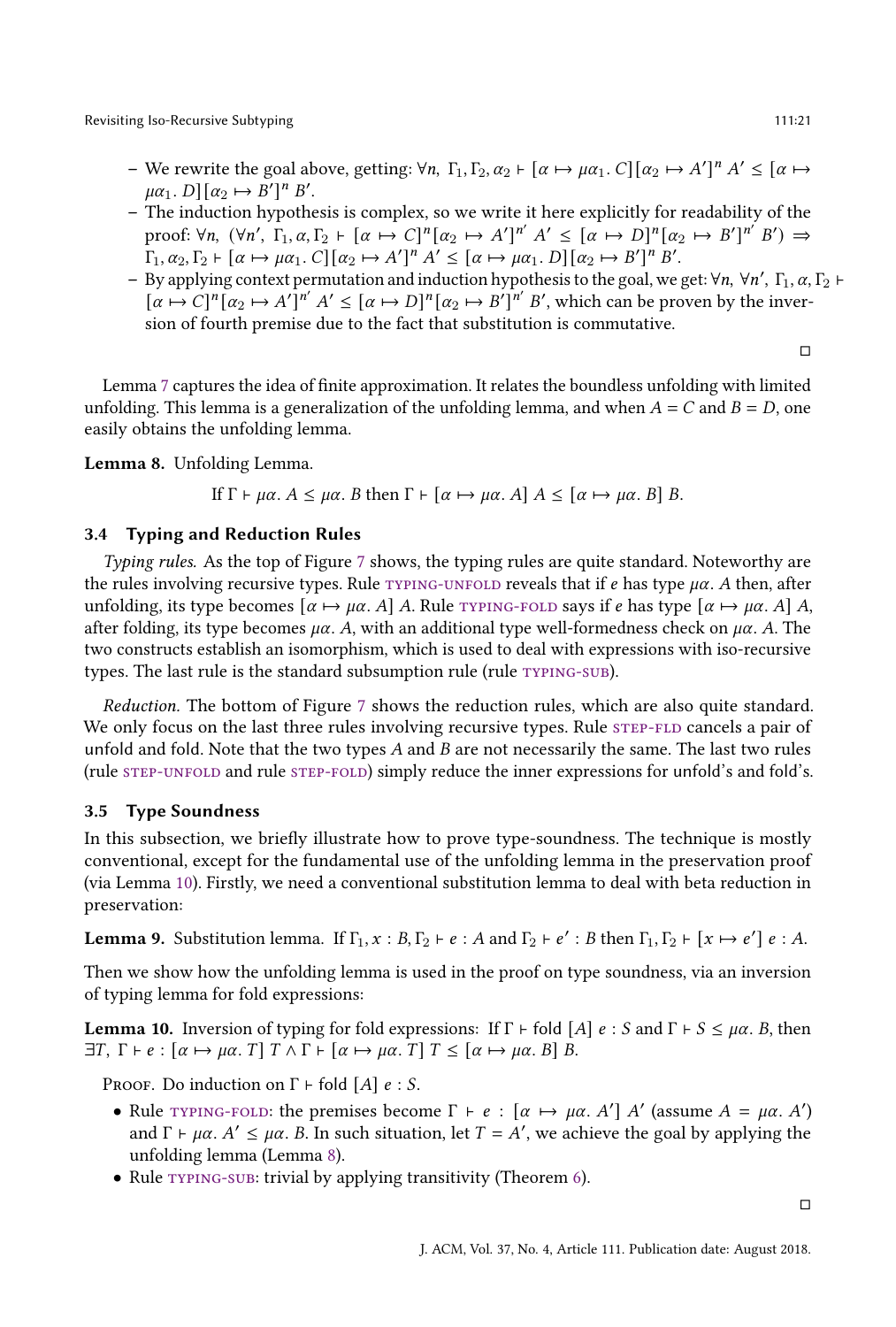<span id="page-21-1"></span><span id="page-21-0"></span>

| $\Gamma \vdash e : A$                                                             |                                                     |                                                                               |                                                                                         | (Typing) |
|-----------------------------------------------------------------------------------|-----------------------------------------------------|-------------------------------------------------------------------------------|-----------------------------------------------------------------------------------------|----------|
| TYPING-NAT<br>$\vdash \Gamma$                                                     | TYPING-VAR<br>$\vdash \Gamma \qquad x:A \in \Gamma$ | TYPING-ABS                                                                    | $\Gamma, x:A_1 \vdash e:A_2$                                                            |          |
| $\Gamma$ + i : nat                                                                | $\Gamma \vdash x : A$                               |                                                                               | $\Gamma \vdash \lambda x : A_1 \ldots e : A_1 \rightarrow A_2$                          |          |
| TYPING-UNFOLD<br>$\Gamma \vdash e : \mu \alpha$ . A                               |                                                     | <b>TYPING-FOLD</b>                                                            | $\Gamma \vdash e : [\alpha \mapsto \mu \alpha. A] A \qquad \Gamma \vdash \mu \alpha. A$ |          |
| $\Gamma$ + unfold $[\mu\alpha, A]$ e : $[\alpha \mapsto \mu\alpha, A]$ A          |                                                     |                                                                               | $\Gamma$ + fold $[\mu\alpha, A]$ e : $\mu\alpha$ . A                                    |          |
| TYPING-APP<br>$\Gamma \vdash e_1 : A_1 \rightarrow A_2$ $\Gamma \vdash e_2 : A_1$ |                                                     | <b>TYPING-SUB</b>                                                             | $\Gamma \vdash e : A \qquad \Gamma \vdash A \leq B$                                     |          |
| $\Gamma \vdash e_1 \ e_2 : A_2$                                                   |                                                     |                                                                               | $\Gamma \vdash e : B$                                                                   |          |
| $e_1 \hookrightarrow e_2$                                                         |                                                     |                                                                               | (Reduction)                                                                             |          |
| STEP-BETA<br>$(\lambda x : A, e_1) v_2 \hookrightarrow [x \mapsto v_2] e_1$       |                                                     | STEP-APPL<br>$e_1 \hookrightarrow e'_1$<br>$e_1 e_2 \hookrightarrow e'_1 e_2$ | STEP-APPR<br>$e_2 \hookrightarrow e'_2$<br>$v_1 e_2 \hookrightarrow v_1 e'_2$           |          |
| STEP-FLD                                                                          | STEP-UNFOLD                                         | $e \hookrightarrow e'$                                                        | STEP-FOLD<br>$e \hookrightarrow e'$                                                     |          |
| unfold [A] (fold [B] $v$ ) $\hookrightarrow$ v                                    |                                                     | unfold [A] $e \hookrightarrow$ unfold [A] $e'$                                | fold [A] $e \hookrightarrow$ fold [A] $e'$                                              |          |

<span id="page-21-6"></span><span id="page-21-5"></span><span id="page-21-3"></span><span id="page-21-2"></span>Fig. 7. Typing and reduction rules.

<span id="page-21-4"></span>Finally, we can proceed to the preservation and progress theorems, and the proof strategy is quite standard.

<span id="page-21-7"></span>Theorem 11. Preservation.

If 
$$
\Gamma \vdash e : A
$$
 and  $e \hookrightarrow e'$  then  $\Gamma \vdash e' : A$ .

PROOF. By induction on  $\Gamma \vdash e : A$ . Most cases are trivial or standard, except for

• Rule TYPING-UNFOLD. In this case, e is decomposed into unfold  $[\mu \alpha, A]$  e, and our goal is to prove  $\Gamma \vdash e' : [\alpha \mapsto \mu \alpha. A] A$ .

By inversion on unfold  $[\mu\alpha.\ A]\ e\hookrightarrow e',$  we will get two sub-cases.

- The case for rule STEP-UNFOLD is trivial: e' continues to decompose into unfold [ $\mu\alpha$ . A] e'. By applying rule TYPING-UNFOLD and induction hypothesis, we achieve the goal.
- As for case involving rule sTEP-FLD, the first premise becomes Γ ⊦ fold [A']  $v : \mu\alpha$ . A. Then we do the inversion on the first premise again, get two sub-cases. The first case is same as the goal. The second case, raised by rule [typing-sub,](#page-21-3) needs some extra work: what we get now are  $\Gamma \vdash$  fold  $[A'] v : S$  and  $\Gamma \vdash S \leq \mu \alpha$ . A. Then we apply Lemma [10](#page-20-2) (where the unfolding lemma is used) and rule [typing-sub](#page-21-3) to achieve the goal.

□

<span id="page-21-8"></span>Theorem 12. Progress.

If  $\vdash e : A$  then  $e$  is a value or exists  $e', e \hookrightarrow e'$ .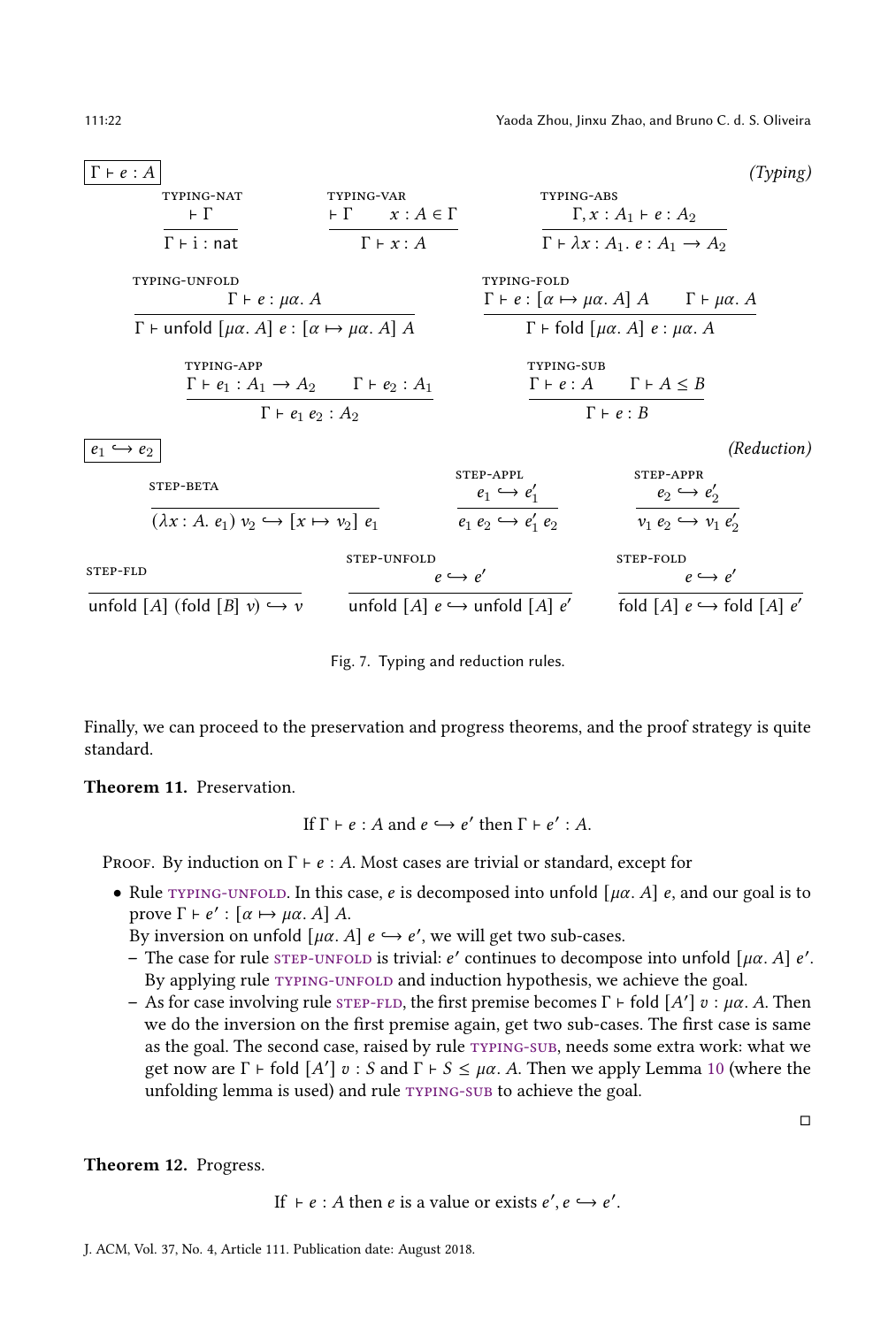<span id="page-22-1"></span>

| $\Gamma \vdash_a A \leq B$      |                                                        |                                                                                 |          | (Algorithmic Subtyping)                                        |
|---------------------------------|--------------------------------------------------------|---------------------------------------------------------------------------------|----------|----------------------------------------------------------------|
| $SA-NAT$<br>$\vdash$ $\Gamma$   | SA-TOP<br>$\Gamma \vdash A$<br>⊢ F -                   | SA-var<br>$\vdash \Gamma$<br>$\alpha \in \Gamma$                                | SA-ARROW | $\Gamma \vdash_a B_1 \leq A_1$ $\Gamma \vdash_a A_2 \leq B_2$  |
| $\Gamma\vdash_a$ nat $\leq$ nat | $\Gamma \vdash_{a} A \leq \top$                        | $\Gamma \vdash_{\alpha} \alpha \leq \alpha$                                     |          | $\Gamma \vdash_a A_1 \rightarrow A_2 \leq B_1 \rightarrow B_2$ |
|                                 | $S$ A-REC<br>$\Gamma, \alpha \vdash_{\alpha} A \leq B$ | $\Gamma, \alpha \vdash_{\alpha} [\alpha \mapsto A] A \leq [\alpha \mapsto B] B$ |          |                                                                |
|                                 |                                                        | $\Gamma \vdash_a \mu \alpha$ . $A \leq \mu \alpha$ . B                          |          |                                                                |

<span id="page-22-5"></span><span id="page-22-4"></span><span id="page-22-3"></span>Fig. 8. Algorithmic subtyping.

# <span id="page-22-0"></span>4 ALGORITHMIC SUBTYPING

In the last section we introduced a declarative formulation of subtyping with recursive types. Unfortunately, such formulation is not directly implementable since the rule of subtyping for recursive types checks against an infinite number of conditions (that all finite unfoldings are subtypes). In this section, we first present two sound and complete algorithmic formulations of subtyping. This formulation replaces the declarative rule [S-rec](#page-17-1) by rules based on double unfoldings. A first rule, which we call the double unfolding rule, unfolds the recursive types 1-time and 2-times, respectively. This double unfolding rule relates different other subtyping formulations in this paper, playing a significant role as a hub, as shown in Figure [1.](#page-4-0) We then give another algorithmic variant, using the nominal unfolding rule, and finally prove our subtyping rules for iso-recursive types are decidable.

#### 4.1 Syntax, Well-Formedness and Subtyping

The syntax and well-formedness of the algorithmic system share the same definitions as the declarative system presented in Section [3.](#page-16-0)

Well-Formedness. In the algorithmic version, we use  $\Gamma \vdash A$  to represent that A is well-formed. The rules of  $\Gamma \vdash A$  are the same as the top of Figure [6.](#page-17-0) Similarly to Section [3,](#page-16-0) we define an alternative variant of well-formedness with the rule WFT-RECUR to give us better induction principles for the proofs.

<span id="page-22-6"></span>Definition 13. Rule WFT-RECUR is defined as:

<span id="page-22-2"></span>
$$
\frac{\Gamma, \alpha \vdash A \qquad \Gamma, \alpha \vdash [\alpha \mapsto A] A}{\Gamma \vdash \mu \alpha. A}
$$

Subtyping. Figure [8](#page-22-1) shows the algorithmic subtyping judgment. All the rules, except the one for recursive types, remain the same as the declarative system. In algorithmic subtyping, rule [SA-rec](#page-22-3) states that two recursive types are subtypes when: 1) their bodies are subtypes; and 2) unfolding the bodies one additional time preserves subtyping. In other words, checking 1-time and 2-times finite unfoldings rather than all finite unfoldings is sufficient.

## 4.2 Reflexivity, Transitivity and Completeness

Our algorithmic subtyping simply relaxes the condition for recursive types while keeping the judgment form. Therefore, regularity, reflexivity and transitivity are easy to prove using similar techniques to those used in the declarative system.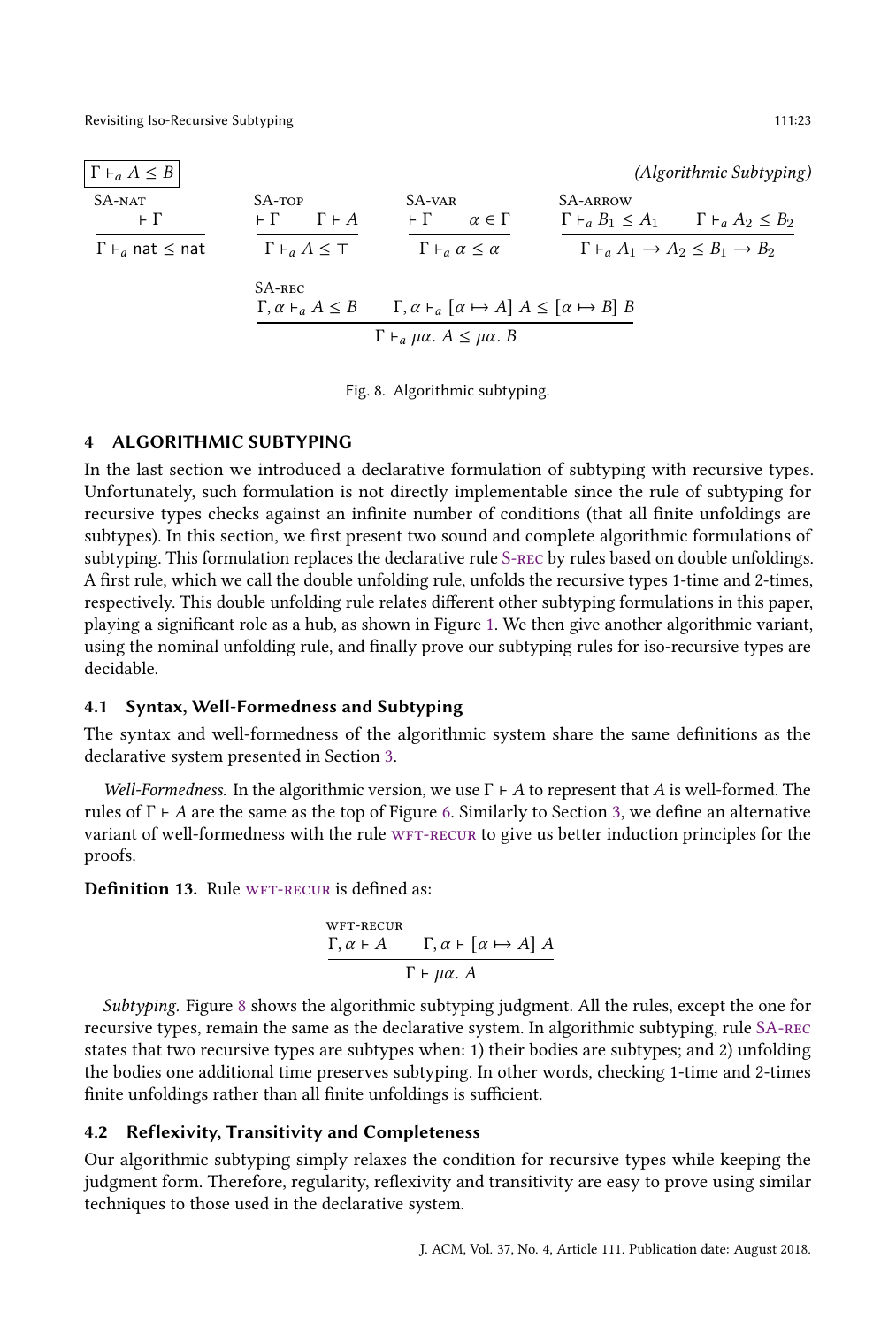**Lemma 14.** Regularity: If  $\Gamma \vdash_a A \leq B$  then  $\vdash \Gamma$  and  $\Gamma \vdash A$  and  $\Gamma \vdash B$ .

<span id="page-23-0"></span>Theorem 15. Reflexivity.

If 
$$
\Gamma \vdash A
$$
 then  $\Gamma \vdash_a A \leq A$ .

<span id="page-23-1"></span>Theorem 16. Transitivity.

If 
$$
\Gamma \vdash_a A \leq B
$$
 and  $\Gamma \vdash_a B \leq C$  then  $\Gamma \vdash_a A \leq C$ .

Note that, like the declarative system (and unlike the Amber rules), the transitivity proof is very simple with the double unfolding rule. The completeness of algorithmic subtyping is obvious, since the declarative system has the same conditions of the algorithmic system (plus a few more).

<span id="page-23-2"></span>Theorem 17. Completeness of algorithmic subtyping.

If 
$$
\Gamma \vdash A \leq B
$$
 then  $\Gamma \vdash_a A \leq B$ .

## <span id="page-23-3"></span>4.3 Soundness

The real challenge is the soundness of the algorithmic specification with respect to the declarative system. For soundness, we wish to prove that:

If 
$$
\Gamma \vdash_a A \leq B
$$
 then  $\Gamma \vdash A \leq B$ .

The key problem is to show that finitely unfolding only one and two times is sufficient to guarantee that all finite unfoldings are sound. Although it is easy to give an informal argument as to why this is the case, as we did in Section [2,](#page-4-1) formalizing this argument is a whole different matter.

Finding the right generalization for soundness. The key idea to prove that 1-time and 2-times finite unfolding implies  $n$ -times finite unfolding is to capture this informal idea formally as a lemma:

$$
\Gamma \vdash A \leq B \ \land \ \Gamma \vdash [\alpha \mapsto A] \ A \leq [\alpha \mapsto B] \ B \ \Rightarrow \ \Gamma \vdash [\alpha \mapsto A]^n \ A \leq [\alpha \mapsto B]^n \ B.
$$

As we shall see this lemma is true but, unfortunately, it cannot be proved directly. The obvious attempt would be to do induction on  $\Gamma \vdash A \leq B$ . The essential problem with such an approach is that we wish to analyze the different subcases for  $A$  and  $B$ , but we still want to use the original A and B in the substitutions. For instance, suppose that we have  $A := \text{nat} \rightarrow A_1 \rightarrow A_2$  and  $B := \text{nat} \rightarrow B_1 \rightarrow B_2$ . Here  $A_1 \rightarrow A_2$  and  $B_1 \rightarrow B_2$  are contained in the type A and B. Now consider the case for function types  $\Gamma \vdash A_1 \rightarrow A_2 \leq B_1 \rightarrow B_2$ , which would occur as a subcase in the proof. What we would like to have is the conclusion

$$
\Gamma \vdash [\alpha \mapsto A]^n (A_1 \to A_2) \leq [\alpha \mapsto B]^n (B_1 \to B_2)
$$

However, what we get instead is

$$
\Gamma \vdash [\alpha \mapsto (A_1 \rightarrow A_2)]^n (A_1 \rightarrow A_2) \leq [\alpha \mapsto (B_1 \rightarrow B_2)]^n (B_1 \rightarrow B_2)
$$

In other words, what gets substituted are not the original types  $A$  and  $B$ , but only a part of those types ( $A_1 \rightarrow A_2$  and  $B_1 \rightarrow B_2$ ) that is being considered by the current case. Therefore, it is clear that we need some generalization of this lemma. A first idea is to generalize it as follows:

$$
\Gamma \vdash A \leq B \ \land \ \Gamma \vdash C \leq D \ \land \ \Gamma \vdash [\alpha \mapsto C] \ A \leq [\alpha \mapsto D] \ B
$$
  
\n
$$
\Rightarrow \qquad \qquad \Gamma \vdash [\alpha \mapsto C]^n \ A \leq [\alpha \mapsto D]^n \ B.
$$

Now it is possible to do induction on  $\Gamma \vdash A \leq B$  without affecting the substituted types. However, this lemma is false. A counter-example is:

$$
\Gamma \vdash \top \to \alpha \leq \text{nat} \to \alpha \ \land \ \Gamma \vdash \alpha \to \text{nat} \leq \alpha \to \top
$$
  
 
$$
\land \ \Gamma \vdash \top \to \alpha \to \text{nat} \leq \text{nat} \to \alpha \to \top
$$
  

$$
\Rightarrow \ \Gamma \vdash \top \to (\alpha \to \text{nat}) \to \text{nat} \leq \text{nat} \to (\alpha \to \top) \to \top.
$$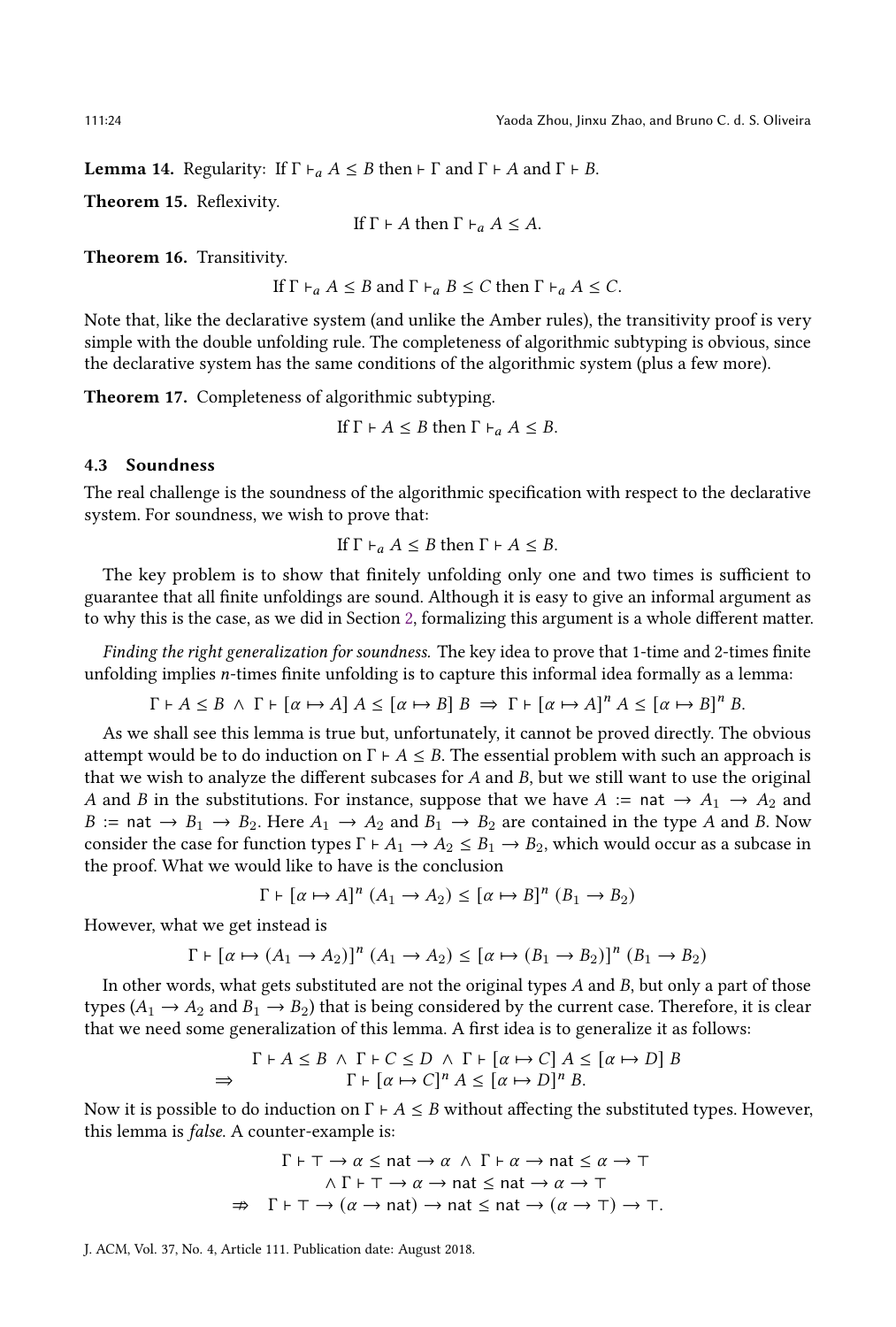In this counter-example we choose  $n = 2$ . All the premises are satisfied, but the conclusion is false. Note that in the conclusion, because of the contravariance of function subtyping, we eventually require that  $\Gamma \vdash \alpha \rightarrow \top \leq \alpha \rightarrow$  nat, which is clearly false.

By further analyzing the counter-example, we can see that the influence of contravariance on variables is not reflected in such a lemma. Therefore, our generalized soundness lemma should deal with type variables at contravariant positions and covariant positions respectively, but under the same pattern. In other words we need a pair of lemmas: one to deal with covariance, and another to deal with contravariance.

The generalized lemma. Learning from the lessons of the failed attempts at soundness we reach to the following lemma, which holds:

### <span id="page-24-0"></span>Lemma 18. If,

(1)  $\Gamma \vdash A \leq B$ ; (2)  $\Gamma$   $\vdash$   $C \leq D$ ; (3)  $\Gamma \vdash [\alpha \mapsto C]^n C \leq [\alpha \mapsto D]^n D$ .

#### then

- (1)  $\Gamma \vdash [\alpha \mapsto C]$   $A \leq [\alpha \mapsto D]$  B implies  $\Gamma \vdash [\alpha \mapsto C]^{n+1}$   $A \leq [\alpha \mapsto D]^{n+1}$  B and
- (2)  $\Gamma \vdash [\alpha \mapsto D] A \leq [\alpha \mapsto C] B$  implies  $\Gamma \vdash [\alpha \mapsto D]^{n+1} A \leq [\alpha \mapsto C]^{n+1} B$ .

PROOF. By induction on  $\Gamma \vdash A \leq B$ .

- Case rule S-van: In such case  $A = B = \beta$ . If  $\beta \neq \alpha$ , we prove the goal trivially. Otherwise,
	- **★** Goal (1): We want to prove  $\Gamma \vdash [\alpha \mapsto C]^n C \leq [\alpha \mapsto D]^n D$ , which can be obtained from premise (3).
	- $\star$  Goal (2), We have premises  $\Gamma \vdash C \leq D$  by premise (2) and  $\Gamma \vdash D \leq C$  from the condition of goal (2), thus  $C = D$  by Lemma [19.](#page-25-1) Goal (2) is proven by reflexivity.
- Case rule S-ARROW: In such case  $A = A_1 \rightarrow A_2$  and  $B = B_1 \rightarrow B_2$ .
	- ★ Goal (1): We need to prove  $\Gamma \vdash [\alpha \mapsto C]^{n+1}$   $(A_1 \rightarrow A_2) \leq [\alpha \mapsto D]^{n+1}$   $(B_1 \rightarrow B_2)$ , which can be rewritten as  $\Gamma \vdash ([\alpha \mapsto C]^{n+1} A_1) \rightarrow ([\alpha \mapsto C]^{n+1} A_2) \leq ([\alpha \mapsto D]^{n+1} B_1) \rightarrow$  $([\alpha \mapsto D]^{n+1} B_2)$ . By applying rule S-ARROW, we need to prove  $\Gamma \vdash [\alpha \mapsto D]^{n+1} B_1 \leq$  $[\alpha \mapsto C]^{n+1}$   $A_1$  and  $\Gamma \vdash [\alpha \mapsto C]^{n+1}$   $A_2 \leq [\alpha \mapsto D]^{n+1}$   $B_2$ . The former one can be proved by using the induction hypothesis arising from goal (2), while the latter one can be proved by using the induction hypothesis arising from goal (1).
	- $\star$  Goal (2): We need to prove  $\Gamma \vdash [\alpha \mapsto D]^{n+1}$   $(A_1 \rightarrow A_2)$  ≤  $[\alpha \mapsto C]^{n+1}$   $(B_1 \rightarrow B_2)$ , which can be rewritten as  $\Gamma \vdash ([\alpha \mapsto D]^{n+1} A_1) \rightarrow ([\alpha \mapsto D]^{n+1} A_2) \leq ([\alpha \mapsto C]^{n+1} B_1) \rightarrow$  $([\alpha \mapsto C]^{n+1} B_2)$ . By applying rule S-ARROW, we need to prove  $\Gamma \vdash [\alpha \mapsto C]^{n+1} B_1 \leq$  $[\alpha \mapsto D]^{n+1} A_1$  and  $\Gamma \vdash [\alpha \mapsto D]^{n+1} A_2 \leq [\alpha \mapsto C]^{n+1} B_2$ . The former one can be proved by using the induction hypothesis arising from goal (1), while the latter one can be proved by using the induction hypothesis arising from goal (2).
- Case rule S-REC: Now we assume  $A = \mu \alpha'$ . A' and  $B = \mu \alpha'$ . B'. Since in such case, we do not need to consider the contravariance, we will just show how to prove goal (1). Goal (2) can be proved using the same approach.
	- The condition arising from the goal (1) becomes  $\Gamma \vdash [\alpha \mapsto C] \mu \alpha'. A' \leq [\alpha \mapsto D] \mu \alpha'. B',$ which can be rewritten as  $\Gamma \vdash \mu \alpha'$ .  $[\alpha \mapsto C] A' \leq \mu \alpha'$ .  $[\alpha \mapsto D] B'$ .
	- $\vdash$  After inversion, we get  $\forall n', \Gamma \vdash [\alpha' \mapsto ([\alpha \mapsto C] A')]^{n'}[\alpha \mapsto C] A' \leq [\alpha' \mapsto ([\alpha \mapsto C] A']^{n'}[\alpha \mapsto C]$ D)] B']"  $[\alpha \mapsto D]$  B', which can be rewritten as  $\forall n', \Gamma \vdash [\alpha \mapsto C][\alpha' \mapsto A']^{n'}$   $A' \leq [\alpha \mapsto \alpha'']^{n'}$  $D\left[\alpha' \mapsto B'\right]^{n'} B'.$
	- The goal now is Γ ⊦  $[α \mapsto C]^{n+1}$  μα'.  $A' \leq [α \mapsto D]^{n+1}$  μα'. B', which can be rewritten as  $\Gamma \vdash \mu \alpha'. \left[ \alpha \mapsto C \right]^{n+1} A' \leq \mu \alpha'. \left[ \alpha \mapsto D \right]^{n+1} B'.$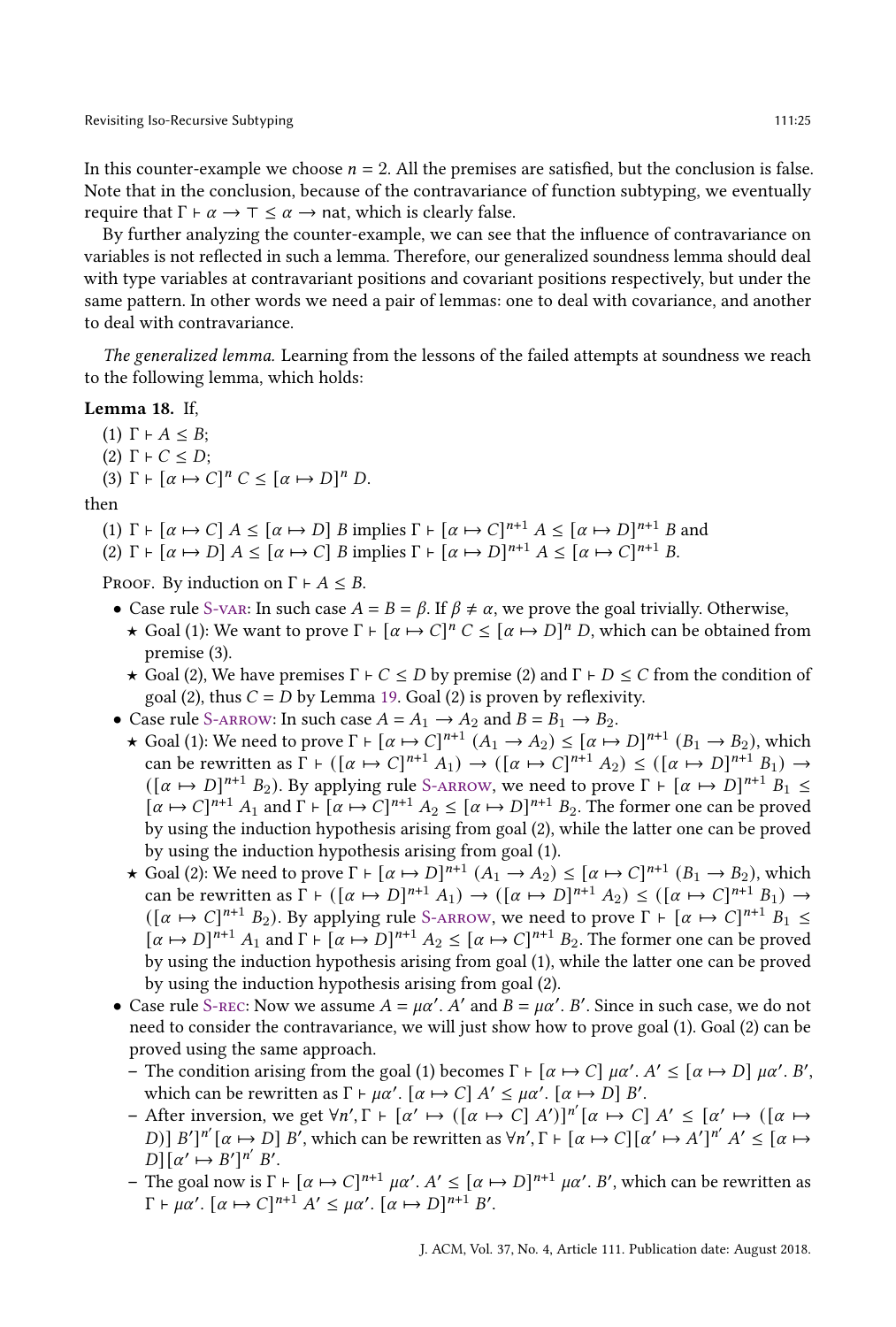□

- $\rightarrow$  Applying rule S-REC on the goal, we get  $\forall n'$ ,  $\Gamma, \alpha' \vdash [\alpha' \mapsto ([\alpha \mapsto C]^{n+1} A')]^{n'}[\alpha \mapsto$  $C^{n+1}$   $A' \leq [\alpha' \mapsto ([\alpha \mapsto D]^{n+1}B')]^{n'} [\alpha \mapsto D]^{n+1} B'$ , which can be rewritten as  $\forall n', \Gamma, \alpha' \vdash [\alpha \mapsto C]^{n+1} [\alpha' \mapsto A']^{n'} A' \leq [\alpha \mapsto D]^{n+1} [\alpha' \mapsto B']^{n'} B'.$
- Finally, we apply the induction hypothesis, to prove goal (1).

Compared with our last failed attempt, there is an extra condition (condition 3). More importantly, there are now two conclusions. These conclusions basically express two different lemmas. One lemma, with all the conditions and conclusion (1), and another lemma with all conditions and conclusion (2). Conclusion (1) covers covariant uses of the lemma, whereas conclusion (2) covers contravariant uses of the lemma. Note that when we apply the lemma in our soundness theorem, we have that  $A = C$  and  $B = D$ . Those types will then become different as the subcases of type A and  $B$  are processed. For covariant cases,  $A$  is a portion of the type  $C$ , and  $B$  is a portion of the type D. Conclusion (1) covers this, and we can see that we are substituting  $C$  in  $A$  and  $D$  in  $B$ . However, the contravariance of function types will flip the input types being checked for subtyping. This means that in effect, A is now a portion of  $D$  (in a contravariant position in  $D$ ) and  $B$  is a portion of  $C$  (in a contravariant position in C). Goal (2) captures such nuance and provides a formulation for the lemma that deals with subparts of  $C$  and  $D$ , which are in contravariant positions.

The proof of Lemma [18](#page-24-0) relies on the following property of the subtyping relation:

<span id="page-25-1"></span>**Lemma 19.** Antisymmetry of declarative subtyping: If  $\Gamma \vdash A \leq B$  and  $\Gamma \vdash B \leq A$  then  $A = B$ .

Also, from Lemma [18,](#page-24-0) we now can prove:

<span id="page-25-2"></span>**Lemma 20.** If  $\Gamma \vdash A \leq B$  and  $\Gamma \vdash [\alpha \mapsto A]$   $A \leq [\alpha \mapsto B]$  B, then  $\forall n, \Gamma \vdash [\alpha \mapsto A]^n$   $A \leq [\alpha \mapsto A]$  $B$ <sup>n</sup> B.

PROOF. Do induction on  $n$ . For the base case, we simply apply the premise (1). For the induction case, we apply Lemma [18](#page-24-0) with  $C = A$  and  $D = B$ , then apply induction hypothesis.

The form of Lemma [20](#page-25-2) is close to the shape of the infinite unfolding rule (rule [S-rec\)](#page-17-1) for recursive types. Finally, we can prove the soundness theorem:

<span id="page-25-0"></span>Theorem 21. Soundness of algorithmic subtyping.

If  $\Gamma \vdash_a A \leq B$  then  $\Gamma \vdash A \leq B$ .

## 4.4 The Unfolding Lemma for the Double Unfolding Rules

In Section [3,](#page-16-0) we showed how to prove the unfolding lemma for the declarative system. It turns out that the unfolding lemma can also be proved relatively easily for the algorithmic system using a technique similar to that employed in the proof of soundness in Section [4.3.](#page-23-3) A direct proof of the unfolding lemma is useful for language designers wishing to skip the declarative system, and formulate only an algorithmic version.

Lemma [18](#page-24-0) provides an interesting (and necessary) lemma for proving soundness between double and finite unfoldings. For that lemma a key insight is that we need two forms: one for dealing with contravariant cases, and another to deal with covariant cases. Inspired by this insight, we are able to prove the unfolding lemma directly for the double unfolding rules, using a similar technique. Firstly we need a lemma similar to Lemma [19,](#page-25-1) but for the algorithmic relation:

<span id="page-25-3"></span>**Lemma 22.** Antisymmetry of algorithmic subtyping: If  $\Gamma \vdash_a A \leq B$  and  $\Gamma \vdash_a B \leq A$  then  $A = B$ .

<span id="page-25-4"></span>Then we can formulate the generalized lemma that is needed to prove the unfolding lemma as follows: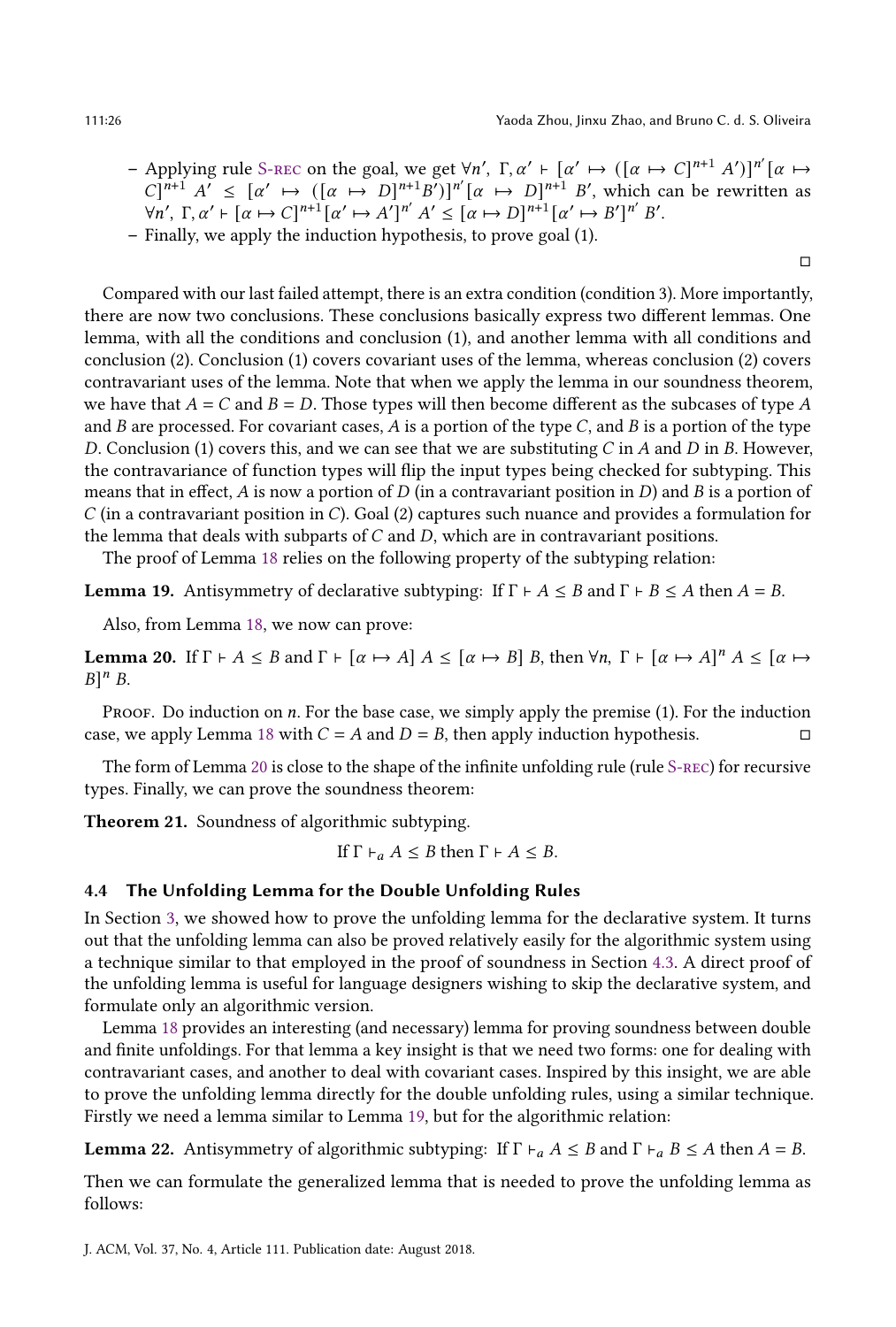## Lemma 23. If

(1)  $\Gamma_1, \alpha, \Gamma_2, \vdash_{\alpha} A \leq B;$ (2) Γ<sub>1</sub>,  $\alpha$ , Γ<sub>2</sub>,  $\vdash$ <sub>a</sub>  $C \leq D$ ;

(3)  $\Gamma_1, \Gamma_2 \vdash_a \mu \alpha$ .  $C \leq \mu \alpha$ . D;

#### then

(1) Γ<sub>1</sub>,  $\alpha$ , Γ<sub>2</sub>  $\vdash$ <sub>a</sub> [ $\alpha \mapsto C$ ]  $A \leq [\alpha \mapsto D]$  B implies Γ<sub>1</sub>, Γ<sub>2</sub>  $\vdash$ <sub>a</sub> [ $\alpha \mapsto \mu\alpha$ . *C*]  $A \leq [\alpha \mapsto \mu\alpha, D]$  B and (2)  $\Gamma_1, \alpha, \Gamma_2 \vdash_{\alpha} [\alpha \mapsto D]$   $A \leq [\alpha \mapsto C]$  B implies  $\Gamma_1, \Gamma_2 \vdash_{\alpha} [\alpha \mapsto \mu \alpha, D]$   $A \leq [\alpha \mapsto \mu \alpha, C]$  B.

Proof. Note that premise (2) can be obtained by inversion of premise (3). We explicitly show it here just for convenience. The whole proof follows a similar structure to Lemma [18:](#page-24-0) we proceed by induction on  $\Gamma_1$ ,  $\alpha$ ,  $\Gamma_2$   $\vdash_{\alpha}$   $A \leq B$ .

- Case rule [SA-var:](#page-22-4) In such case  $A = B = \beta$ . If  $\beta \neq \alpha$ , we simply achieve the goal. Otherwise,
	- $\star$  Goal (1): We want to prove  $\Gamma_1, \Gamma_2 \vdash_a \mu \alpha$ .  $C \leq \mu \alpha$ . D, which is actually premise (3).
	- $\star$  Goal (2): From the condition of goal (2), we have  $\Gamma_1$ ,  $\alpha$ ,  $\Gamma_2$ ,  $\vdash_{a} D \leq C$ , which is the inverse of premise (2). Thus, we get  $C = D$  by Lemma [22.](#page-25-3) Goal (2) is proven by reflexivity.
- Case rule SA-ARROW: In such case  $A = A_1 \rightarrow A_2$  and  $B = B_1 \rightarrow B_2$ .
	- $\star$  Goal (1):
		- − We need to prove Γ<sub>1</sub>, Γ<sub>2</sub> ⊦<sub>a</sub> [α  $\mapsto$  μα. C] (A<sub>1</sub>  $\rightarrow$  A<sub>2</sub>) ≤ [α  $\mapsto$  μα. D] (B<sub>1</sub>  $\rightarrow$  B<sub>2</sub>), which can be rewritten as  $\Gamma_1, \Gamma_2 \vdash_{\alpha} (\lbrack \alpha \mapsto \mu \alpha, C \rbrack A_1) \rightarrow (\lbrack \alpha \mapsto \mu \alpha, C \rbrack A_2) \leq (\lbrack \alpha \mapsto \alpha, C \rbrack)$  $\mu\alpha$ .  $D|B_1$   $\rightarrow$   $([\alpha \mapsto \mu\alpha, D]B_2)$ .
		- − By applying rule [SA-arrow,](#page-22-5) we need to prove  $\Gamma_1, \Gamma_2 \vdash_{\alpha} [\alpha \mapsto \mu \alpha, D] B_1 \leq [\alpha \mapsto \alpha]$  $\mu\alpha$ . C]  $A_1$  and  $\Gamma_1, \Gamma_2 \vdash_{\alpha} [\alpha \mapsto \mu\alpha]$ . C]  $A_2 \leq [\alpha \mapsto \mu\alpha]$ . D]  $B_2$ .
		- − The former one can be proved by using induction hypothesis arising from goal (2), while the latter one can be proved by using induction hypothesis arising from goal (1).
	- $\star$  Goal (2):
		- − We need to prove  $\Gamma_1, \Gamma_2 \vdash_{\alpha} [\alpha \mapsto \mu \alpha, D]$   $(A_1 \rightarrow A_2) \leq [\alpha \mapsto \mu \alpha, C]$   $(B_1 \rightarrow B_2)$ , which can be rewritten as  $\Gamma_1, \Gamma_2 \vdash_{\alpha} (\lbrack \alpha \mapsto \mu \alpha, D \rbrack A_1) \rightarrow (\lbrack \alpha \mapsto \mu \alpha, D \rbrack A_2) \leq (\lbrack \alpha \mapsto \alpha, D \rbrack)$  $\mu\alpha$ . C[ B<sub>1</sub>)  $\rightarrow$  ([ $\alpha \mapsto \mu\alpha$ . C[ B<sub>2</sub>).
		- − By applying rule [SA-arrow,](#page-22-5) we need to prove  $\Gamma_1, \Gamma_2 \vdash_{\alpha} [\alpha \mapsto \mu\alpha]$ .  $C[\beta_1 \leq [\alpha \mapsto \alpha]$  $\mu\alpha$ . D]  $A_1$  and  $\Gamma_1, \Gamma_2 \vdash_{\alpha} [\alpha \mapsto \mu\alpha]$ .  $D]$   $A_2 \leq [\alpha \mapsto \mu\alpha]$ .  $C]$   $B_2$ .
		- − The former one can be proved by using induction hypothesis arising from goal (1), while the latter one can be proved by using induction hypothesis arising from goal (2).
- Case rule SA-REC: Now we assume  $A = \mu \alpha'$ . A' and  $B = \mu \alpha'$ . B'. Since in such case, we do not need to consider the contravariance, we will just show how to prove goal (1). Goal (2) can be proven with the same approach.
	- The goal now is Γ<sub>1</sub>, Γ<sub>2</sub> ⊦<sub>α</sub> [α → μα. C] μα'. A' ≤ [α → μα. D] μα'. B', which can be rewritten as  $\Gamma_1, \Gamma_2 \vdash_{\alpha} \mu \alpha'. [\alpha \mapsto \mu \alpha, C]$   $A' \leq \mu \alpha'. [\alpha \mapsto \mu \alpha, D]$   $B'.$
	- The condition arising from the goal (1) becomes  $\Gamma_1, \alpha, \Gamma_2 \vdash_{\alpha} [\alpha \mapsto C] \mu \alpha'. A' \leq [\alpha \mapsto C] \mu \alpha'.$ D]  $\mu\alpha'$ . B', which can be rewritten as  $\Gamma_1$ ,  $\alpha$ ,  $\Gamma_2 \vdash_{\alpha} \mu\alpha'$ .  $\alpha \mapsto C$ ]  $A' \leq \mu\alpha'$ .  $\alpha \mapsto D$ ]  $B'$ .
	- Do inversion on this condition and reorder the context and substitution, we get two new conditions:  $\Gamma_1, \alpha, \Gamma_2, \alpha' \vdash_{a} [\alpha \mapsto C] A' \leq [\alpha \mapsto D] B'$  and  $\Gamma_1, \alpha, \Gamma_2, \alpha' \vdash_{a} [\alpha \mapsto C] [\alpha' \mapsto$  $A' \mid A' \leq [\alpha \mapsto D] [\alpha' \mapsto B'] B'.$
	- Because of the double unfolding rule, we will have two induction hypotheses, which are
		- $\star$  I.H.(1), which comes from 1-time unfolding :  $\Gamma_1$ ,  $\alpha$ ,  $\Gamma_2$ ,  $\vdash_{a}$   $C \leq D \Rightarrow \Gamma_1$ ,  $\Gamma_2$   $\vdash_{a}$   $\mu\alpha$ .  $C \leq$  $\mu\alpha. D \Rightarrow \Gamma_1, \alpha, \Gamma_2, \alpha' \vdash_{a} [\alpha \mapsto C] A' \leq [\alpha \mapsto D] B' \Rightarrow \Gamma_1, \Gamma_2, \alpha' \vdash_{a} [\alpha \mapsto \mu\alpha. C] A' \leq$  $\lbrack \alpha \mapsto \mu \alpha. D \rbrack B'.$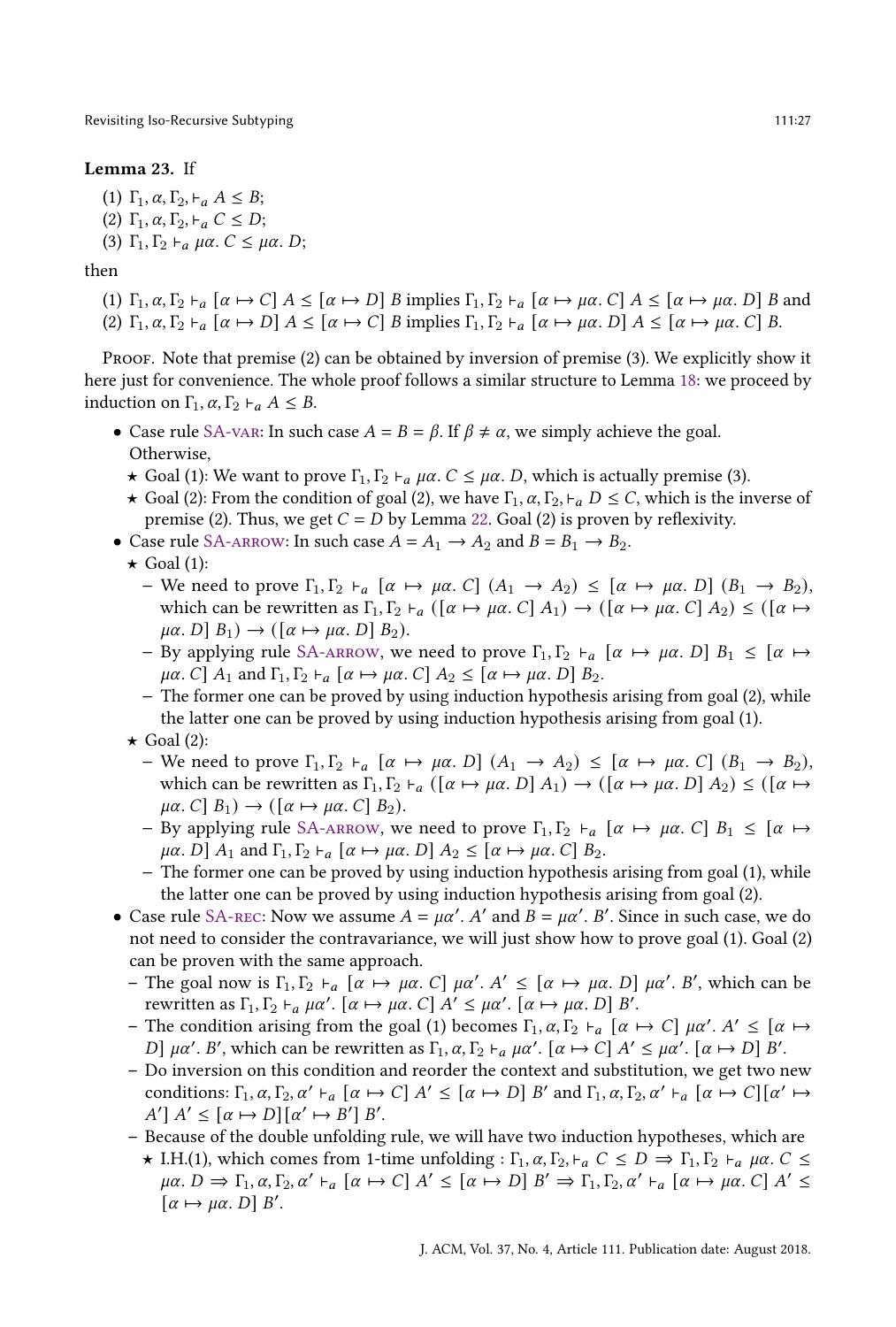- $\star$  I.H.(2), which comes from 2-times unfolding :  $\Gamma_1$ ,  $\alpha$ ,  $\Gamma_2$ ,  $\vdash_{\alpha}$   $C \leq D \Rightarrow \Gamma_1$ ,  $\Gamma_2 \vdash_{\alpha} \mu \alpha$ .  $C \leq$  $\mu\alpha. D \Rightarrow \Gamma_1, \alpha, \Gamma_2, \alpha' \vdash_{a} [\alpha \mapsto C] [\alpha' \mapsto A'] A' \leq [\alpha \mapsto D] [\alpha' \mapsto B'] B' \Rightarrow \Gamma_1, \Gamma_2, \alpha' \vdash_{a} D$  $\lceil \alpha \mapsto \mu \alpha \cdot C \rceil \lceil \alpha' \mapsto A' \rceil A' \leq \lceil \alpha \mapsto \mu \alpha \cdot D \rceil \lceil \alpha' \mapsto B' \rceil B'.$
- Apply rule SA-REC on the goal, we obtain two sub-goals: Γ<sub>1</sub>, Γ<sub>2</sub>, α' ⊦<sub>a</sub> [α → μα. C] A' ≤  $[\alpha \mapsto \mu\alpha, D]$  B' and  $\Gamma_1, \Gamma_2, \alpha' \vdash_{a} [\alpha' \mapsto ([\alpha \mapsto \mu\alpha, C] \ A')] [\alpha \mapsto \mu\alpha, C]$   $A' \leq [\alpha' \mapsto$  $([\alpha \mapsto \mu \alpha, D] B')] [\alpha \mapsto \mu \alpha, D] B'.$
- For the former one, we apply the I.H.(1). As for the latter one, after rewriting the goal to  $\Gamma_1, \Gamma_2, \alpha' \vdash_{a} [\alpha \mapsto \mu \alpha, C][\alpha' \mapsto A'] \ A' \leq [\alpha \mapsto \mu \alpha, D][\alpha' \mapsto B'] \ B'$ , we apply the I.H.(2). □

Like Lemma [18,](#page-24-0) in Lemma [23](#page-25-4) the two conclusions are basically reflecting two lemmas: one for covariant uses (when A is a part of  $C$  and  $B$  is a part of  $D$ ), and another for contravariant uses (when A is a part of D and B is a part of C). By letting  $C := A$ ,  $D := B$ , we easily obtain:

<span id="page-27-0"></span>Lemma 24. Unfolding Lemma.

If 
$$
\Gamma \vdash_a \mu \alpha
$$
.  $A \leq \mu \alpha$ . *B* then  $\Gamma \vdash_a [\alpha \mapsto \mu \alpha]$ . *A*]  $A \leq [\alpha \mapsto \mu \alpha]$ . *B*] *B*.

#### <span id="page-27-1"></span>4.5 Nominal Unfoldings

In this subsection, we will describe the nominal unfolding rule, which is another algorithmic variant equivalent to declarative subtyping. Compared with the double unfolding rules, nominal unfoldings have better efficiency (since only one premise is needed), while eliminating spurious subtyping derivations that arise with double unfoldings (see example in Section [2.7\)](#page-13-0).

Syntax and well-formedness. The syntax of contexts for this calculus is the same as Section [3.](#page-16-0) For the syntax of types, based on the syntax in Section [3,](#page-16-0) we extend it with *labelled types*  $\{\alpha : A\}$ . Labelled types can be viewed as a simple form of nominal types. They are essentially a pair that contains a name (or type variable)  $\alpha$  and a type.

The well-formedness  $\Gamma \vdash A$  is also defined as Section [3,](#page-16-0) but for recursive types and labelled types (the top of Figure [9\)](#page-28-3). To get a better induction hypothesis, we slightly modify the form of well-formed recursive types, as rule WFT-NOMINAL shows. As before, rule WFT-NOMINAL is proven to be equivalent to rule WFT-REC. The first premise  $\Gamma, \alpha \vdash A$  might appear redundant at first glance, but it is indeed necessary, because from the second premise  $\Gamma, \alpha \vdash [\alpha \mapsto {\alpha : A}]$  A, we cannot derive  $\Gamma, \alpha \vdash A$ , which is the insurance with respect to the correctness of substitution during the proof. Meanwhile, since we introduce labelled types, as rule WFT-LABEL shows, a labelled type is well-formed if its inner type is well-formed.

Subtyping. The bottom of Figure [9](#page-28-3) shows the definition of subtyping with the nominal unfolding rule. We denote subtyping for nominal unfoldings as  $\Gamma \vdash_n A \leq B$ . Rules SN-NAT, SN-TOP, SN-VAR, and SN-ARROW are the same as the corresponding double unfolding subtyping rules. Rule SN-RCD is new, stating that a labelled type is a subtype of another labelled type if the two types are labelled with the same name and  $A \leq B$ .

Rule [SN-rec,](#page-28-8) the nominal unfolding rule, is the most interesting one. This rule follows an idea quite similar to the double unfolding rule. The body of the recursive type is unfolded twice. However, for the innermost unfolding, the type that we substitute is not the type of the body directly. Instead, we use a labelled type, where the label has the same name as the recursive variable  $\alpha$ , and the type that is labelled is the body of the recursive type. In other words, instead of using the double unfolding  $[\alpha \mapsto A]$  A we use  $[\alpha \mapsto {\alpha : A}]$  A. The label is crucial to avoid spurious subtyping derivations, and it is also the reason why in the nominal unfolding formulation we do not need to check the subtyping of single unfoldings as well. In the double unfolding rule, there is an extra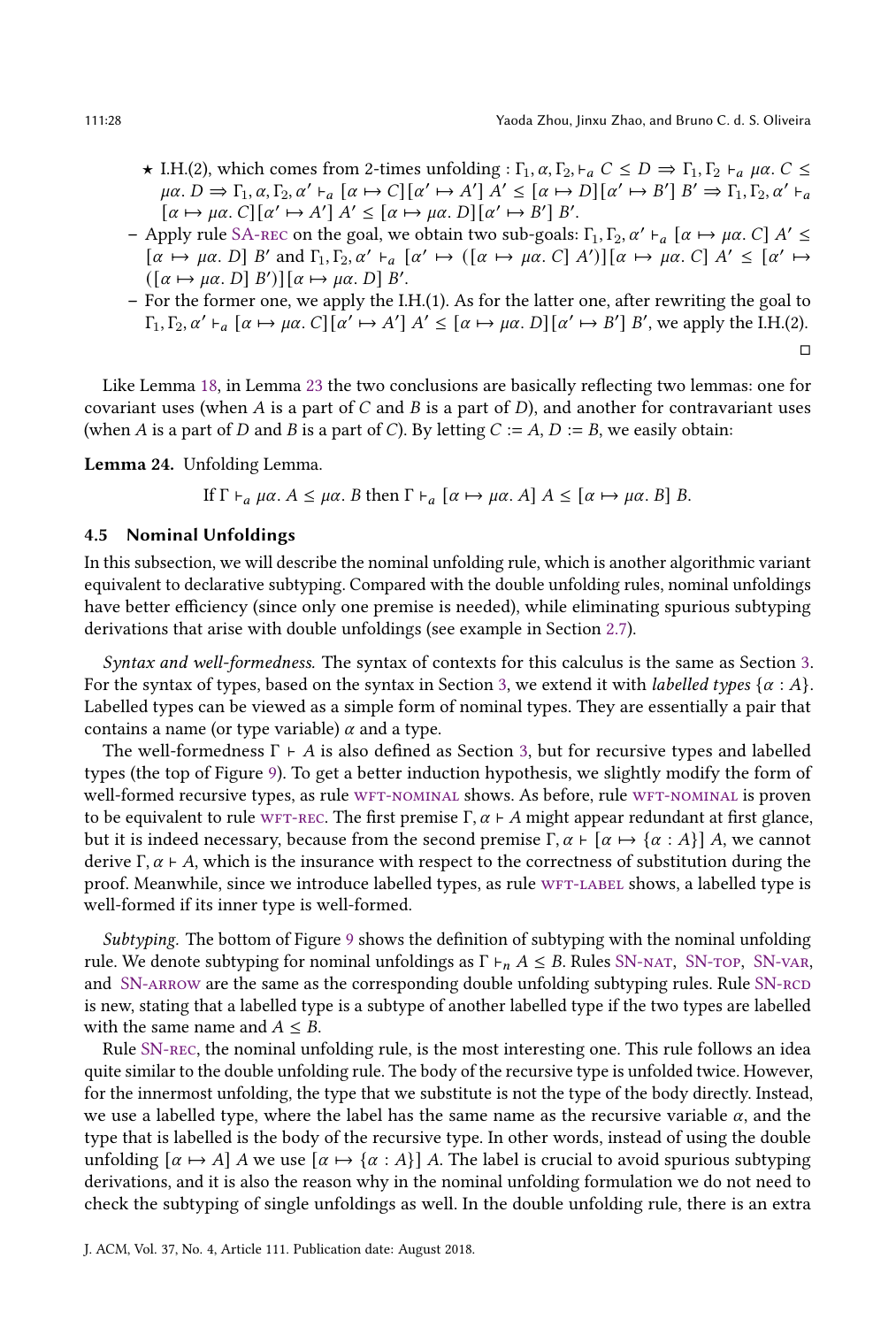<span id="page-28-6"></span><span id="page-28-5"></span><span id="page-28-3"></span>

#### <span id="page-28-8"></span><span id="page-28-4"></span>Fig. 9. Well-formedness and subtyping rules for nominal unfoldings.

premise that checks the single unfolding and prevents certain cases of spurious subtyping. The absence of this extra premise also makes some of the metatheory simpler.

Basic properties. All the proofs about reflexivity, transitivity and unfolding lemma for nominal unfoldings are almost the same as double unfoldings, since both subtyping rules are based on two times finite unfoldings. We list all the theorems here and skip the details (the reader can consult our mechanized proofs for full details).

<span id="page-28-0"></span>Theorem 25. Reflexivity.

If 
$$
\Gamma \vdash A
$$
 then  $\Gamma \vdash_n A \leq A$ .

<span id="page-28-1"></span>Theorem 26. Transitivity.

If  $\Gamma \vdash_n A \leq B$  and  $\Gamma \vdash_n B \leq C$  then  $\Gamma \vdash_n A \leq C$ .

<span id="page-28-2"></span>Lemma 27. Unfolding Lemma.

If 
$$
\Gamma \vdash_n \mu \alpha
$$
.  $A \leq \mu \alpha$ . *B* then  $\Gamma \vdash_n [\alpha \mapsto \mu \alpha, A] A \leq [\alpha \mapsto \mu \alpha, B] B$ .

Another important property is that, from the nominal unfolding rules, we can derive 1-time finite unfoldings. This lemma is important to show that nominal unfoldings subsume the double unfolding rule:

<span id="page-28-9"></span>Lemma 28. If  $\Gamma, \alpha \vdash_n [\alpha \mapsto {\alpha : A}] A \leq [\alpha \mapsto {\alpha : B}] B$  then  $\Gamma, \alpha \vdash_n A \leq B$ .

## 4.6 Equivalence between Nominal Unfoldings and Double Unfoldings

The subtyping relation presented in Section [4.5](#page-27-1) is equivalent to a subtyping relation that uses the double unfolding rules for recursive types. This equivalence is not surprising, since nominal unfoldings are essentially the double unfolding rule with an extra label and without the one time finite unfolding premise. Lemma [28](#page-28-9) and some other similar auxiliary lemmas are used to formulate the equivalence between the two encodings. The most interesting aspect of the equivalence proof is that we need to translate types for the nominal unfolding formulation into types of the doubleunfolding formulation. Such a translation is necessary because nominal unfoldings require labelled types, which do not exist in the double unfolding formulation. Thus, the translation simply erases the labels.

<span id="page-28-7"></span>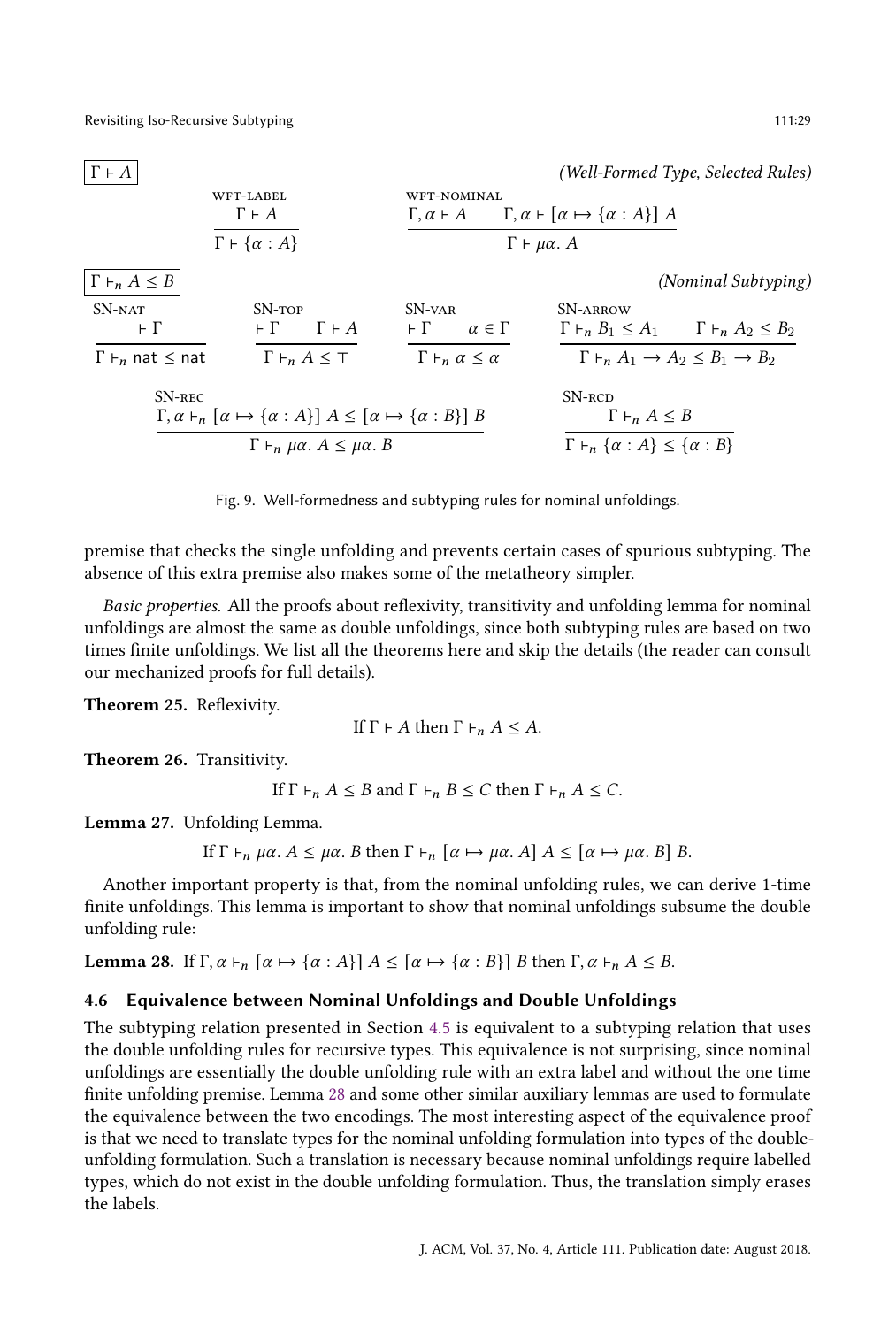**Definition 29.** The erase  $(\searrow)$  function is defined as:

$$
\begin{array}{rcl}\n\text{nat}\n\searrow & = & \text{nat} \\
\top \searrow & = & \top \\
\alpha \searrow & = & \alpha \\
(A \rightarrow B) \searrow & = & A \searrow \rightarrow B \searrow \\
(\mu \alpha. A) \searrow & = & \mu \alpha. A \searrow \\
\{\alpha : A \searrow & = & A \searrow\n\end{array}
$$

With the erasure function we can conclude that our nominal unfoldings are equivalent to double unfoldings with the following two lemmas:

<span id="page-29-0"></span>**Theorem 30.** If  $\Gamma \vdash_n A \leq B$  then  $\Gamma \vdash_a A \subseteq B \subseteq \Gamma$ .

<span id="page-29-1"></span>**Theorem 31.** If  $\Gamma \vdash_a A \leq B$  then  $\Gamma \vdash_n A \leq B$ .

For Theorem [30](#page-29-0) we wish to show that all valid subtyping statements using nominal unfoldings are also valid under the double unfolding formulation. To show this result we have to apply the erasure function to the types, since the types in the nominal unfolding formulation may contain labels. For Theorem [31](#page-29-1) no erasure function is necessary since the types in the double unfolding formulation are a subset of those in the nominal unfolding formulation. Thus, they can be directly mapped. As a consequence of the two theorems above, our nominal unfoldings are also sound and complete with respect to our specification using finite unfoldings.

<span id="page-29-2"></span>Corollary 32. If  $\Gamma \vdash_n A \leq B$  then  $\Gamma \vdash A \subseteq B \subseteq \Gamma$ .

<span id="page-29-3"></span>Corollary 33. If  $\Gamma \vdash A \leq B$  then  $\Gamma \vdash_n A \leq B$ .

# 4.7 Decidability

Our subtyping rules are decidable. We have already proved the equivalence between the rules employing nominal, double and finite unfoldings. Since both the nominal and the double unfolding rules are syntax directed, they provide a useful foundation to prove decidability. We have proved decidability based on our nominal rule and a measure that is based on the depth of the unfolded tree. A similar proof should be possible using the double unfolding rule, except that with the double unfolding rule there is some extra work because of the extra 1-time finite unfolding premise.

Our subtyping rules are based on substitution, which can increase the size of types after an unfolding. Therefore, a straightforward induction on the size of types will not work. A first idea may be doing induction lexicographically on a pair with the number of nesting of recursive binders, and the size of types. The logic is that, after a nominal unfolding, the recursive binder that we are going to unfold will not reappear again. However, this does not quite work because the bodies of recursive types can contain other recursive types and the substitutions may introduce new copies of those recursive types. Thus, the subtyping rule for recursive types does not necessarily reduce the number of recursive binders. Consider, for instance, the following example:

$$
\mu\alpha.\ \mu\beta.\ \alpha \to \beta
$$

After the nominal unfolding and  $\alpha$ -conversion, the type will become:

$$
\mu\beta. \{\alpha : \mu\beta'. \alpha \to \beta' \} \to \beta
$$

which does not decrease the number of recursive binders. Nevertheless, if we continue to process the types using nominal unfolding, we will finally reach a type without any recursive binders. After a few more steps in the subtyping derivation, we obtain:

$$
\{\alpha : \mu\beta'. \alpha \to \beta'\} \to \{\beta : \{\alpha : \mu\beta'. \alpha \to \beta'\} \to \beta\}
$$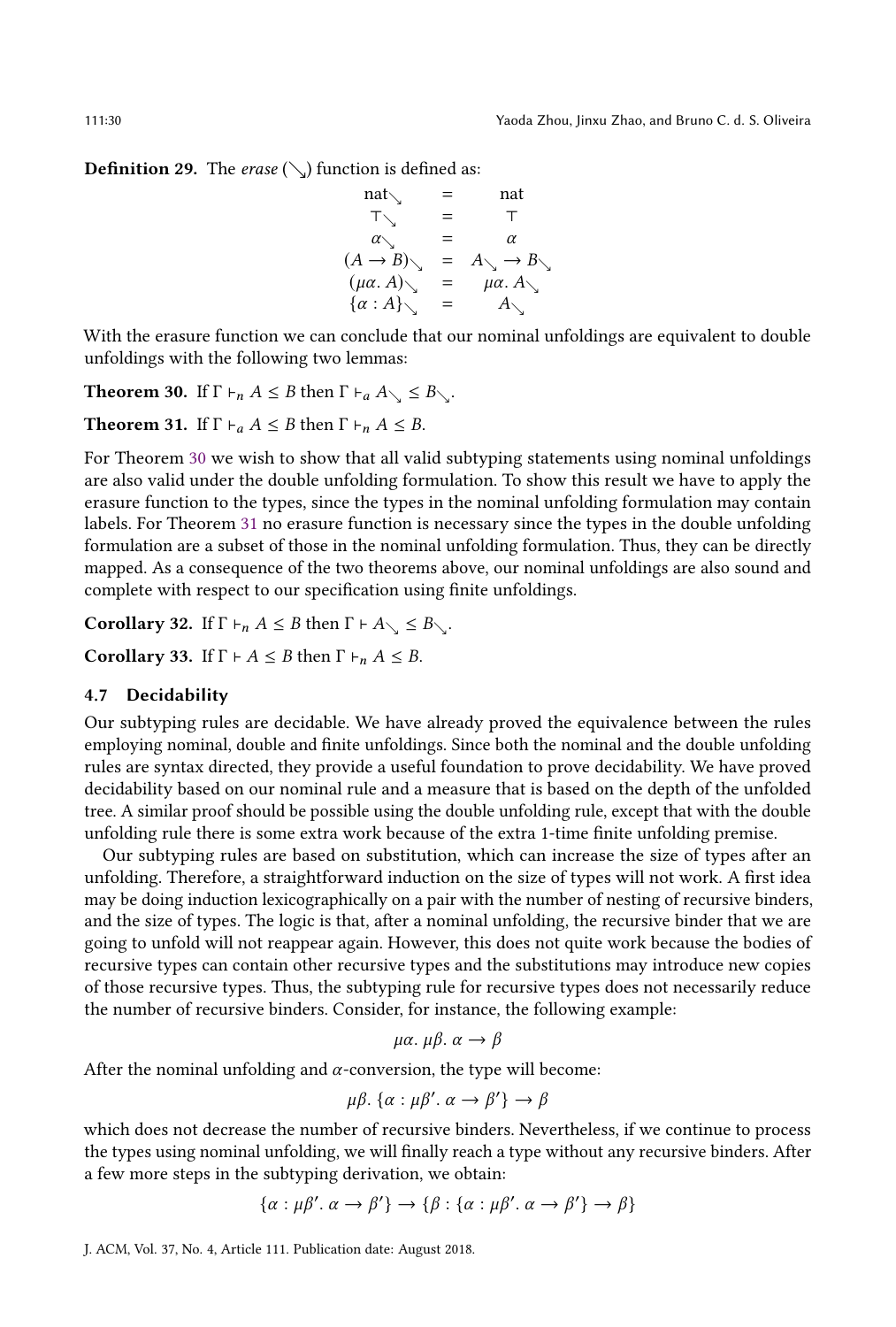and the inner recursive types  $\mu\beta'$ .  $\alpha \to \beta'$  no longer contain recursive types in their bodies, and we will finally obtain types free of recursive types after another round of nominal unfolding.

Measure based on the depth of the unfolded tree. To provide a measure that decreases at every nominal unfolding, we define a function based on the depth of the expanded tree of a type. This function essentially simulates the unfolding process of the tree using nominal unfoldings and allow us to obtain an (over-)approximation of the depth of the (fully) unfolded tree.

**Definition 34.** The *height* of a type A in a context  $\Psi$  ( $\Psi := \cdot | \Psi, \alpha \mapsto i$ , where *i* represents a natural number), written  $height_{\Psi}(A)$ , is defined as follows:

| $height_{\Psi}(\text{nat})$        | $=$ 0  |                                                                                                                    |
|------------------------------------|--------|--------------------------------------------------------------------------------------------------------------------|
| $height_{\Psi}(\top)$              | $= 0$  |                                                                                                                    |
| height $\psi(A_1 \rightarrow A_2)$ |        | $= max(height_{\Psi}(A_1), height_{\Psi}(A_2)) + 1$                                                                |
| $height_{\Psi}(\{\alpha : A\})$    |        | $=$ height <sub>y</sub> (A) + 1                                                                                    |
| $height_{\Psi}(\alpha)$            |        | $= \Psi(\alpha)$<br>$(\alpha \in \Psi)$                                                                            |
| $height_{\Psi}(\alpha)$            | $=$ () | $(\alpha \notin \Psi)$                                                                                             |
| height $\psi(\mu\alpha. A)$        |        | $=$ let $i = height_{\Psi, \alpha \mapsto 0}(A)$ in height <sub><math>\Psi, \alpha \mapsto i+1(A) + 1</math></sub> |

The two interesting cases in the height function are for recursive variables and recursive types. For a recursive variable, if it can be found in the context, we retrieve the corresponding height associated with the recursive variable from the context, whereas we return 0 if  $\alpha$  is not in the context. Note that, when performing subtyping on two closed types (which is always the case in the subsumption rule) the latter case never happens. However, to make height total we have to consider this case too, and therefore our height function applies even to types which are not well-formed. For a recursive type, we firstly compute the height of its body by assuming that the height of its binder is 0. In other words *i* is the height of the one time finite unfolding. Then we compute the height of the body again, but this time assuming that the height of its binder is  $i + 1$ (i.e. the size of the one-time unfolding plus 1). This basically computes the overall height of the nominal unfolding. Since we compute the height two times for a recursive type, our height function is convex: its second derivative with respect to the number of recursive types is non-negative thus a linear over-approximation is impossible.

Finally, the measure of a type A is defined as  $height(A)$ , which is the height of expanded tree when the context Ψ is empty.

Decidability. With the new measure, now we can prove the decidability lemma. For a nonrecursive type, it is obvious that the height of a conclusion from any inputs is strictly greater than the height of its any premises. For a recursive type, the measure will decrease by 1 after a nominal unfolding. In other words, what we want to show is

$$
height(\mu\alpha. A) - 1 = height_{\alpha \mapsto height_{\alpha \mapsto 0}(A) + 1}(A) = height([\alpha \mapsto {\alpha \mapsto A}]A).
$$

Firstly, it is easy to observe that  $height_{\alpha \to 0}(A) = height(A)$ , because for a variable, it is either found at the context, which is  $\Psi(\alpha) = 0$ , or not found at the context, which will return 0. Then, when we try to compute  $height([\alpha \mapsto {\alpha : A}] \, A)$ , since  $\alpha$  is substituted by  ${\alpha : A}$  and  $\alpha$  is not in the context, the formula can be rewritten as  $height_{\alpha \to height( {\alpha \to A} )} (A)$ , in which we do not try to proceed with the substitution, but just return the result from the context. We can continue to rewrite this formula as  $height_{\alpha \mapsto height(A)+1}(A)$ . Through  $height_{\alpha \mapsto 0}(A) = height(A)$ , the formula is equal to  $height_{\alpha \mapsto height_{\alpha \mapsto 0}(A)+1}(A)$ . Therefore, we have proven our proposition. Next we can prove that this measure suffices to show the termination of subtyping with nominal unfoldings:

**Lemma 35.** If  $max(height(A), height(B)) \le k$ , then  $\Gamma \vdash_n A \le B$  or not  $\Gamma \vdash_n A \le B$ .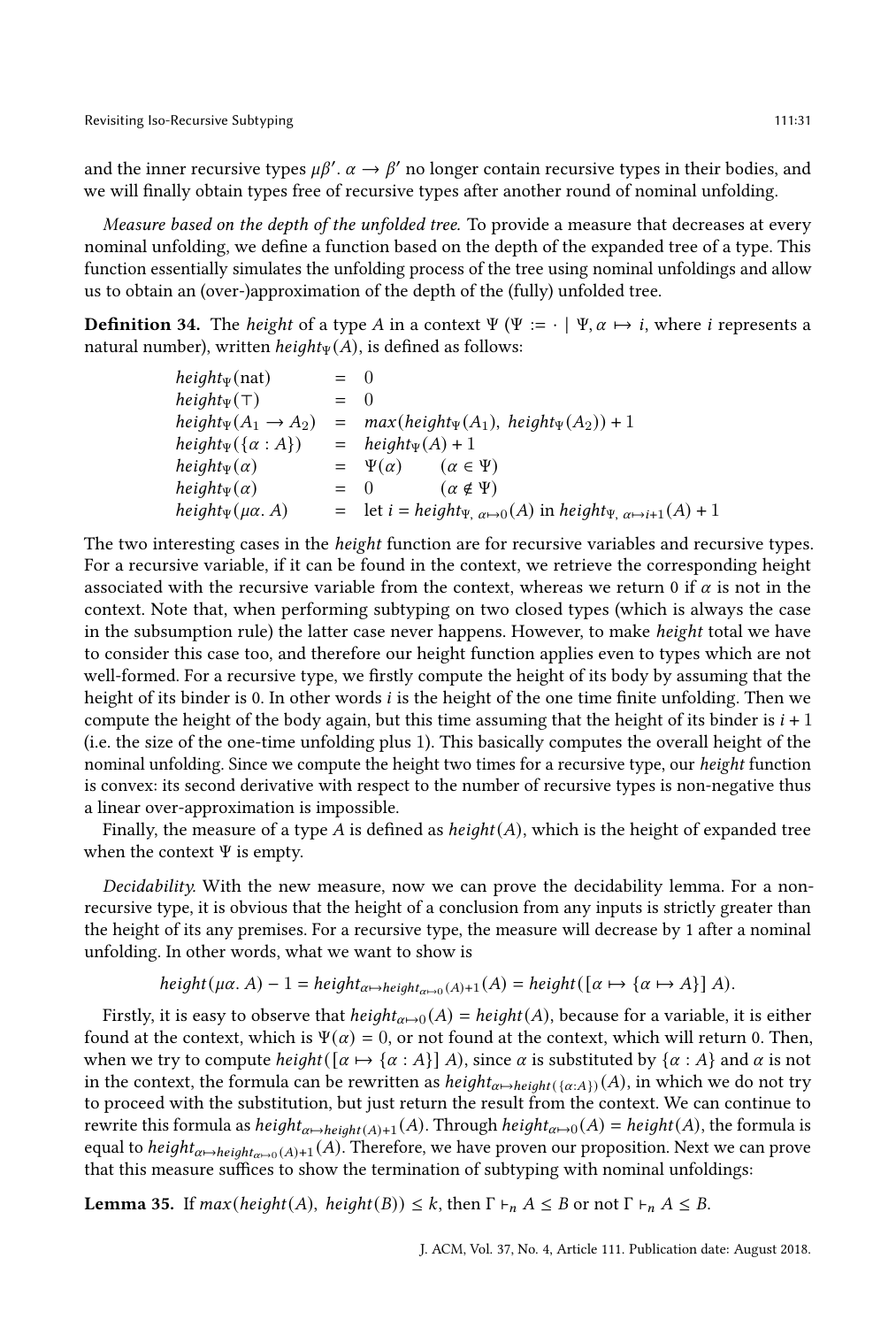PROOF. Do induction on  $k$ , A and B, respectively.  $\Box$ 

Let  $k = max(height(A), height(B))$ , we obtain:

<span id="page-31-1"></span>Theorem 36. Termination:

For any inputs Γ, A and B, we either have  $\Gamma \vdash_n A \leq B$  or not  $\Gamma \vdash_n A \leq B$ .

Finally, from termination and the soundness and completeness of subtyping based on nominal unfoldings with respect to subtyping based on finite unfoldings we can conclude that our specification of iso-recursive subtyping is decidable.

Corollary 37. Decidability: Our specification for iso-recursive subtyping is decidable.

## <span id="page-31-0"></span>5 EQUIVALENCE TO THE AMBER RULES

This section shows a variant of the Amber rules that is equivalent, in terms of expressive power, to our new formulation of subtyping. We prove the equivalence via soundness and completeness theorems between the two formulations of subtyping. The soundness lemma implies that if two types are subtypes under the Amber rules, they are subtypes under our new formulation. The completeness lemma implies that if two types are subtypes under our new formulation, they are subtypes under the Amber rules. With both lemmas we can conclude that our formulation and the Amber rules have the same expressiveness. To establish the soundness and completeness results we have to impose some well-formedness conditions. These conditions have been omitted in early formulations of the Amber rules (as mentioned in Section [2.5\)](#page-7-0), but are necessary here to come up with precise results regarding the metatheory.

#### 5.1 The Challenges of Well-Formedness for the Amber Rules

In the original Amber rules by [Amadio and Cardelli](#page-52-0) [\[1993\]](#page-52-0) (Figure [3\)](#page-8-0) there are no well-formedness constraints. Unfortunately, defining such well-formedness constraints is not entirely trivial. Furthermore, for those interested in mechanical formalization using theorem provers (as we are), such details need to be spelled out clearly. Well-formedness usually plays an important role in the metatheory, since some proofs can be more easily proved by considering well-formed types and environments only. One typical property of subtyping that we may hope to have is the so-called regularity of subtyping:

# If  $\Gamma \vdash A \leq B$  then  $\vdash \Gamma \land \Gamma \vdash A \land \Gamma \vdash B$ .

which states that if a subtyping statement is valid then the context and types are well-formed. Regularity is typically used in many other proofs, such as the proof of transitivity in algorithmic formulations. Note that, in the Amber rules, the rule for recursive types uses two distinct type variables  $\alpha$  and  $\beta$  in the recursive types. The use of such distinct type variables is a crucial feature of the Amber rules and is used to prevent subderivations of the form  $\Gamma \vdash \beta \leq \alpha$ , where  $\Gamma$  only contains  $\alpha \le \beta$  but not  $\beta \le \alpha$ . Otherwise, if such subderivations would be accepted, type soundness would be broken.

With the Amber rules an intuitive idea is that the subtyping environment consists of a sequence of pairs of type variables  $\alpha \leq \beta$  and that the  $\alpha$ 's are in scope on the type at the left-side of the subtyping relation (A), while the  $\beta$ 's are in scope in the type at the right-side of the subtyping relation  $(B)$ . Sadly, this idea is not that simple to realise. Note that in the subtyping rule of function types (rule [Amber-arrow\)](#page-33-1), the input arguments are swapped, so without any changes in the environment the type variables in the types would go out-of scope, and this breaks the regularity lemma. Furthermore, trying to perhaps swap the variables in the environment to keep them inscope changes the meaning of the environment ( $\alpha \le \beta$  becomes  $\beta \le \alpha$ ). Trying to ensure that the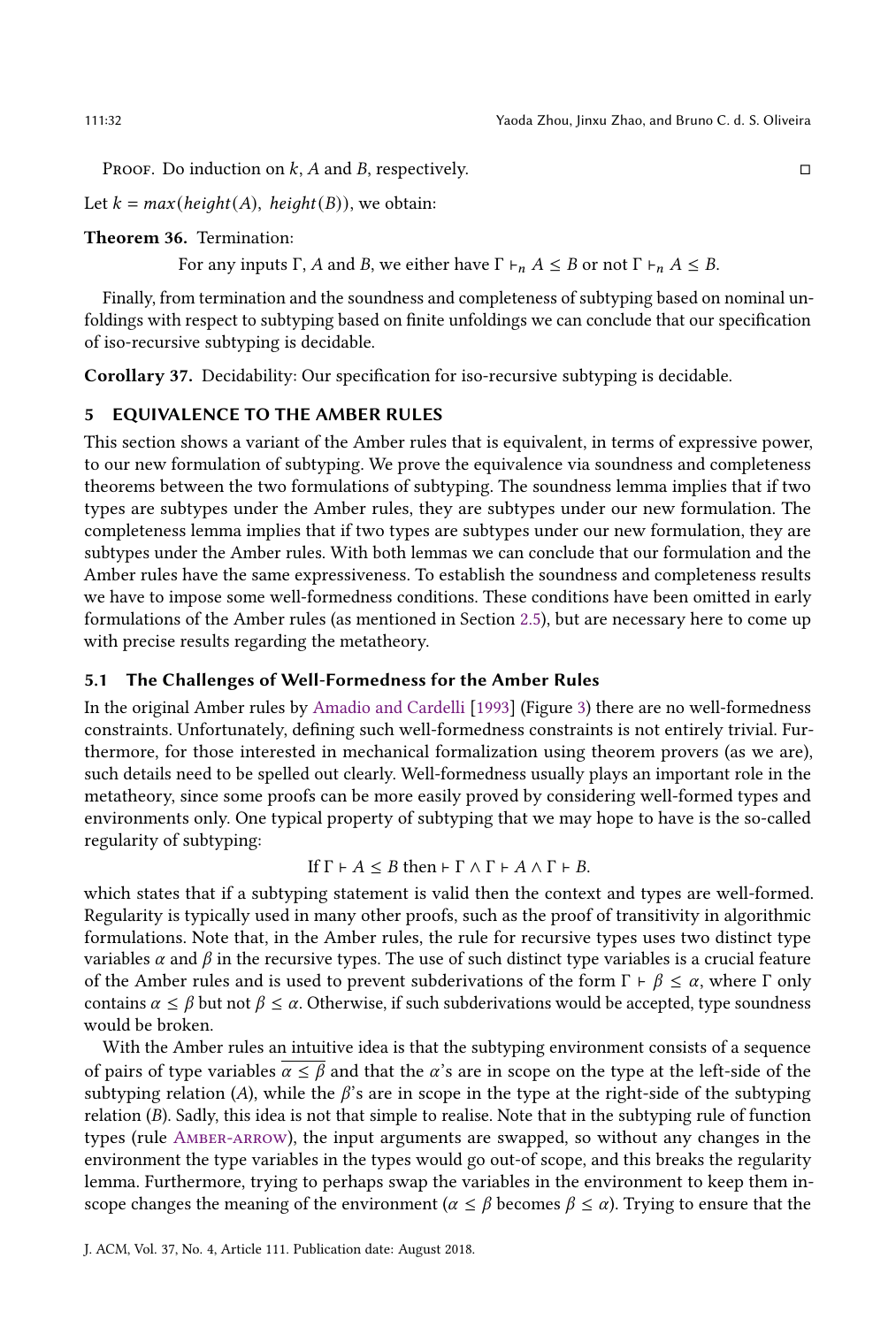$\alpha$ 's are only in scope in one side of the relation, while the  $\beta$ 's are only in scope in the other side, turns out to be quite tricky. Therefore, to make progress, we propose a weaker restriction in this section: we allow both  $\alpha$ 's and  $\beta$ 's to be in scope for both types. Thus, the following subtyping statement is valid with our variant of the Amber rules:  $\alpha \le \beta \vdash \alpha \rightarrow \beta \le \top$ . In other words, we accept some subtyping statements that one would perhaps expect to be ill-formed or rejected. That is, in the Amber rules, if we have  $\alpha \leq \beta$  in Γ, we would not expect that  $\alpha$  and  $\beta$  appear in the same type. Rather we would expect that the  $\alpha$  appears in one of the types, and  $\beta$  in the other one. However, accepting such subtyping statements is not harmful: we can still prove the soundness and completeness of this variant with respect to our new formulation of subtyping.

# 5.2 Well-Formedness and Subtyping

In the Amber rules, the subtyping context stores pairs of distinct type variables. We use:

$$
\Delta := \cdot \mid \Delta, \alpha \leq \beta
$$

to denote the context for Amber rules. Figure [10](#page-33-0) shows a set of standard Amber rules with a built-in reflexivity rule.

Well-formedness. A well-formed environment ( $\vdash \Delta$ ) requires that all pairs of variables ( $\alpha \leq \beta$ ) in the environment  $\Delta$  are distinct. Well-formed types are almost standard, except that both  $\alpha$  and  $\beta$ are considered declared by a pair ( $\alpha \leq \beta$ ) in the context (rule WFAMBER-VARL and rule WFAMBER[varr\)](#page-33-3), and rule [WFAmber-rec](#page-33-4) introduces a pair of fresh variables into the context, although the second variable is never used. Rule WFAMBER-REC simply mimics the left-hand side derivation of rule [Amber-rec](#page-33-5) of the Amber subtyping relation, as we shall see next. With our definition of well-formed types regularity is easy to obtain:

**Lemma 38.** Regularity: If  $\Delta \vdash_{amb} A \leq B$  then  $\vdash \Delta$  and  $\Delta \vdash A$  and  $\Delta \vdash B$ .

Subtyping. The subtyping relation is almost the same as the original rules by [Amadio and Cardelli](#page-52-0) [\[1993\]](#page-52-0) in Figure [3.](#page-8-0) The noticeable difference is the addition of various well-formedness checks in various rules. For instance, base cases such as rule [Amber-nat](#page-33-6) and rule [Amber-top](#page-33-7) check whether the environments are well-formed. Moreover, in rule [Amber-self](#page-33-8) we require the recursive type to be well-formed ( $\Delta \vdash \mu \alpha$ . A).

# 5.3 A Third Subtyping Relation Based on a Weakly Positive Restriction

To prove the soundness and completeness with respect to our own formulation of subtyping we create an intermediate subtyping relation to make the proof easier. This intermediate relation, presented in Figure [11,](#page-34-0) is equivalent to the Amber rules in Figure [10.](#page-33-0) The key idea in this relation is to have a rule for recursive types (rule [PosRes-rec\)](#page-34-1), which only accepts weakly positive subtyping. This formulation is inspired by the existing positive formulation of subtyping for recursive types [\[Amadio](#page-52-0) [and Cardelli](#page-52-0) [1993;](#page-52-0) [Appel and Felty](#page-52-3) [2000;](#page-52-3) [Backes et al.](#page-53-13) [2014\]](#page-53-13), but it is more general.

In essence, what we mean by weakly positive subtyping is that we can never find a contravariant subderivation  $\alpha \leq \alpha$ , where  $\alpha$  is a recursive type variable, for non-equal recursive types. For instance this excludes  $\mu\alpha.\alpha \rightarrow$  nat  $\leq \mu\alpha.\alpha \rightarrow \tau$ , since here  $\alpha$  is used contravariantly, and  $\alpha \leq \alpha$  would appear as a subderivation. Notice, however, that weakly positive subtyping still allows subtyping of recursive types with negative occurrences of the recursive type variable in two cases:

• Equal types: If the recursive types are equal, then weakly positive subtyping still considers the two types to be subtypes. For instance  $\mu\alpha \cdot \alpha \rightarrow \alpha$  at  $\leq \mu\alpha \cdot \alpha \rightarrow \alpha$  nat, is a valid subtyping statement.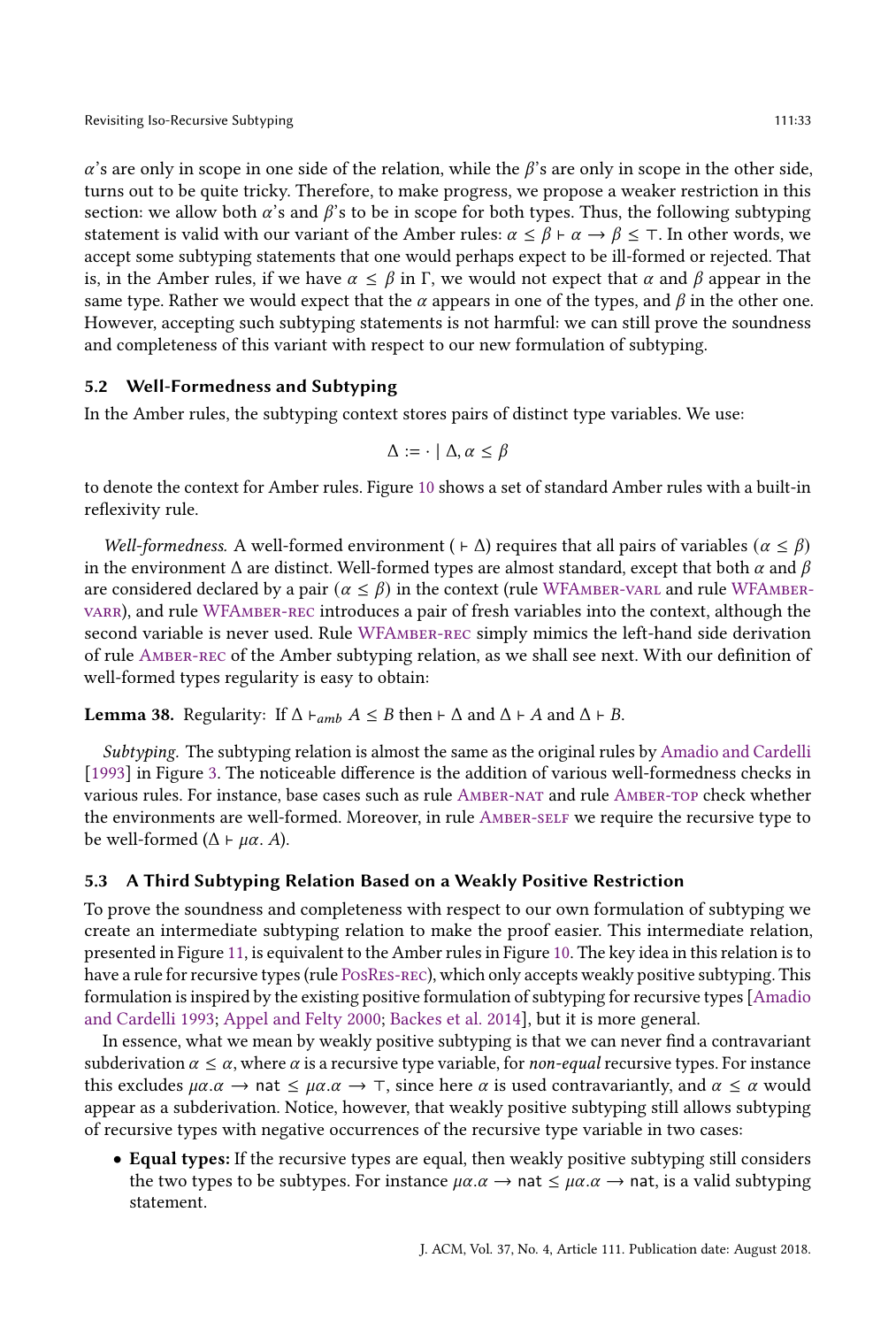<span id="page-33-3"></span><span id="page-33-2"></span><span id="page-33-0"></span>

| $\Delta \vdash A$                                   |                                         |                                                           |                                                                            |                                                                    | (Well-Formed Type of Amber Rules) |
|-----------------------------------------------------|-----------------------------------------|-----------------------------------------------------------|----------------------------------------------------------------------------|--------------------------------------------------------------------|-----------------------------------|
| WFAMBER-NAT                                         | WFAMBER-TOP                             |                                                           | WFAMBER-VARL                                                               |                                                                    | WFAMBER-VARR                      |
| $\vdash \Delta$                                     | $\vdash \Delta$                         |                                                           | $\vdash \Delta \qquad \alpha \leq \beta \in \Delta$                        | $\vdash \Delta$                                                    | $\alpha \leq \beta \in \Delta$    |
| $\Lambda \vdash$ nat                                | $\Lambda$ $\vdash$ $\top$               |                                                           | $\Lambda \vdash \alpha$                                                    |                                                                    | $\Delta \vdash \beta$             |
|                                                     | WFAMBER-ARROW                           |                                                           | WFAMBER-REC                                                                |                                                                    |                                   |
|                                                     | $\Delta \vdash A_1$ $\Delta \vdash A_2$ |                                                           | $\Delta, \alpha \leq \beta \vdash A$ $\beta$ is fresh                      |                                                                    |                                   |
|                                                     | $\Delta \vdash A_1 \rightarrow A_2$     |                                                           | $\Delta \vdash \mu \alpha$ . A                                             |                                                                    |                                   |
| $\Delta \vdash_{amb} A \leq B$                      |                                         |                                                           |                                                                            |                                                                    | (Amber Rules)                     |
| AMBER-NAT                                           |                                         | AMBER-TOP                                                 | AMBER-ARROW                                                                |                                                                    |                                   |
| ⊦Δ                                                  |                                         | $\vdash \Delta$ $\Delta \vdash A$                         | $\Delta \vdash_{amb} B_1 \leq A_1 \qquad \Delta \vdash_{amb} A_2 \leq B_2$ |                                                                    |                                   |
| $\Delta\vdash_{amb}$ nat $\leq$ nat                 |                                         | $\Delta \vdash_{amb} A \leq \top$                         |                                                                            | $\Delta \vdash_{amb} A_1 \rightarrow A_2 \leq B_1 \rightarrow B_2$ |                                   |
| AMBER-VAR                                           |                                         | AMBER-REC                                                 |                                                                            | AMBER-SELF                                                         |                                   |
| $\vdash \Delta \qquad \alpha \leq \beta \in \Delta$ |                                         | $\Delta, \alpha \leq \beta \vdash_{amb} A \leq B$         |                                                                            | $\vdash \Delta$                                                    | $\Delta \vdash \mu \alpha$ . A    |
| $\Delta \vdash_{amb} \alpha \leq \beta$             |                                         | $\Delta \vdash_{amb} \mu \alpha$ . $A \leq \mu \beta$ . B |                                                                            | $\Delta \vdash_{amb} \mu \alpha$ . $A \leq \mu \alpha$ . A         |                                   |

<span id="page-33-10"></span><span id="page-33-8"></span><span id="page-33-7"></span><span id="page-33-6"></span><span id="page-33-5"></span><span id="page-33-4"></span><span id="page-33-1"></span>Fig. 10. A variant of the Amber rules, including well-formedness of types.

• The recursive type variable is a subtype of ⊤: If a recursive type variable appears negatively, but the only (negative) subderivations are of the form  $\alpha \leq \tau$ , then that is allowed in weakly positive subtyping. For instance  $\mu\alpha.\tau \to \alpha \leq \mu\alpha.\alpha \to \alpha$  is a valid weakly positive subtyping statement.

These two exceptions are why we use the term "weakly" to characterize such formulation of subtyping. In contrast, existing formulations of positive subtyping, such as that described in Section [2.4](#page-6-1) or originally described by [Amadio and Cardelli](#page-52-0) [\[1993\]](#page-52-0) do not make such exceptions and would reject the subtyping statements that we have described above.

Well-formedness and weakly positive relation. Well-formed types are the same as in Figure [6.](#page-17-0) To examine whether a type variable occurs positively in a subtyping relation, we define a weakly positive restriction relation  $\alpha \in M A \leq B$  at the top of Figure [11.](#page-34-0) Here,  $\alpha \in M A \leq B$  means that: type variable  $\alpha$  occurs in the derivation  $A \leq B$  with a mode m, where a mode m is either positive (+) or negative (-)<sup>[4](#page-33-9)</sup>. This relation checks that every instance of  $\alpha \leq \alpha$  in the proof derivation of  $A \leq B$  is found in a positive position inside the proof (rule [Pos-varx\)](#page-0-0). Moreover, for every subderivation of  $A \leq B$  with shape  $\mu\beta$ .  $A' \leq \mu\beta$ . B' either 1)  $A' = B'$  and  $\alpha$  is not free in A' (rule POSVAR-RECSELF), or 2)  $\beta \in A' \leq B'$  (rule POSVAR-REC).

For example,  $\alpha \in + \top \to \alpha \leq \alpha \to \alpha$  holds, since the only instance of  $\alpha \leq \alpha$  occurs positively and there are no recursive types inside, so the second condition does not apply. To see the need for the second condition, consider:

$$
\beta \in_+ \mu\alpha \ldotp \alpha \to \beta \leq \mu\alpha \ldotp \alpha \to \beta
$$

which might seem to hold according to the syntax, since  $\beta$  appears only in positive positions. However, it is rejected by both rule [Posvar-rec](#page-34-3) and rule [Posvar-recself.](#page-34-2) Rule [Posvar-rec](#page-34-3) requires that  $\alpha$  also appears positively in subderivations, which does not hold in this example. The reason

<span id="page-33-9"></span><sup>&</sup>lt;sup>4</sup>Note that  $\epsilon_m$  is just part of the syntax of the relation, rather than a separate operator.

J. ACM, Vol. 37, No. 4, Article 111. Publication date: August 2018.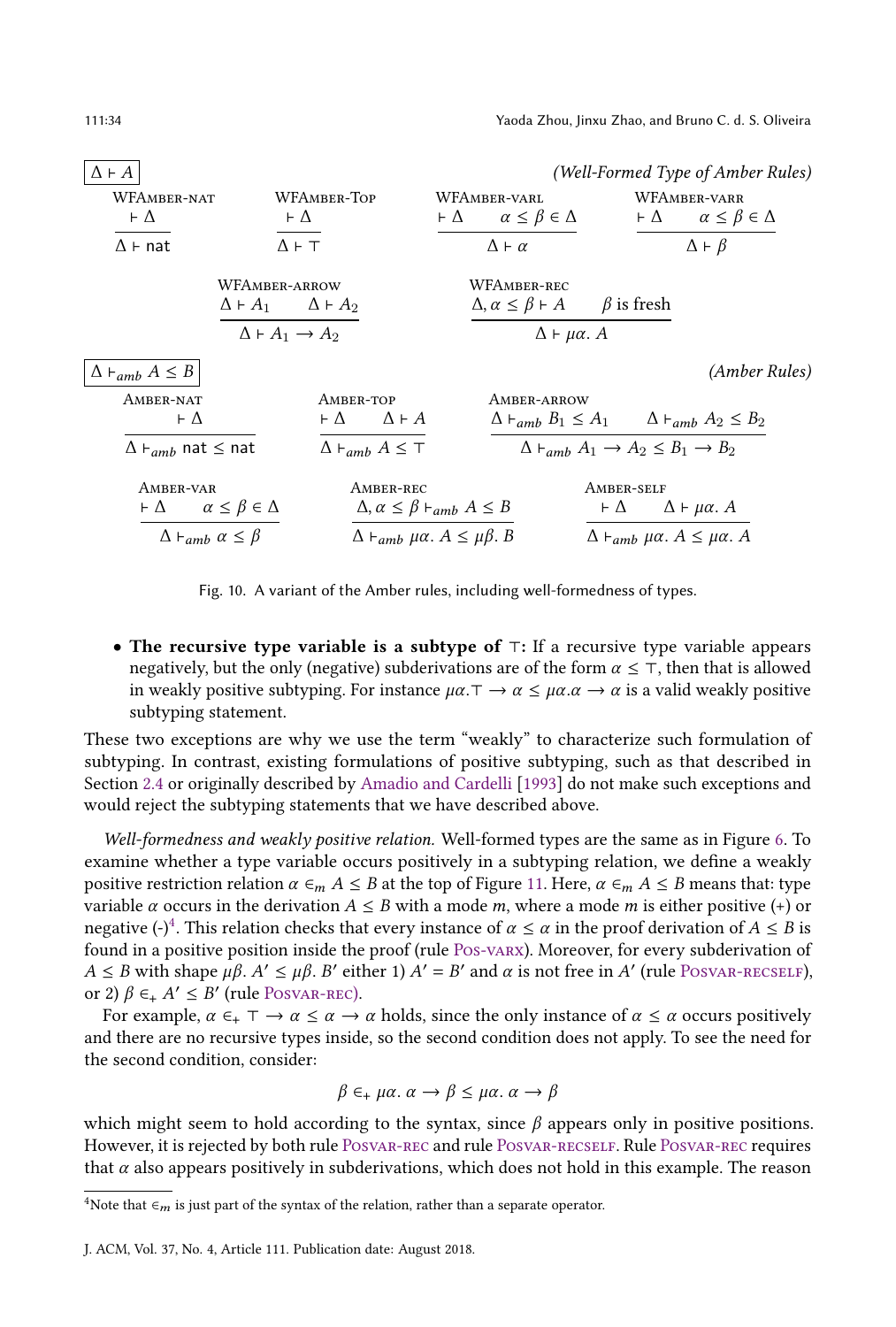<span id="page-34-6"></span><span id="page-34-5"></span><span id="page-34-4"></span><span id="page-34-0"></span>

| $\alpha \in_m A \leq B$            |                                   |                                                                                                                                 |                                                    |                                                                  |                                                                                            |                                | (Weakly Positive Restriction)                                                      |
|------------------------------------|-----------------------------------|---------------------------------------------------------------------------------------------------------------------------------|----------------------------------------------------|------------------------------------------------------------------|--------------------------------------------------------------------------------------------|--------------------------------|------------------------------------------------------------------------------------|
| POSVAR-NAT                         |                                   | POSVAR-TOPL                                                                                                                     | POSVAR-TOPR                                        |                                                                  | POSVAR-ARROW                                                                               |                                | $\alpha \in_{\overline{m}} B_1 \leq A_1 \qquad \alpha \in_m A_2 \leq B_2$          |
| $\alpha \in_m$ nat $\leq$ nat      |                                   | $\alpha \in_m A \leq \top$                                                                                                      | $\alpha \in_m \top \leq A$                         |                                                                  |                                                                                            |                                | $\alpha \in_m A_1 \to A_2 \leq B_1 \to B_2$                                        |
|                                    | POSVAR-VARX                       |                                                                                                                                 | POSVAR-VARY<br>$\alpha \neq \beta$                 |                                                                  | POSVAR-RECSELF                                                                             | $\beta \notin f \circ (A)$     |                                                                                    |
|                                    | $\alpha \in A \alpha \leq \alpha$ |                                                                                                                                 | $\alpha \in_m \beta \leq \beta$                    |                                                                  | $\beta \in_m \mu\alpha$ . $A \leq \mu\alpha$ . A                                           |                                |                                                                                    |
|                                    |                                   | POSVAR-REC                                                                                                                      | $\beta \in_m \mu \alpha$ . $A \leq \mu \alpha$ . B | $\beta \in_m A \leq B$ $\alpha \in A \leq B$ $\alpha \neq \beta$ |                                                                                            |                                |                                                                                    |
| $\Gamma \vdash A \leq_{+} B$       |                                   |                                                                                                                                 |                                                    |                                                                  |                                                                                            |                                | (Weakly Positive Subtyping)                                                        |
| POSRES-NAT                         |                                   | POSRES-TOP                                                                                                                      | POSRES-VAR                                         |                                                                  | POSRES-ARROW                                                                               |                                |                                                                                    |
| $\vdash \Gamma$                    |                                   | $\vdash \Gamma$ $\Gamma \vdash A$                                                                                               | $\vdash \Gamma$                                    | $\alpha \in \Gamma$                                              |                                                                                            |                                | $\Gamma \vdash B_1 \leq_{\dagger} A_1 \qquad \Gamma \vdash A_2 \leq_{\dagger} B_2$ |
| $\Gamma \vdash$ nat $\leq_{+}$ nat |                                   | $\Gamma \vdash A \leq_{+} \top$                                                                                                 | $\Gamma \vdash \alpha \leq_{+} \alpha$             |                                                                  |                                                                                            |                                | $\Gamma \vdash A_1 \rightarrow A_2 \leq_{\pm} B_1 \rightarrow B_2$                 |
|                                    | POSRES-REC                        | $\Gamma, \alpha \vdash A \leq_{+} B \qquad \alpha \in_{+} A \leq B$<br>$\Gamma \vdash \mu \alpha$ . $A \leq_{+} \mu \alpha$ . B |                                                    |                                                                  | POSRES-SELF<br>$\vdash \Gamma$<br>$\Gamma \vdash \mu \alpha$ . $A \leq_{+} \mu \alpha$ . A | $\Gamma \vdash \mu \alpha$ . A |                                                                                    |

<span id="page-34-8"></span><span id="page-34-7"></span><span id="page-34-3"></span><span id="page-34-2"></span><span id="page-34-1"></span>Fig. 11. Weakly Positive Subtyping Rules.

we pose such restriction is because unfolding both types results in the following judgment

$$
\beta \in _{+} (\mu \alpha. \ \alpha \to \beta) \to \beta \leq (\mu \alpha. \ \alpha \to \beta) \to \beta
$$

where a negative occurrence of  $\beta \leq \beta$  would appear in a subderivation. A similar issue happens whenever  $\alpha \leq \alpha$  appears negatively and the recursive types are not equal to each other.

There are also some noteworthy points in the other rules for the weakly positive restriction relation. In rule [Posvar-arrow,](#page-34-4) for the contravariant types, we switch their mode by a flip operation  $\overline{m}$ :  $\overline{+}$  = – and = = +. Rule [Posvar-vary](#page-34-5) states that if  $\alpha$  is not equal to  $\beta$ , we do not care what the mode for  $\beta$  is. Rule POSVAR-TOPR, at first glance, looks suspicious, since it seems to indicate that  $\tau \leq A$  is valid. In this rule the choice of notation for the relation, using  $\leq$ , may be a little misleading. Although normally we follow the derivation of the subtyping relation, the mode is determined by the position and not by whether the two types are subtypes. The addition of rule [Posvar-topr](#page-34-6) is not harmful: the relation is always accompanied by weakly positive subtyping derivations, and  $T \leq A$  never occurs in such subtyping derivations. The reason to include rule POSVAR-TOPR is that we wish that our weakly positive restriction relation is symmetric: if  $\alpha \in M$   $A \leq B$  then  $\alpha \in M$   $B \leq A$ . This symmetry property is important for the proof of Lemma [47.](#page-37-2)

Subtyping. Most subtyping rules are identical to those of the Amber rules, and the only differences are rule [PosRes-var,](#page-34-7) rule [PosRes-rec](#page-34-1) and rule [PosRes-self.](#page-34-8) The rule [PosRes-var](#page-34-7) is similar to our formulations, checking whether two variables are same. The latter two rules state that: 1) two recursive types are subtypes if they are equal (rule POSRES-SELF); or 2) the recursive variable satisfies the weakly positive restriction and the two bodies are subtypes (rule [PosRes-rec\)](#page-34-1).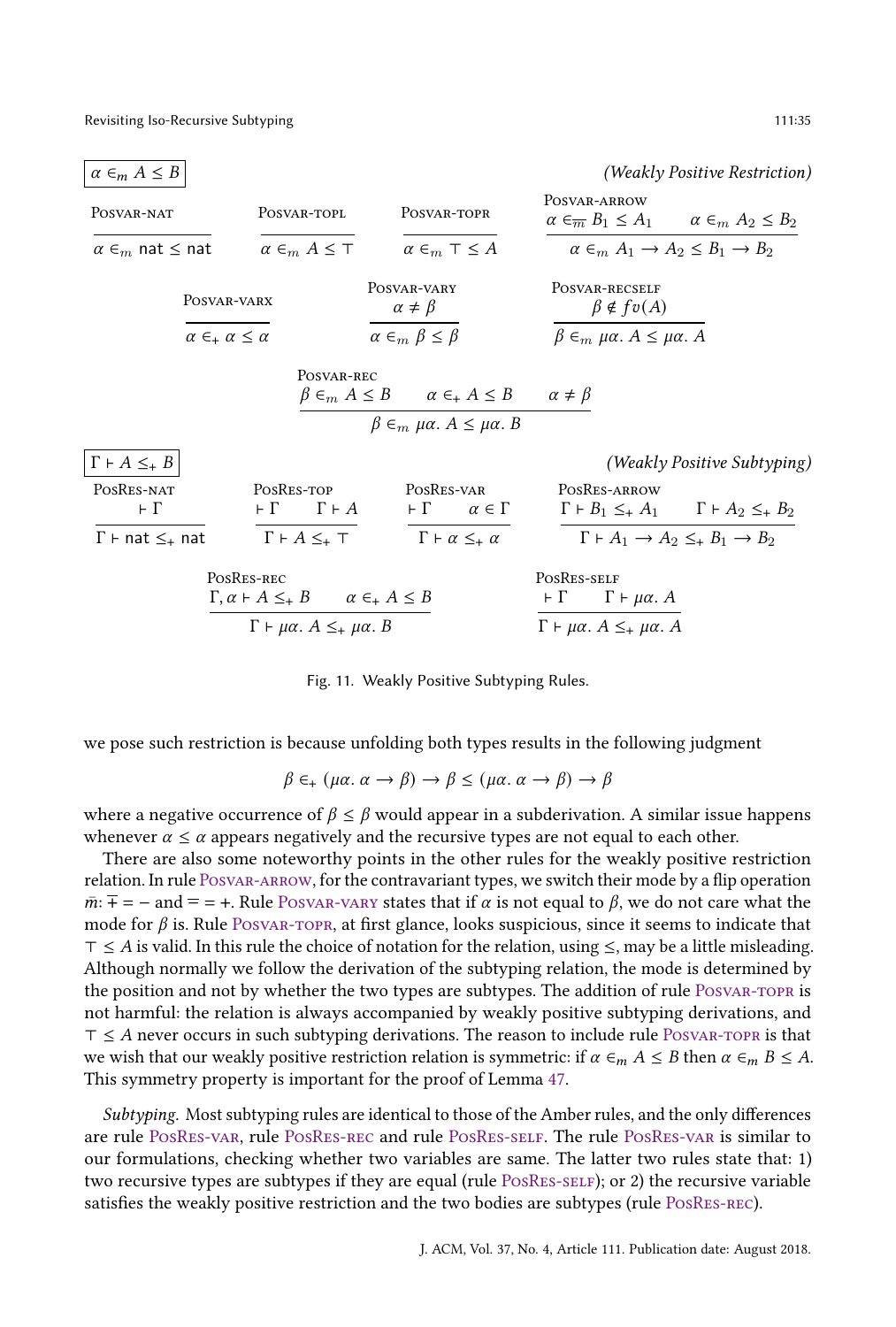Basic properties. Reflexivity is straightforward since we have explicit reflexivity built-in for recursive types.

#### <span id="page-35-0"></span>Theorem 39. Reflexivity.

If 
$$
\vdash \Gamma
$$
 and  $\Gamma \vdash A$  then  $\Gamma \vdash A \leq_{+} A$ .

As for transitivity, because we have the weakly positive restriction for recursive subtyping, the proof is a bit complex. We need to prove an auxiliary lemma in advance:

## <span id="page-35-3"></span>Lemma 40. If

(1)  $\Gamma \vdash A \leq_{+} B$ ; (2)  $\Gamma$  ⊢  $B \leq_+ C$ ; (3)  $\alpha \in_m A \leq B;$ (4)  $\alpha \in_m B \leq C$ ,

then  $\Gamma \vdash A \leq_{+} C$  and  $\alpha \in_{m} A \leq C$ .

PROOF. Induction on  $\Gamma \vdash B$ .

Then we can have the transitivity theorem.

<span id="page-35-1"></span>Theorem 41. Transitivity.

If 
$$
\Gamma \vdash A \leq_{+} B
$$
 and  $\Gamma \vdash B \leq_{+} C$  then  $\Gamma \vdash A \leq_{+} C$ .

PROOF. Induction on  $\Gamma \vdash B$ . For the recursive case, apply lemma [40,](#page-35-3) we have all premises.  $\Box$ 

Finally, it is also possible to prove the unfolding lemma for weakly positive subtyping:

<span id="page-35-2"></span>Lemma 42. Unfolding Lemma.

If  $\Gamma \vdash \mu \alpha$ .  $A \leq_{+} \mu \alpha$ . B then  $\Gamma \vdash [\alpha \mapsto \mu \alpha]$ .  $A \leq_{+} [\alpha \mapsto \mu \alpha]$ . B  $B$ .

The proof employs similar techniques to those used for the soundness lemma (Lemma [49\)](#page-37-0). We skip the details here.

# 5.4 The Soundness Theorem

To show that Amber subtyping is sound with respect to weakly positive subtyping and the double unfolding rules, we need to translate the environments and types used in the Amber formulation, since they have different forms.

Definition 43. Translation of environments and types from the Amber rules.

$$
|\cdot| = \cdot \qquad (\cdot)(A) = A
$$
  

$$
|\Delta, \alpha \le \beta| = |\Delta|, \alpha \qquad (\Delta, \alpha \le \beta)(A) = (\Delta)([\beta \mapsto \alpha] A)
$$

The translation functions,  $|\cdot|$  and  $(\cdot)(A)$ , simply drop every second variable defined in the context  $\Delta$ . For example, a subtyping judgment in the Amber system  $\alpha \leq \beta \vdash \alpha \rightarrow \tau \leq \beta \rightarrow \tau$  is translated to  $\alpha \vdash \alpha \rightarrow \top \leq \alpha \rightarrow \top$ .

Before showing the relationship between the Amber subtyping and our subtyping with the positive restriction, we must prove an important auxiliary lemma:

<span id="page-35-4"></span>**Lemma 44.** If  $\Delta \vdash_{amb} A \leq B$  and  $(\alpha \leq \beta) \in \Delta$ , then

(1)  $\alpha \notin f\mathfrak{v}(B)$  and  $\beta \notin f\mathfrak{v}(A)$  implies  $\alpha \in (\Delta)(A) \leq (\Delta)(B)$  and

(2)  $\alpha \notin f\mathfrak{v}(A)$  and  $\beta \notin f\mathfrak{v}(B)$  implies  $\alpha \in (\Delta)(A) \leq (\Delta)(B)$ .

PROOF. Do induction on  $\Delta \vdash_{amb} A \leq B$ .

J. ACM, Vol. 37, No. 4, Article 111. Publication date: August 2018.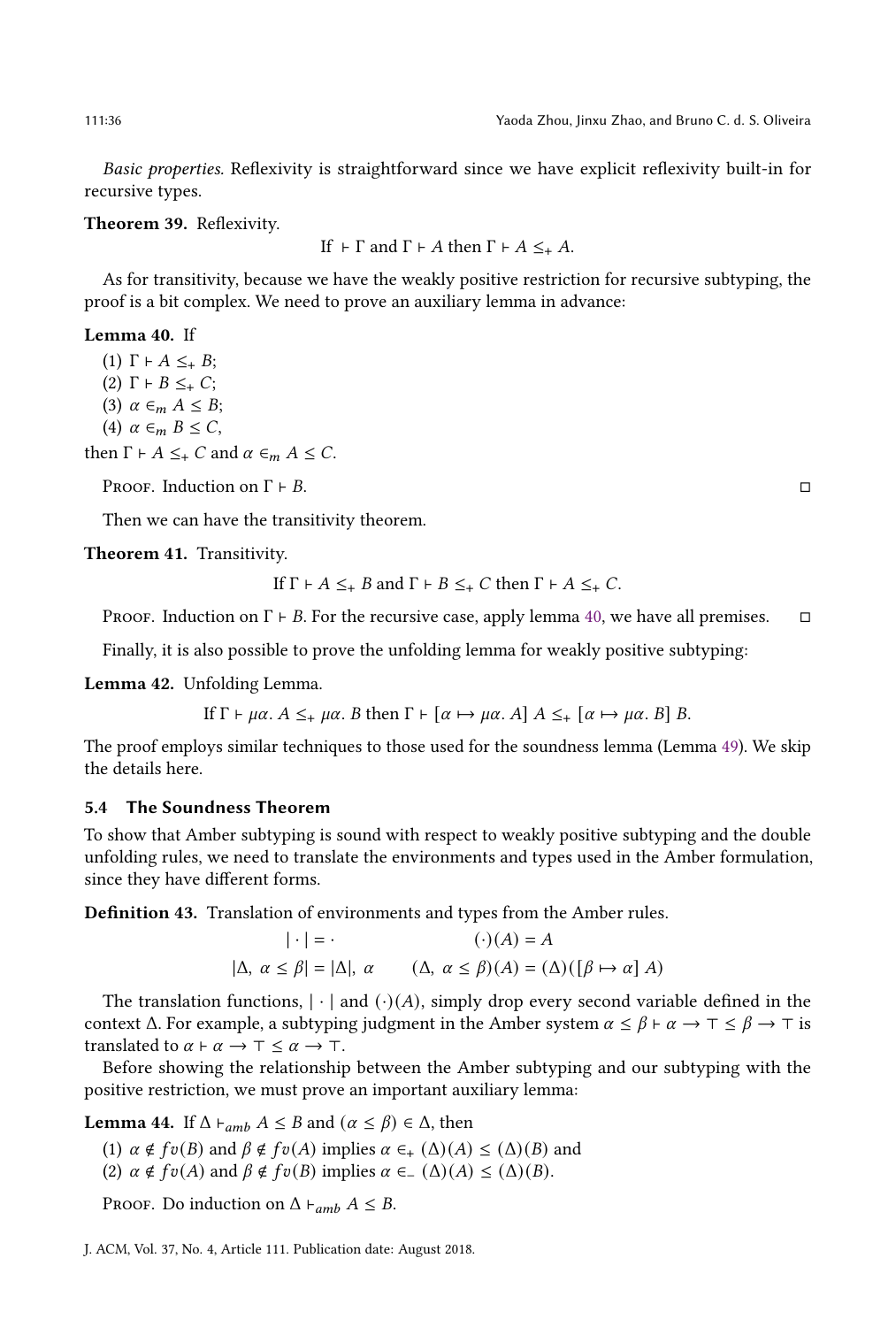- Rule AMBER-VAR: In such case  $A = \alpha'$  and  $B = \beta'$ .
	- ★ Goal (1): If  $\alpha \neq \alpha'$ , we achieve the goal (recall that  $\alpha \in_m \alpha' \leq \alpha'$  always holds for any mode *m*). Otherwise, we know that  $\alpha = \alpha'$ . Since  $(\alpha \le \beta) \in \Delta$ , the goal becomes  $\alpha \in A$   $\alpha \le \alpha$ .
	- $\star$  Goal (2):  $\alpha \notin f v(A)$  implies  $\alpha \neq \alpha'$ .
- Rule AMBER-REC: Assume  $A = \mu \alpha'$ . A' and  $B = \mu \beta'$ . B', then the goal becomes  $\alpha \in_m$  $(\Delta)(\mu\alpha'. A') \leq (\Delta)(\mu\beta'. B')$  (*m* is + and –, respectively, for two goals), which can be rewritten as  $\alpha \in_m \mu\alpha'$ .  $(\Delta)(A') \leq \mu\beta'$ .  $(\Delta)(B')$ . Note that here, in the new goal, we use different bound variables  $\alpha'$  and  $\beta'$  in the *u* binders to match with the names of the free variables that are added to the environment Δ next. However, we can freely rename the bound variables to the same variable, and we will indeed rename  $\beta'$  below to  $\alpha'$ , since the rules for recursive types in the weakly positive subtyping require the same bound variable names<sup>[5](#page-36-1)</sup>.
- For convenience, let us denote  $\Delta$ ,  $(\alpha' \leq \beta')$  as  $\Delta'$ . Then the induction hypotheses become:
- (1)  $\forall \alpha \beta, \ (\alpha \leq \beta) \in \Delta' \Rightarrow \alpha \notin f\mathfrak{v}(B') \Rightarrow \beta \notin f\mathfrak{v}(A') \Rightarrow \alpha \in_{+} (\Delta')(A') \leq (\Delta')(B')$  and
- (2)  $\forall \alpha \beta, (\alpha \le \beta) \in \Delta' \Rightarrow \alpha \notin fv(A') \Rightarrow \beta \notin fv(B') \Rightarrow \alpha \in (\Delta')(A') \le (\Delta')(B').$
- **★** For goal (1): we apply rule POSVAR-REC, then we need to check if  $\alpha' \in _{+} (\Delta') (A') \leq (\Delta') (B')$ and  $\alpha \in_{+} (\Delta')(\Delta') \leq (\Delta')(\Delta')$ . Both cases can be solved by applying induction hypothesis (1).
- ★ For goal (2): we apply rule POSVAR-REC, then we need to check if  $\alpha' \in (\Delta')(A') \leq (\Delta')(B')$ and  $\alpha \in_{+} (\Delta')(\overline{A'}) \leq (\Delta')(\overline{B'})$ . For the former one we apply induction hypothesis (2), and for the latter one we apply induction hypothesis (1).
- Rule AMBER-SELF: Assume  $A = B = \mu \alpha'$ . A'. From the condition of the goal, we know that  $\alpha \notin f\mathfrak{v}(A')$  always holds, thus  $\alpha \in_m (\Delta)(A) \leq (\Delta)(B)$  is true for any mode m.

□

With the help of Lemma [44,](#page-35-4) we can prove that if two types are subtypes under the Amber rules, they are also subtypes under weakly positive subtyping:

<span id="page-36-0"></span>**Theorem 45.** If  $\Delta \vdash_{amb} A \leq B$  then  $|\Delta| \vdash (\Delta)(A) \leq_{+} (\Delta)(B)$ .

PROOF. Do induction on  $\Delta \vdash_{amb} A \leq B$ . We show only the more interesting case for recursive types.

• Rule AMBER-REC: Assume  $A = \mu \alpha'$ . A' and  $B = \mu \beta'$ . B'. The goal becomes  $|\Delta| + (\Delta)(\mu \alpha'$ . A')  $\leq$ (Δ)( $\mu\beta'$ . B'), which can be rewritten as  $|\Delta|$  ⊢  $\mu\alpha'$ . (Δ)(A') ≤  $\mu\beta'$ . (Δ)(B'). Apply rule PosREs-REC, the first premise  $|\Delta, \alpha \leq \beta| + (\Delta)(A') \leq (\Delta)(B')$  can be solved by induction hypothesis. Since we know  $\Delta, \alpha' \leq \beta' +_{amb} A' \leq B'$ , we apply Lemma [44](#page-35-4) to it. By obtaining  $\alpha' \in A$  $(\Delta)(A') \leq (\Delta)(B')$ , we can solve the second premise.

□

We are now one step away from the soundness theorem: to prove that the weakly positive subtyping implies double unfolding subtyping. The main difference is on rule [PosRes-rec,](#page-34-1) which corresponds to rule [SA-rec](#page-22-3) in the double unfolding subtyping. The proof requires the following lemma which reveals an important property to prove that the weakly positive subtyping implies double unfolding subtyping:

<span id="page-36-2"></span>**Lemma 46.** If  $\alpha \in M$   $A \leq B$  and  $\beta \in A$ ,  $A \leq B$  then  $\alpha \in M$   $[\beta \mapsto A]$   $A \leq [\beta \mapsto B]$  B.

This lemma tells us that the positive restriction respects the mode on non-negative substitutions.

<span id="page-36-1"></span> $5$ In Coq, using the locally nameless representation, bound variables are represented as De Bruijn indices, and only free variables use names. Thus renaming is unnecessary.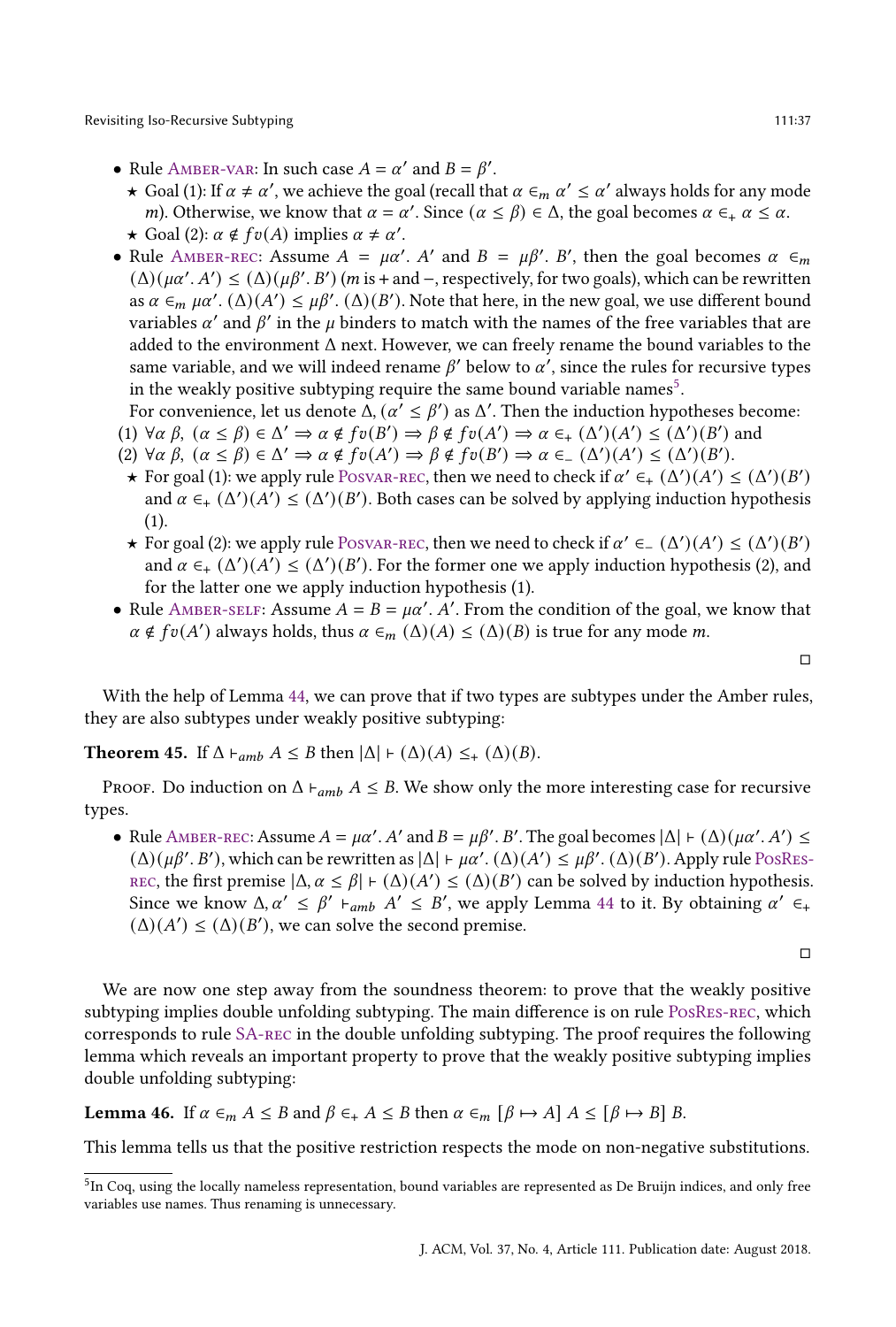The proof of Lemma [46,](#page-36-2) as other substitution lemmas that we have showed before, requires a generalization. Such a generalization is a bit tricky, since we allow equal types in the positive restriction. For readers interested in the details of the generalization, we refer to our mechanized proof. This lemma is important because it shows that, with Lemma [46](#page-36-2) proved, we can derive the following lemma, which relates weakly positive subtyping to our algorithmic subtyping relation in the double unfolding form:

<span id="page-37-2"></span>**Lemma 47.** If  $\Gamma \vdash_a A \leq B$  and  $\Gamma \vdash_a C \leq D$ , then

- (1)  $\alpha \in A \leq B$  implies  $\Gamma \vdash_{\alpha} [\alpha \mapsto C]$   $A \leq [\alpha \mapsto D]$  B and
- (2)  $\alpha \in B \le A$  implies  $\Gamma \vdash_{a} [\alpha \mapsto D] A \le [\alpha \mapsto C] B$ .

PROOF. Do induction on  $\Gamma \vdash_a A \leq B$ . We only show how to prove the function case.

- Rule SA-ARROW: Assume  $A = A_1 \rightarrow A_2$  and  $B = B_1 \rightarrow B_2$ .
	- $\star$  Goal (1):
		- ∗ The goal becomes Γ ⊦<sub>a</sub> [α  $\mapsto$  C] (A<sub>1</sub> → A<sub>2</sub>) ≤ [α  $\mapsto$  D] (B<sub>1</sub> → B<sub>2</sub>), which can be rewritten as  $\Gamma \vdash_{a} ([\alpha \mapsto C] A_1) \rightarrow ([\alpha \mapsto C] A_2) \leq ([\alpha \mapsto D] B_1) \rightarrow ([\alpha \mapsto D] B_2).$
		- $∗$  The condition from Goal (1) becomes  $α ∈<sub>+</sub> A<sub>1</sub> → A<sub>2</sub> ≤ B<sub>1</sub> → B<sub>2</sub>$ . By inversion, we obtain  $\alpha \in B_1$  ≤  $A_1$  and  $\alpha \in A_2$  ≤  $B_2$ .
		- ∗ Apply rule SA-ARROW on the goal, we need to prove: Γ ⊦<sub>a</sub> [ $\alpha$  ↔ D]  $B_1 \leq [\alpha \mapsto C] A_1$ and  $\Gamma \vdash_{a} [\alpha \mapsto C] A_{2} \leq [\alpha \mapsto D] B_{2}.$
		- ∗ For the latter one, we apply the induction hypothesis (1).
		- ∗ For the former one, we apply the induction hypothesis (2). However, we need to prove  $\alpha \in A_1 \leq B_1$ . Recall that the positive restriction is commutative, so from  $\alpha \in B_1 \leq A_1$ we can prove  $\alpha \in A_1 \leq B_1$ .
	- $\star$  Goal (2):
		- $\ast$  The goal becomes Γ ⊦<sub>α</sub> [α  $\mapsto D$ ] ( $A_1 \to A_2$ ) ≤ [α  $\mapsto C$ ] ( $B_1 \to B_2$ ), which can be rewritten as  $\Gamma \vdash_{\alpha} (\lceil \alpha \mapsto D \rceil A_1) \rightarrow (\lceil \alpha \mapsto D \rceil A_2) \leq (\lceil \alpha \mapsto C \rceil B_1) \rightarrow (\lceil \alpha \mapsto C \rceil B_2).$
		- $\ast$  The condition from Goal (1) becomes  $\alpha \in B_1 \rightarrow B_2 \leq A_1 \rightarrow A_2$ . By inversion, we obtain  $\alpha \in A_1$  ≤  $B_1$  and  $\alpha \in B_2$  ≤  $A_2$ .
		- ∗ Apply rule [SA-arrow](#page-22-5) on the goal, we need to prove: Γ  $\vdash_{a} [\alpha \mapsto C] B_1 \leq [\alpha \mapsto D] A_1$ and  $\Gamma \vdash_{a} [\alpha \mapsto D] A_{2} \leq [\alpha \mapsto C] B_{2}$ .
		- ∗ For the latter one, we apply the induction hypothesis (2).
		- ∗ For the former one, we apply the induction hypothesis (1). However, we need to prove  $\alpha \in B_1 \leq A_1$ . Because the positive restriction is commutative, from  $\alpha \in A_1 \leq B_1$  we can prove  $\alpha \in B_1 \leq A_1$ .

□

<span id="page-37-3"></span>**Corollary 48.** If  $\alpha \in A \leq B$  and  $\Gamma \vdash_{\alpha} A \leq B$  then  $\Gamma \vdash_{\alpha} [\alpha \mapsto A]$   $A \leq [\alpha \mapsto B]$  B.

With the Corollary [48,](#page-37-3) the relation between positive restriction and the algorithmic double unfolding subtyping is easy to establish:

<span id="page-37-0"></span>**Theorem 49.** If  $\Gamma \vdash A \leq_{+} B$  then  $\Gamma \vdash_{a} A \leq B$ .

Combining Lemmas [21,](#page-25-0) [45](#page-36-0) and [49,](#page-37-0) we have

<span id="page-37-1"></span>Corollary 50. Soundness of the Amber rules with respect to the declarative formulation.

If  $\Delta \vdash_{amb} A \leq B$  then  $|\Delta| \vdash (\Delta)(A) \leq (\Delta)(B)$ .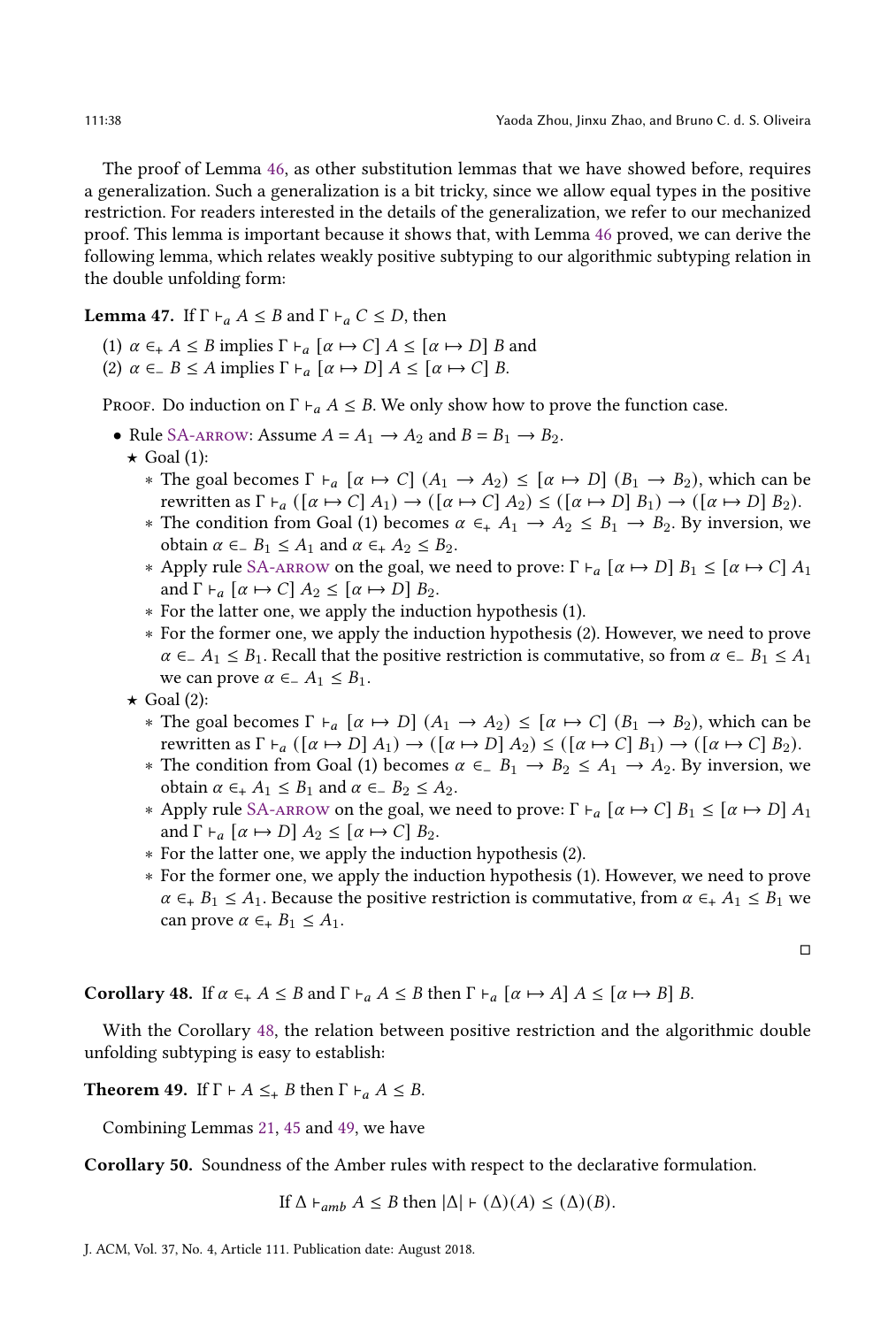## 5.5 The Completeness Theorem

The completeness theorem, to some degree, is more difficult than soundness theorem. Because the Amber rules are more complex in terms of shape than the double unfolding rule, more cases need to be discussed when we do induction on a simpler formulation.

Firstly, let us consider how to convert the double unfolding rule to weakly positive subtyping. The double unfolding rule and weakly positive subtyping share the same context, which means the only source of difference comes from the treatment of recursive types. For weakly positive subtyping, the following inversion lemma is useful:

<span id="page-38-1"></span>**Lemma 51.** If  $\Gamma \vdash A \leq_{+} B$  and  $\Gamma \vdash C \leq_{+} D$ , then

- (1)  $\Gamma$   $\vdash$  [ $\alpha$   $\mapsto$   $C$ ]  $A \leq_{+}$  [ $\alpha$   $\mapsto$   $D$ ]  $B$  implies  $\alpha \in_{+}$   $A \leq B$  or  $C = D$ ;
- (2)  $\Gamma$  ⊢  $\lbrack \alpha \mapsto D \rbrack$   $A \leq_{+} \lbrack \alpha \mapsto C \rbrack$  B implies  $\alpha \in A \leq B$  or  $C = D$ .

This lemma states that if after substitution the subtyping relation is preserved, then either  $C$  and  $D$  are equal; or the type variable respects the weakly positive restriction.

Now we can prove that weakly positive subtyping is complete with respect to the double unfolding formulation.

## <span id="page-38-0"></span>Theorem 52.

If 
$$
\Gamma \vdash_a A \leq B
$$
 then  $\Gamma \vdash A \leq_{+} B$ .

PROOF. Induction on  $\Gamma \vdash_a A \leq B$ . All cases are straightforward except when A is  $\mu\alpha$ . A' and B is μα. B'. By induction hypothesis, we know that  $\Gamma$  ⊢ A' ≤<sub>+</sub> B'. By applying lemma [51](#page-38-1) with A := A',  $B := B', C := A', D := B'$ , and mode +, we get that either  $\alpha \in A' \leq B'$  or  $A' = B'$ . For the former case, we apply rule [PosRes-rec.](#page-34-1) For the latter case, we apply reflexivity. □

The translation from weakly positive subtyping to the Amber rules is quite tricky due to the different shapes of the contexts. To illustrate the difficulty consider the following subtyping statement using weakly positive subtyping:

$$
\Gamma, \alpha \vdash \top \rightarrow \alpha \leq_{+} \text{nat} \rightarrow \alpha
$$

where the environment binds the type variable  $\alpha$ . For proving the subtyping relationship, we need to prove:

$$
\Gamma, \alpha \vdash \alpha \leq_+ \alpha
$$

However, if we want to prove the same statement using the Amber rules, we need to change the relationship to:

$$
\Delta, \alpha \le \beta \vdash_{amb} \top \rightarrow \alpha \le \text{nat} \rightarrow \beta
$$

and

$$
\Delta, \alpha \leq \beta \vdash_{amb} \alpha \leq \beta
$$

Note that, in weakly positive subtyping, we only need to store the free variables in the environment, while in the Amber rules, we have more variables and store the subtyping relationship between those variables as well.

The recipe of the conversion is to first generate a bundle of variables and match them to existing variables. Then we determine the mode for each variable in weakly positive subtyping, which helps us to allocate every pair of generated variables. After converting the context and types to the form of Amber rules, we prove that they preserve the subtyping relationship under the Amber rules.

As a second example, assume that we want to convert the following judgment into an Amber judgment

$$
\alpha,\beta \vdash \beta \rightarrow \alpha \leq_{+} \beta \rightarrow \alpha
$$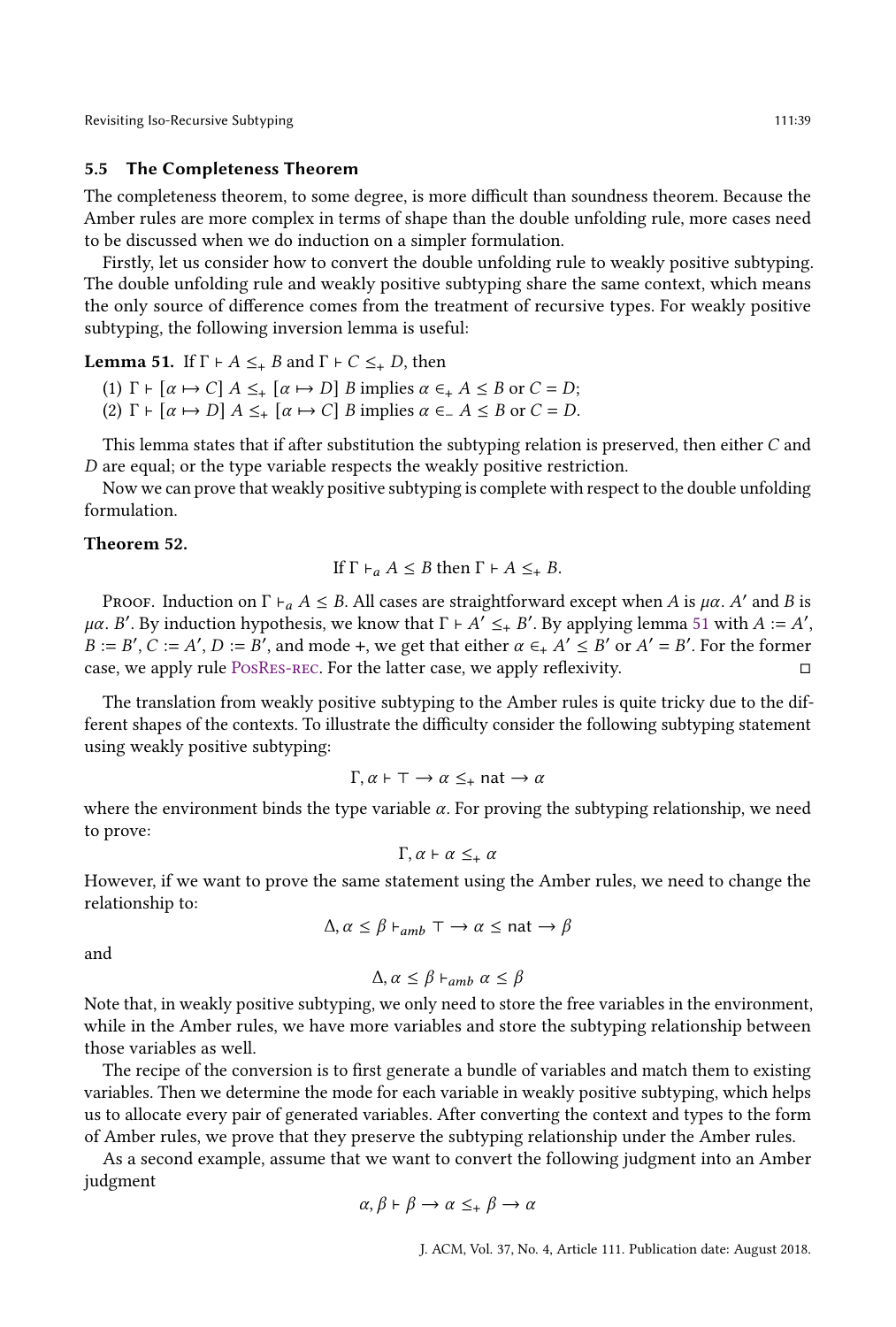<span id="page-39-1"></span> $\Gamma \vdash A \leq_{+} B \rhd \Pi$  (Position Allocation)

$$
\frac{\text{MONO-NIL}}{\cdot + A \leq_{+} B \rhd \cdot} \qquad \qquad \frac{\text{MONO-CONS}}{\alpha \in_{m} A \leq B \qquad \Gamma + A \leq_{+} B \rhd \Pi}
$$
\n
$$
\frac{\alpha \in_{m} A \leq B \qquad \Gamma + A \leq_{+} B \rhd \Pi}{\Gamma, \alpha + A \leq_{+} B \rhd \Pi, m}
$$



we first generate new variables  $\alpha', \beta'$  and assume the subtyping relations  $\alpha \leq \alpha', \beta \leq \beta'$ . Then we examine the positivity of both variables and find out that these relations hold

$$
\alpha \in_{+} \beta \to \alpha \le \beta \to \alpha
$$
 and  $\beta \in_{-} \beta \to \alpha \le \beta \to \alpha$ 

In the next step, we substitute the variables in the typing judgment, according to the mode and location. If the variable is in the left-hand side and occurs positively, or right-hand side and occurs negatively, we keep the variable as it is. Otherwise, we substitute the variable with its corresponding one  $(\alpha \mapsto \alpha'$  and  $\beta \mapsto \beta'$ ). After these steps, the final result becomes a normal Amber judgment, which has the same meaning of the initial judgment:

$$
\alpha \le \alpha', \beta \le \beta' \vdash_{amb} \beta' \to \alpha \le \beta \to \alpha'
$$

We prove that this subtyping relation holds under the Amber rules.

Position Allocation. As Figure [12](#page-39-1) shows, we define a relation that relates each variable to a mode. The mode in  $\Pi$  has a one-to-one correspondence to the variables in  $\Gamma$  in the same order. The definition of Π is

$$
\Pi := \cdot \mid \Pi, + \mid \Pi, -
$$

Note that it is not necessarily the case that Π is unique. For example, a variable that never occurs can be accepted by both modes, therefore its corresponding element in  $\Pi$  can be any mode.

<span id="page-39-3"></span>Definition 53. Generation of a bundle of fresh variables.

$$
\langle \Gamma \rangle := \{ (\alpha \le \beta) \mid \forall \alpha \in \Gamma, \ \beta \text{ is fresh} \}
$$

After we have a list of pairs of variables (denoted as  $\langle \Gamma \rangle$ ) and the mode for each variable, we design a function that converts the types according to our information. Note that  $\langle \Gamma \rangle$  has same form as the contexts in the Amber setting.

<span id="page-39-2"></span>**Definition 54.** We design a function *convert* ( $\Delta$ ,  $\Pi$ ,  $A$ ,  $m$ ) for converting types from weakly positive subtyping setting to the Amber setting, which takes four inputs: a context for Amber formulation, a stack of modes, a type  $A$  and a mode. This function returns the converted type as output. Note that the Π is computed as Figure [12](#page-39-1) shown, thus its length is equal to the length of Δ.

$$
convert(\Delta, \Pi, A, m) = \begin{cases} A & \text{If } \Delta \text{ and } \Pi \text{ are empty.} \\ convert(\Delta', \Pi', [\alpha \mapsto \beta] A, m) & \text{If } \Delta = \Delta', \alpha \le \beta \text{ and } \Pi = \Pi', m \\ convert(\Delta', \Pi', A, m) & \text{If } \Delta = \Delta', \alpha \le \beta \text{ and } \Pi = \Pi', \text{flip } m \end{cases}
$$

 We can now state the completeness theorem with Definition [54,](#page-39-2) where the subtyping relation of weakly positive subtyping preserves under the Amber rules.

<span id="page-39-0"></span>**Theorem 55.** Completeness of the Amber rules: If  $\Gamma \vdash A \leq_{+} B$  and  $\Gamma \vdash A \leq_{+} B \rhd \Pi$ , denoted  $\langle \Gamma \rangle$ as Δ, then

 $\Delta \vdash_{amb} convert(\Delta, \Pi, A, -) \leq convert(\Delta, \Pi, B, +).$ 

J. ACM, Vol. 37, No. 4, Article 111. Publication date: August 2018.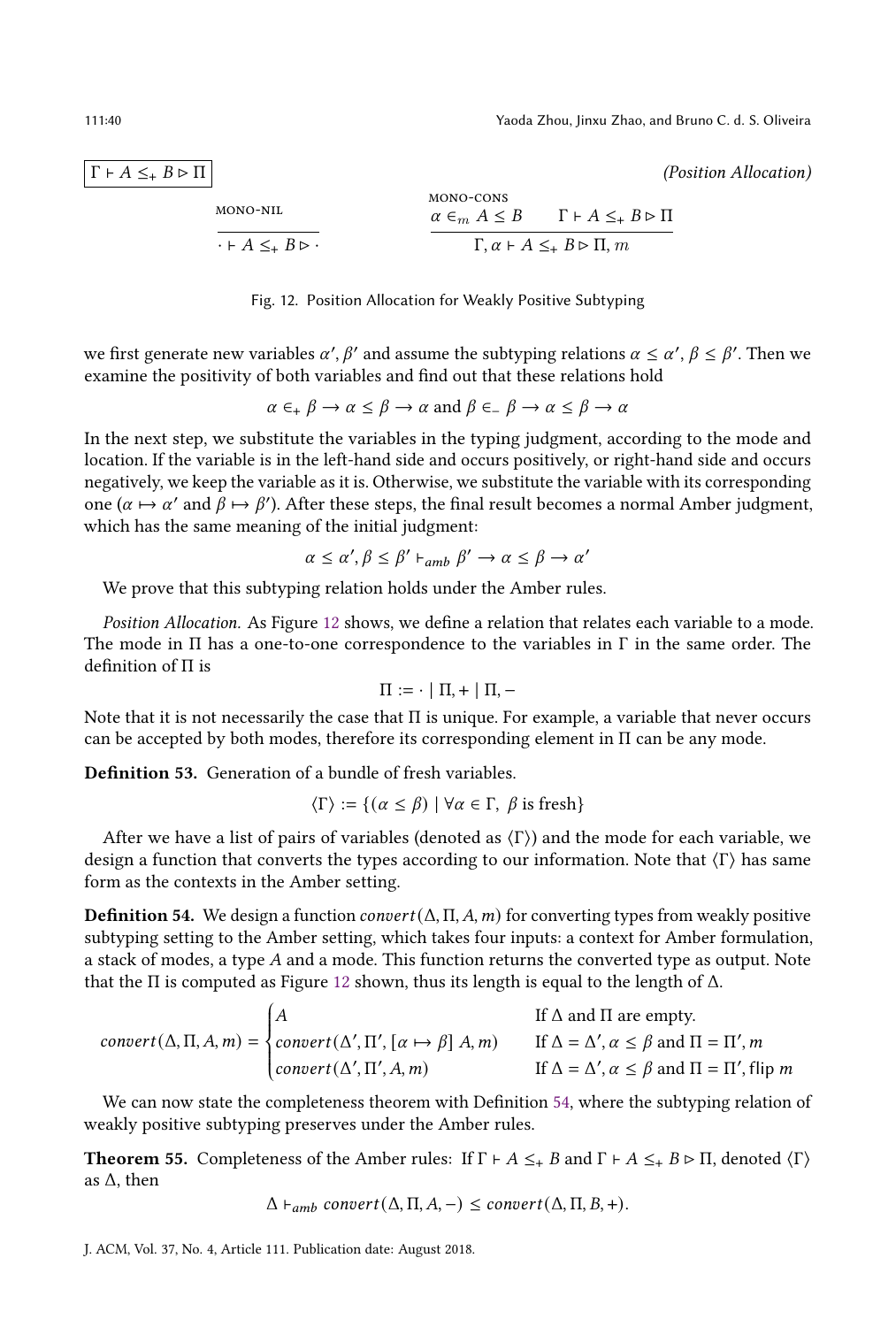For simplicity, we skip the procedure of the proof for this theorem. Theorem [55](#page-39-0) has the longest mechanized proof in the presented paper, which relies on plenty of auxiliary lemmas distinguishing whether two recursive types are equal carefully.

The theorem involves some manipulation of the context and types, due to the inconsistency of contexts between our system and the Amber rules. However, it is very easy to obtain a simple form of corollary where the contexts are empty:

## <span id="page-40-4"></span>Corollary 56.

If  $\cdot \vdash A \leq_{+} B$  then  $\cdot \vdash_{amb} A \leq B$ .

The statement is less general than Theorem [55,](#page-39-0) but it does reveal that the programmer cannot distinguish between our algorithm and the Amber one, since in the subsumption rule, the subtyping judgment always starts with an empty subtyping context. That is, type variables in the double unfolding formulations, and subtyping relations between type variables in the Amber formulations are only introduced by the subtyping relation, and not by the typing relation. The only information that should be in the context during the subsumption rule is the type information for variables.

Combining Lemmas [17,](#page-23-2) [52](#page-38-0) and [56,](#page-40-4) we have

<span id="page-40-3"></span>Corollary 57. Completeness of the Amber rules with respect to the declarative formulation.

If 
$$
\cdot \vdash A \leq B
$$
 then  $\cdot \vdash_{amb} A \leq B$ .

Finally, with the equivalence theorems, transitivity and unfolding lemma for our formulations (Lemmas [57,](#page-40-3) [50,](#page-37-1) [6](#page-18-1) and [24\)](#page-27-0), we can claim the Amber rules are transitive and satisfy the unfolding lemma.

<span id="page-40-0"></span>Corollary 58. Transitivity of the Amber rules.

If 
$$
\cdot \vdash_{amb} A \leq B
$$
 and  $\cdot \vdash_{amb} B \leq C$  then  $\cdot \vdash_{amb} A \leq C$ .

<span id="page-40-1"></span>Corollary 59. Unfolding lemma for the Amber rules.

If  $\cdot \vdash_{amb} \mu\alpha$ .  $A \leq \mu\alpha$ . B then  $\cdot \vdash_{amb} [\alpha \mapsto \mu\alpha]$ .  $A \leq [\alpha \mapsto \mu\alpha]$ . B B.

Notably, for transitivity, it is interesting to observe that transitivity holds under an empty environment. In Section [2,](#page-4-1) we discussed the issues with transitivity and showed a counter-example. That counter-example does not apply to our transitivity lemma because it uses non-empty environments. Therefore a possible "fix" to the declarative formulation in Figure [3](#page-8-0) is to restrict the transitivity rule to use only empty environments.

## <span id="page-40-2"></span>6 A CALCULUS WITH RECORDS

So far we considered calculi where the subtyping relation is antisymmetric. For instance, for the calculus presented in Section [4,](#page-22-0) Lemmas [19](#page-25-1) and [22](#page-25-3) hold. Both the Amber rules and the new rules proposed by us work well for antisymmetric subtyping relations. However, as explained in Section [2,](#page-4-1) applying the Amber rules in subtyping relations that are not antisymmetric is non-trivial due to the built-in reflexivity rule. The purpose of this section is to show that, unlike the Amber rules, the double unfolding rules can be easily applied to subtyping relations that are not antisymmetric. In this section we show the type-soundness for an extension of the calculus in Sections [3](#page-16-0) and [4](#page-22-0) with records and records types, which leads to a subtyping relation that is not antisymmetric when record types are represented as a sequence of pairs of labels and types.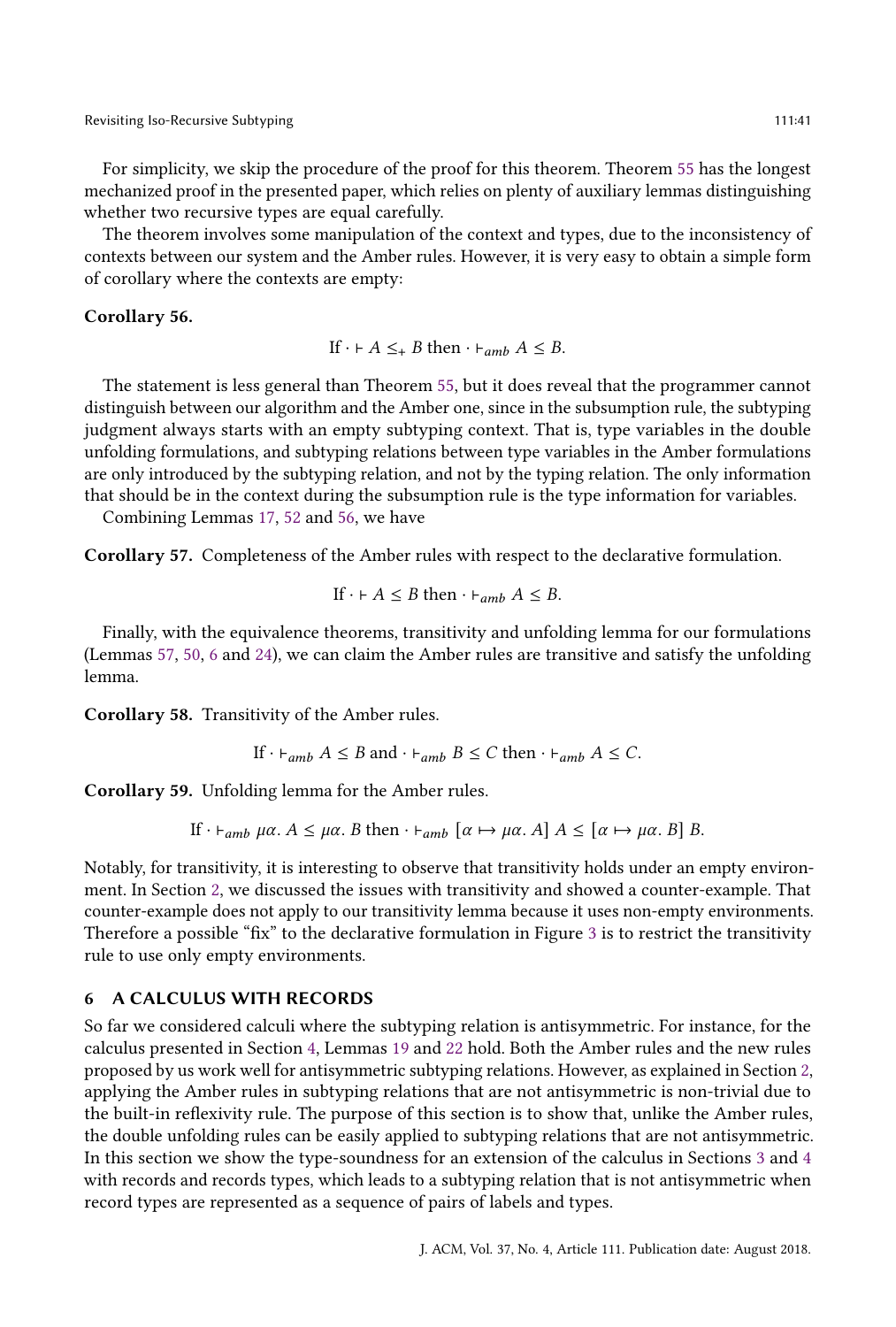111:42 Yaoda Zhou, Jinxu Zhao, and Bruno C. d. S. Oliveira

<span id="page-41-0"></span>

| Types       | $A, B, C, D$ | $\therefore$ | $\text{nat }  T  A_1 \rightarrow A_2   \alpha   \mu \alpha A   \{I_i : A_i \stackrel{\text{ie1}\cdots n}{\text{ex}}\}$ |
|-------------|--------------|--------------|------------------------------------------------------------------------------------------------------------------------|
| Expressions | $e$          | $\therefore$ | $x  i  e_1 e_2   \lambda x : A, e   \text{unfold } [A] e   \text{fold } [A] e  $                                       |
| Values      | $v$          | $\therefore$ | $i   \lambda x : A, e   \text{fold } [A] v   \{I_i = v_i \stackrel{\text{ie1}\cdots n}{\text{ex}}\}$                   |

<span id="page-41-2"></span>

| $\Gamma \vdash A$               |                                                                                                                                                                    |                                                                                                                                             | (Well-Formed Type (with Record Types))                                   |             |
|---------------------------------|--------------------------------------------------------------------------------------------------------------------------------------------------------------------|---------------------------------------------------------------------------------------------------------------------------------------------|--------------------------------------------------------------------------|-------------|
|                                 | WFT-RECUR<br>$\Gamma, \alpha \vdash A \qquad \Gamma, \alpha \vdash [\alpha \mapsto A] A$                                                                           |                                                                                                                                             | WFT-RCD<br>$\Gamma \vdash A_i$                                           |             |
|                                 | $\Gamma \vdash \mu \alpha$ . A                                                                                                                                     |                                                                                                                                             | $\Gamma \vdash \{l_i : A_i \stackrel{i \in 1 \cdots n}{\longrightarrow}$ |             |
| $\Gamma \vdash_a A \leq B$      |                                                                                                                                                                    |                                                                                                                                             |                                                                          | (Subtyping) |
| SA-NAT                          | $S$ A-TOP                                                                                                                                                          | $SA-VAR$                                                                                                                                    | <b>SA-ARROW</b>                                                          |             |
| $\vdash \Gamma$                 | $\vdash \Gamma$ $\Gamma \vdash A$                                                                                                                                  | $\vdash \Gamma$ $\alpha \in \Gamma$                                                                                                         | $\Gamma \vdash_a B_1 \leq A_1$ $\Gamma \vdash_a A_2 \leq B_2$            |             |
| $\Gamma\vdash_a$ nat $\leq$ nat | $\Gamma \vdash_a A \leq \top$                                                                                                                                      | $\Gamma \vdash_a \alpha \leq \alpha$                                                                                                        | $\Gamma \vdash_a A_1 \rightarrow A_2 \leq B_1 \rightarrow B_2$           |             |
|                                 | SA-REC                                                                                                                                                             |                                                                                                                                             |                                                                          |             |
|                                 |                                                                                                                                                                    | $\Gamma, \alpha \vdash_{\alpha} A \leq B$ $\Gamma, \alpha \vdash_{\alpha} [\alpha \mapsto A] A \leq [\alpha \mapsto B] B$                   |                                                                          |             |
|                                 |                                                                                                                                                                    | $\Gamma \vdash_a \mu \alpha$ . $A \leq \mu \alpha$ . B                                                                                      |                                                                          |             |
|                                 | SA-RCD<br>$\{l_i \stackrel{i \in 1 \cdots n}{\sim} \subseteq \{k_j \stackrel{j \in 1 \cdots m}{\sim} \}$ $k_j = l_i$ implies $\Gamma \vdash_{\alpha} A_j \leq B_i$ |                                                                                                                                             |                                                                          |             |
|                                 |                                                                                                                                                                    | $\Gamma \vdash_a \{k_i : A_i \stackrel{j \in 1 \cdots m}{\longrightarrow} \leq \{l_i : B_i \stackrel{i \in 1 \cdots n}{\longrightarrow} \}$ |                                                                          |             |

<span id="page-41-1"></span>Fig. 13. Well-formedness and subtyping rules for record types.

# 6.1 Syntax, Well-Formedness and Subtyping

Syntax. The syntax of the calculus is:

Natural numbers, arrow types, the top type, type variables and recursive types are the same as before (Section [3.1\)](#page-16-1). The additional syntax related to records and record types is highlighted with a bold font. The notation of record types is  $\{l_i : A_i \stackrel{i \in 1 \cdots n}{\ldots} \}$ . Every label has an associated a type and all labels are required to be distinct. A record expression has the form of  $\{l_i = e_i \neq 1 \cdots n\}$ , and e.l is the record projection expression.

Well-Formedness. In the type system with record types, we use  $\Gamma \vdash A$  to represent that A is well-formed. The rules of  $\Gamma \vdash A$  include most of the rules at the top of Figure [6.](#page-17-0) The rule wFT-RCD is new and ensures the well-formedness of record types. Similarly to Section [4,](#page-22-0) we use rule WFT-RECUR for recursive types.

Subtyping. Our subtyping rules follow the rules in Figure [8,](#page-22-1) but are extended with an algorithmic formulation of record subtyping. The definition of record subtyping (rule SA-RCD) is standard [\[Pierce](#page-53-12) [2002\]](#page-53-12): a record type A is a subtype of another record type B when: 1) all the labels in A are a subset of the labels in  $B$ ; and 2) the field types of the corresponding labels are subtypes.

## 6.2 Metatheory of Subtyping

Subtyping is reflexive, transitive and the unfolding lemma holds.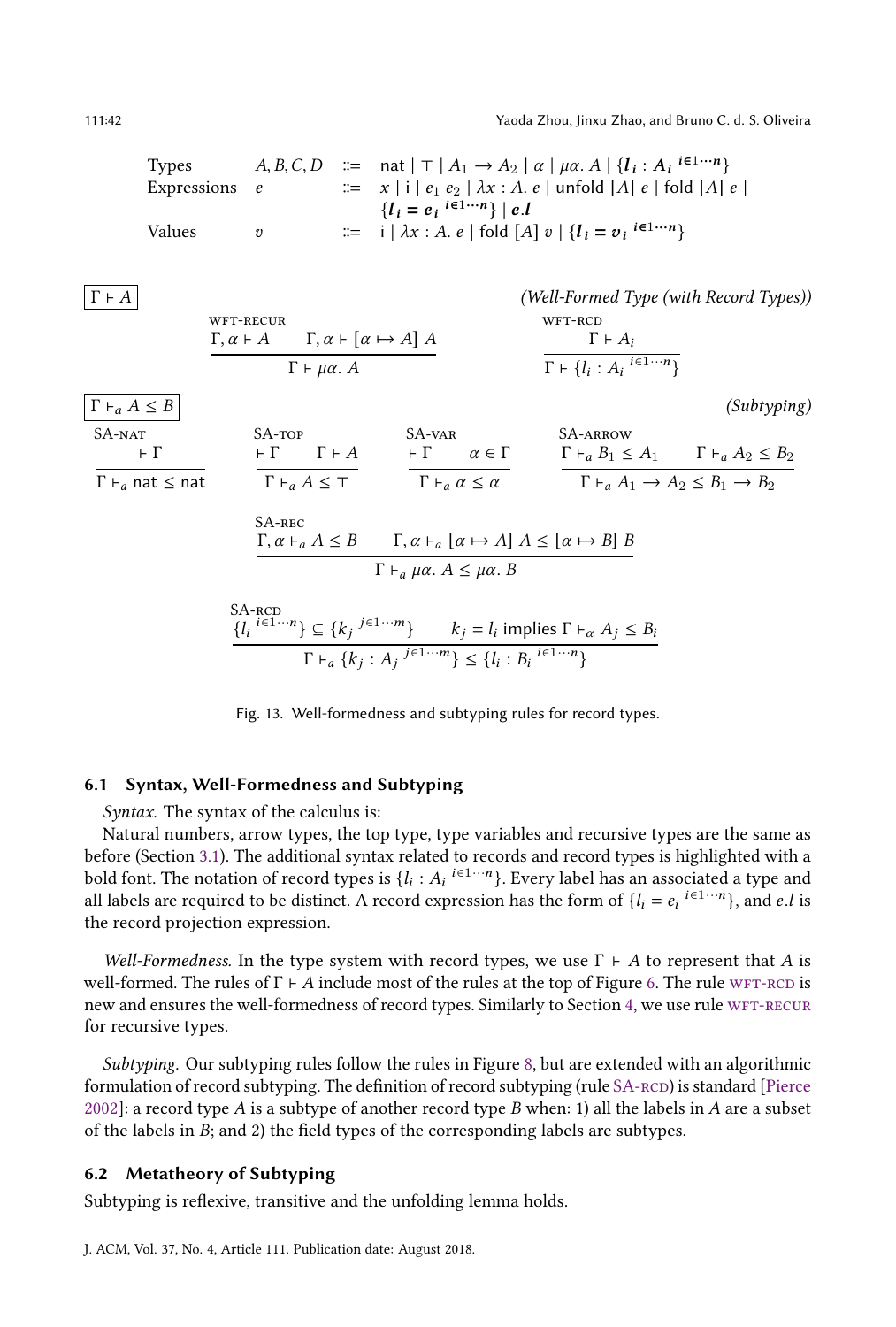Reflexivity and transitivity. After adding record types, reflexivity and transitivity are still preserved.

<span id="page-42-2"></span>Theorem 60. Reflexivity

If 
$$
\Gamma \vdash A
$$
 then  $\Gamma \vdash_a A \leq A$ .

<span id="page-42-3"></span>Theorem 61. Transitivity

If 
$$
\Gamma \vdash_a A \leq B
$$
 and  $\Gamma \vdash_a B \leq C$  then  $\Gamma \vdash_a A \leq C$ .

Unfolding lemma. Unlike the proof for the unfolding lemma in Section [4,](#page-22-0) we cannot rely on the antisymmetry lemma (Lemma [22\)](#page-25-3) for proving the unfolding lemma. Instead of alpha-equivalence or syntactic equality, we introduce a weaker form of equivalence.

<span id="page-42-0"></span>Definition 62 (Equivalence).

$$
\Gamma \vdash_a A \sim B := \Gamma \vdash_a A \leq B \wedge \Gamma \vdash_a B \leq A
$$

With Definition [62,](#page-42-0) two record types  $\{x : Int, y : Bool\}$  and  $\{y : Bool, x : Int\}$  are considered to be equivalent: the only difference of these two types is that one type is a permutation of the other type. In other words, the equivalence shows that the order in which the labels appear in a record type does not matter.

One essential lemma is

<span id="page-42-1"></span>**Lemma 63.** If  $\Gamma \vdash_a A \leq B$  and  $\Gamma \vdash_a C \sim D$ , then  $\Gamma \vdash_a [\alpha \mapsto C]$   $A \leq [\alpha \mapsto D]$  B.

This lemma states that if two types are subtypes, then after substituting a recursive type variable  $\alpha$  with two equivalent types, the subtyping relationship is preserved. The proof of this lemma is straightforward. With Lemma [63,](#page-42-1) we can prove our core lemma, as we did before.

#### <span id="page-42-4"></span>Lemma 64. If

(1)  $\Gamma_1, \alpha, \Gamma_2 \vdash_{\alpha} A \leq B;$ (2) Γ<sub>1</sub>,  $\alpha$ , Γ<sub>2</sub>  $\vdash$ <sub>a</sub>  $C \leq D$ ; (3)  $\Gamma_1, \Gamma_2 \vdash_a \mu \alpha$ .  $C \leq \mu \alpha$ . D;

then

(1) 
$$
\Gamma_1, \alpha, \Gamma_2 \vdash_a [\alpha \mapsto C] A \leq [\alpha \mapsto D]
$$
 *B* implies  $\Gamma_1, \Gamma_2 \vdash_a [\alpha \mapsto \mu \alpha, C] A \leq [\alpha \mapsto \mu \alpha, D]$  *B* and  
(2)  $\Gamma_1, \alpha, \Gamma_2 \vdash_a [\alpha \mapsto D] A \leq [\alpha \mapsto C]$  *B* implies  $\Gamma_1, \Gamma_2 \vdash_a [\alpha \mapsto \mu \alpha, D] A \leq [\alpha \mapsto \mu \alpha, C]$  *B*.

PROOF. By induction on  $\Gamma_1$ ,  $\alpha$ ,  $\Gamma_2$   $\vdash_{\alpha}$  A  $\leq$  B. Other cases are the same as proof of Lemma [23,](#page-25-4) except for:

- Case rule [SA-var:](#page-22-4) In such case  $A = B = \beta$ . If  $\alpha \neq \beta$ , the goal is trivial.
	- Otherwise, for goal (1), we want to prove  $\Gamma_1, \Gamma_2 \vdash_{a} \mu \alpha$ .  $C \leq \mu \alpha$ . D, which is actually premise (3).
	- For goal (2), we have  $\Gamma_1$ ,  $\alpha$ ,  $\Gamma_2$   $\vdash_{\alpha} C \leq D$  from premise (2), and  $\Gamma_1$ ,  $\alpha$ ,  $\Gamma_2$   $\vdash_{\alpha} D \leq C$  from the condition of goal (2), thus  $\Gamma_1$ ,  $\alpha$ ,  $\Gamma_2$  +  $\alpha$  C ~ D. By Lemma [63,](#page-42-1) we get  $\Gamma_1$ ,  $\alpha$ ,  $\Gamma_2$  +  $\alpha$  [α  $\mapsto$  $[D]$   $D$  ≤ [α  $\mapsto$  C] C. As a result, we have  $\Gamma_1$ ,  $\Gamma_2$   $\vdash$ <sub>a</sub> μα. D ≤ μα. C.

Finally, we can prove the unfolding lemma:

Lemma 65. Unfolding Lemma

If  $\Gamma \vdash_{\alpha} \mu \alpha$ .  $A \leq \mu \alpha$ . B then  $\Gamma \vdash_{\alpha} [\alpha \mapsto \mu \alpha]$ .  $A \leq [\alpha \mapsto \mu \alpha]$ . B B.

□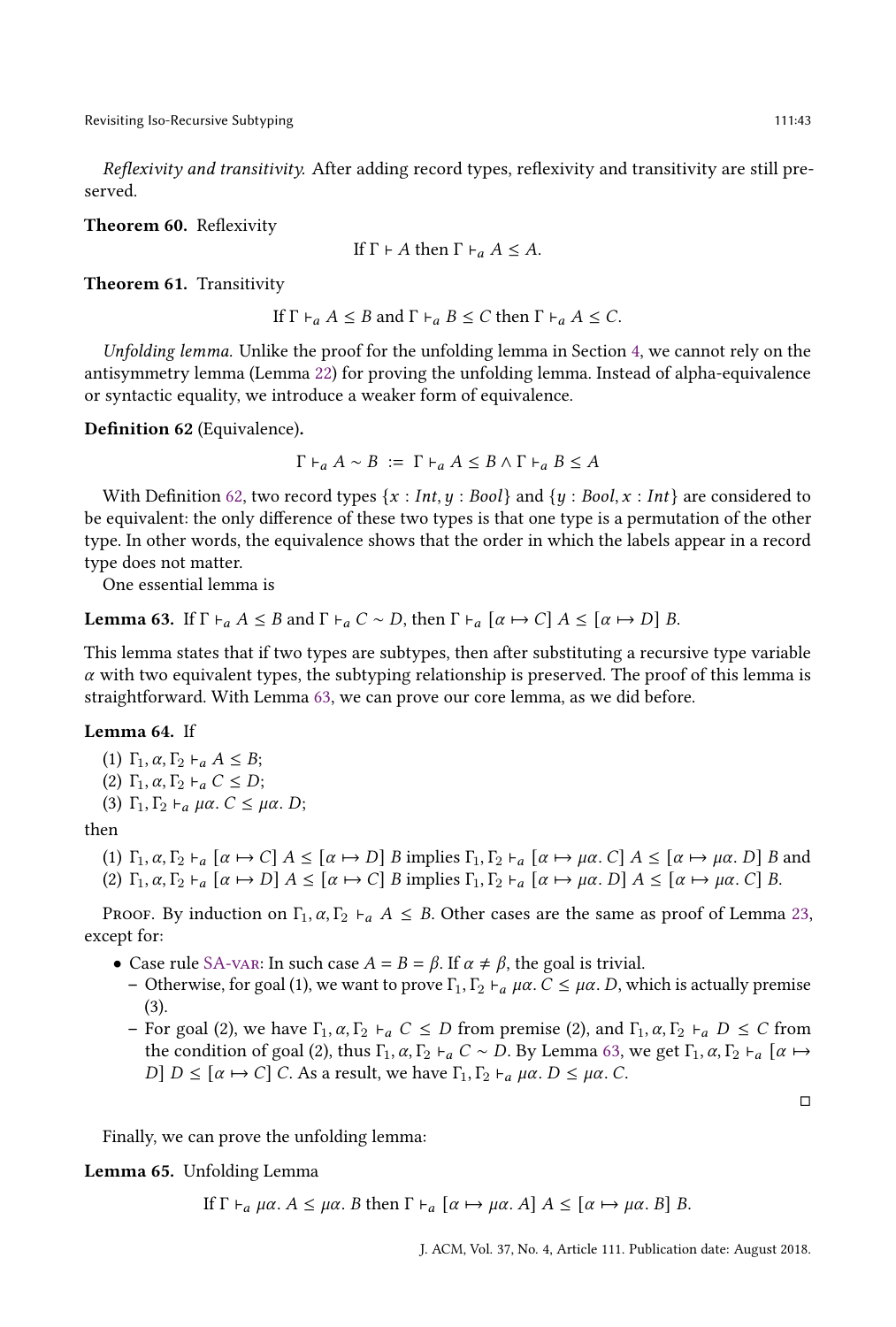<span id="page-43-0"></span>

<span id="page-43-5"></span><span id="page-43-4"></span><span id="page-43-3"></span>Fig. 14. Typing and reduction rules for record types

A final remark is that the same technique that we employ here to prove the unfolding lemma could have been used in the calculus in Section [4](#page-22-0) as well. In other words, we do not need to rely on the antisymmetry lemmas in Section [4.](#page-22-0) We opted to present the two techniques in the paper to also emphasize the difference between antisymmetric and non-antisymmetric relations, since for the Amber rules such difference is quite important.

#### 6.3 Type Soundness

We use the same typing and reduction rules as Section [3.4,](#page-20-3) extended with extra rules for records and record types.

<span id="page-43-2"></span><span id="page-43-1"></span>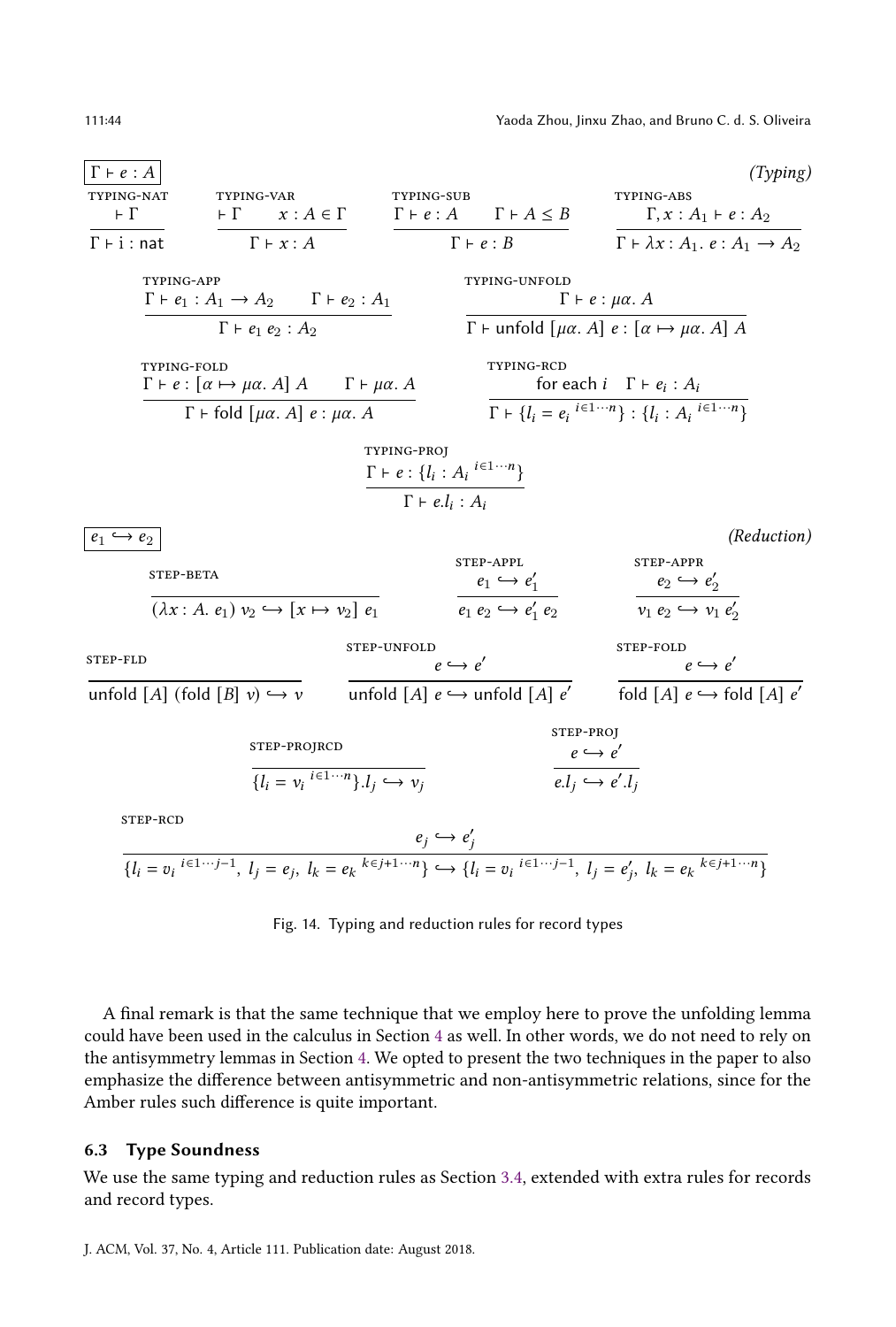<span id="page-44-0"></span>

| Definition                                     | File (in src/folder) | Name in Coq       | <b>Notation</b>                            |
|------------------------------------------------|----------------------|-------------------|--------------------------------------------|
| Well-formed Type (Figure 6)                    | Rules.v              | WFA E A           | $\Gamma \vdash A$                          |
| Well-formed Type (Definition 2)                | Rules.v              | WFS E A           | $\Gamma \vdash A$                          |
| Well-formed Type (Definition 13)               | Rules.v              | WF E A            | $\Gamma \vdash A$                          |
| Well-formed Type (Figure 9)                    | NominalUnfolding.v   | Nominal.WFS E A   | $\Gamma \vdash A$                          |
| Declarative subtyping (Figure 6)               | Rules.v              | Sub E A B         | $\Gamma \vdash A \leq B$                   |
| Typing (Figure 7)                              | Rules.v              | typing E e A      | $\Gamma \vdash e : A$                      |
| Reduction (Figure 7)                           | Rules.v              | step e1 e2        | $e_1 \hookrightarrow e_2$                  |
| Double unfolding rule (Figure 8)               | Rules.y              | sub E A B         | $\Gamma \vdash_a A \leq B$                 |
| Nominal unfolding rule (Figure 9)              | NominalUnfolding.v   | Nominal.Sub E A B | $\Gamma \vdash_n A \leq B$                 |
| Well-formed Type (Figure 10)                   | AmberBase.y          | wf amber E A      | $\Lambda \vdash A$                         |
| Amber rules (Figure 10)                        | AmberBase.v          | sub amber E A B   | $\Delta \vdash_{amb} A \leq B$             |
| Weakly Positive restriction (Figure)           | AmberBase.v          | posvar m X A B    | $\alpha \in_m A \leq B$                    |
| 11)                                            |                      |                   |                                            |
| Weakly Positive subtyping (Figure              | PositiveBase.v       | wk sub E A B      | $\Gamma \vdash A \leq_{+} B$               |
| 11)                                            |                      |                   |                                            |
| Weakly Positive subtyping (Defini- AmberBase.v |                      | sub amber2 E A B  | $\Gamma \vdash_{\mathcal{U}} A \leq_{+} B$ |
| tion $69$ )                                    |                      |                   |                                            |

Table 2. Paper-to-proofs correspondence guide (without record types).

Typing. As the top of Figure [14](#page-43-0) shows, we have two typing rules for record types. Rule TYPING[rcd](#page-43-1) states that a record is well-typed if we know that all its fields are well-typed. Rule [typing-proj](#page-43-2) checks that the record that we are projecting from is well-typed, and contains the field label that we are projecting.

Reduction. As the bottom of Figure [14](#page-43-0) shows, we have three reduction rules for record types. Rule [step-projrcd](#page-43-3) retrieves a component of a record. Rule [step-proj](#page-43-4) reduces the record expression being projected. Rule  $STEP-RCD$  implements a left-to-right evaluation order to reduce a record.

Type Soundness. The proof technique of proving type-soundness is conventional, without any special approach, except for the use of the unfolding lemma in preservation (just as in Section [3\)](#page-16-0). Therefore, we can directly prove preservation and progress.

<span id="page-44-1"></span>Theorem 66. Preservation.

If  $\Gamma \vdash e : A$  and  $e \hookrightarrow e'$  then  $\Gamma \vdash e' : A$ .

<span id="page-44-2"></span>Theorem 67. Progress.

If  $\vdash e : A$  then  $e$  is a value or exists  $e', e \hookrightarrow e'$ .

# 7 COQ PROOFS

We have chosen the Coq (8.13) proof assistant [\[The Coq Development Team](#page-54-7) [2019\]](#page-54-7) to develop our formalization. The whole Coq formalization is built with a third-party library [Metalib](https://github.com/plclub/metalib)<sup>[6](#page-45-0)</sup>, which provides support for the locally nameless representation [\[Aydemir et al.](#page-52-4) [2008\]](#page-52-4) to encode binders.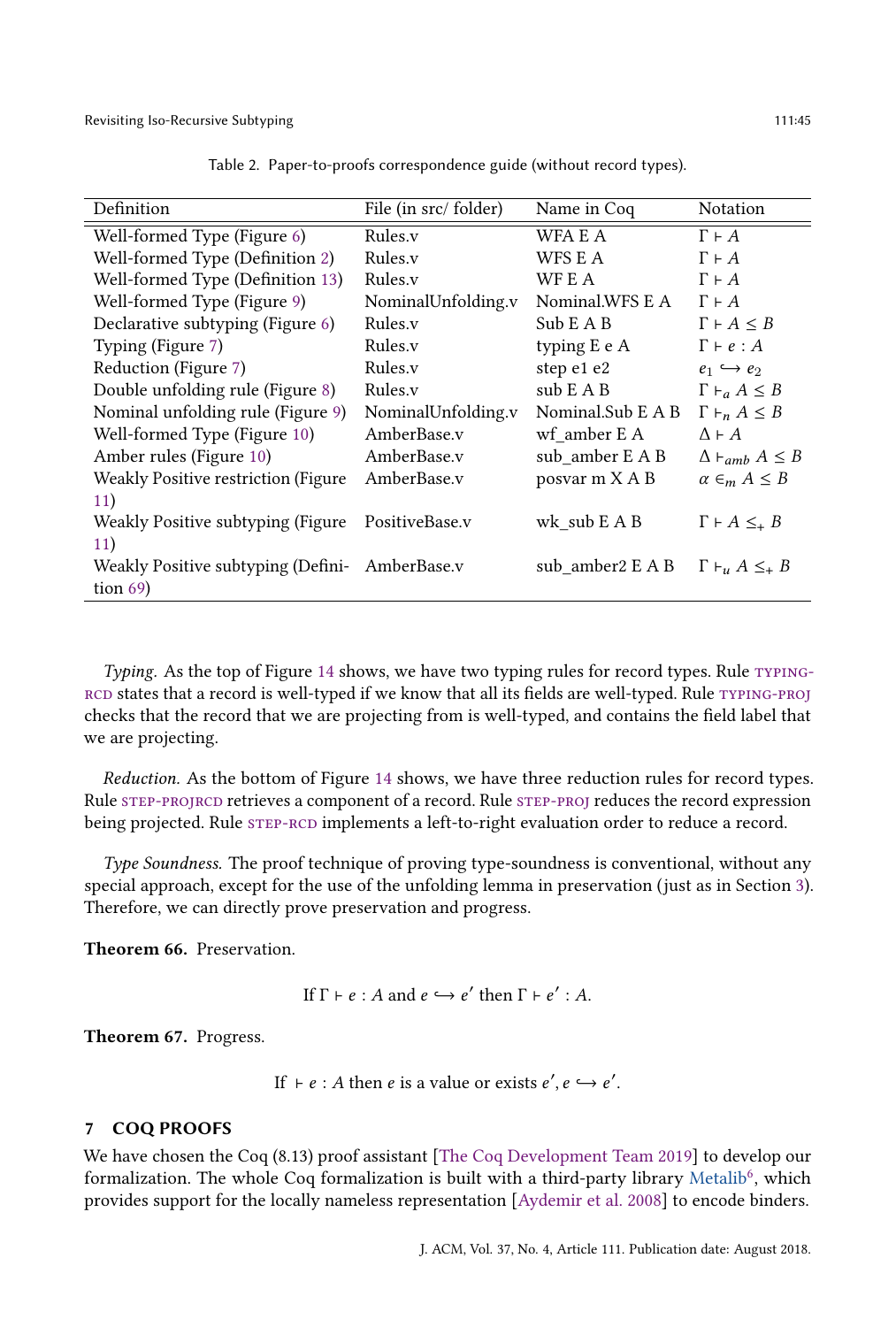<span id="page-45-1"></span>

| Definition                   | File (in src extension/folder) Name in Coq Notation |                               |                           |
|------------------------------|-----------------------------------------------------|-------------------------------|---------------------------|
| Well-formed Type (Figure 13) | definition.v                                        | WF E A                        | $\Gamma \vdash A$         |
| Subtyping (Figure 13)        | definition.v                                        | Sub E A B                     | $\Gamma \vdash A \leq B$  |
| Typing (Figure 14)           | definition.v                                        | typing E e A $\Gamma$ + e : A |                           |
| Reduction (Figure 14)        | definition.y                                        | step e1 e2                    | $e_1 \hookrightarrow e_2$ |

Table 3. Paper-to-proofs correspondence guide (with record types).

# 7.1 Definitions

Simply Typed Lambda Calculus (STLC) with iso-recursive types. The folder src includes all the Coq proofs about STLC extended with iso-recursive subtyping, which is the calculus described in Sections [3,](#page-16-0) [4](#page-22-0) and [5.](#page-31-0) All the definitions in the paper can be found in files Rules.v, AmberBase.v and NominalUnfolding.v. Table [2](#page-44-0) shows the correspondence of definitions between the paper and the Coq artifacts. The file  $Rules.v$  contains the definitions for our type system. It has definitions of well-formedness, subtyping (both finite and double unfoldings), typing, and reduction. The file AmberBase.v, contains the definitions for the Amber rules and the intermediate subtyping relation based on a weakly positive restriction presented in Section [5.](#page-31-0) The file NominalUnfolding.v contains all the definitions and proofs involving nominal unfoldings, expect for the decidability proof, which is contained in file Decidability.v.

For encoding variables and binders, we use the locally nameless representation to express all the types and terms. In the paper, we use only substitution to represent unfolding of a recursive type. In the Coq proof, due to the use of the locally nameless representation, we also use of opening operation on pre-terms [\[Aydemir et al.](#page-52-4) [2008\]](#page-52-4). Furthermore, in the paper, we always use the same notation for well-formedness with rule WFT-REC, rule WFT-INF, rule WFT-RECUR and rule WFT[nominal.](#page-28-4) In the Coq formalization, we have four distinct definitions of well-formedness, which are proved to be equivalent.

Simply Typed Lambda Calculus (STLC) with iso-recursive types and record types. The folder src\_extension includes all the Coq proofs about STLC with iso-recursive subtyping and record types, which corresponds to the calculus in Section [6.](#page-40-2) The folder structure is similar, except that we move the unfolding lemma to a new file named *unfolding.v.* All the definitions in the paper can be found in files definition.v. Table [3](#page-45-1) shows the correspondence of definitions between the paper and the Coq artifacts.

#### 7.2 Lemmas and Theorems

Table [4](#page-46-0) shows the descriptions for all the proof scripts in Section [3,](#page-16-0) Section [4](#page-22-0) and Section [5.](#page-31-0) For succinctness, we briefly describe all the lemmas and theorems, annotating them with related subtyping formulation inside the brackets. In Table [4,](#page-46-0) Finite represents our specification, Double represents the double unfolding rule, Nominal represents the nominal unfolding rule, Positive represents the weakly positive subtyping, and Amber represents the Amber rules.

Table [5](#page-47-1) shows the descriptions for all the proof scripts in Section [6.](#page-40-2)

An important difference between some of the lemma statements in the paper and the Coq proofs is that we make more use of modes in Coq. This change is done for readability purposes. In particular, all variants of the unfolding lemma in the paper are presented without modes in the paper. Figure [15](#page-47-2) illustrates the difference between the formulations with and without modes

<span id="page-45-0"></span><sup>6</sup>[https://github.com/plclub/metalib.](https://github.com/plclub/metalib) Note that currently (February 2022), Metalib library only supports Coq (<=8.10), thus some modifications are needed. More precisely, all omega tactics should be replaced by lia tactics.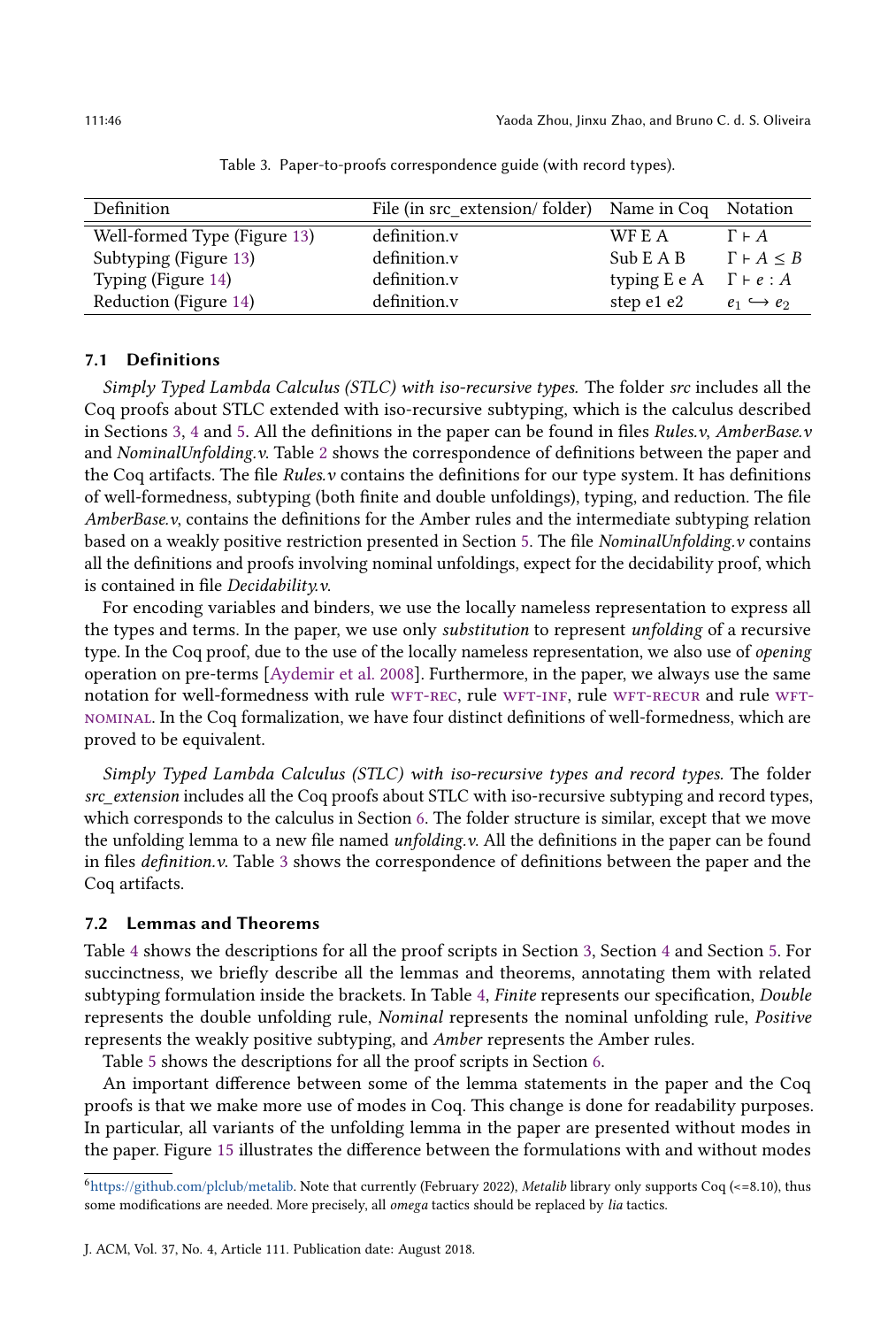<span id="page-46-0"></span>

| Theorems     | Description              | Files (in src/folder) | Name in Coq              |
|--------------|--------------------------|-----------------------|--------------------------|
| Theorem 5    | Reflexivity (Finite)     | FiniteUnfolding.v     | refl                     |
| Theorem 6    | Transitivity (Finite)    | FiniteUnfolding.v     | Transitivity             |
| Lemma 8      | Unfolding lemma (Finite) | FiniteUnfolding.v     | unfolding_lemma          |
| Theorem 11   | Preservation             | Typesafety.v          | preservation             |
| Theorem 12   | Progress                 | Typesafety.v          | progress                 |
| Theorem 15   | Reflexivity (Double)     | FiniteUnfolding.v     | refl_algo                |
| Theorem 16   | Transitivity (Double)    | FiniteUnfolding.v     | trans_algo               |
| Theorem 17   | Completeness (Double)    | FiniteUnfolding.v     | completeness             |
| Theorem 21   | Soundness (Double)       | DoubleUnfolding.v     | soundness                |
| Lemma 24     | Unfolding lemma (Dou-    | DoubleUnfolding.v     | unfolding_lemma_version2 |
|              | ble)                     |                       |                          |
| Theorem 25   | Reflexivity (Nominal)    | NominalUnfolding.v    | Nominal.sub refl         |
| Theorem 26   | Transitivity (Nominal)   | NominalUnfolding.v    | Nominal.Transitivity     |
| Lemma 27     | Unfolding lemma (Nomi-   | NominalUnfolding.v    | Nominal.unfolding_lemma  |
|              | nal)                     |                       |                          |
| Theorem 30   | Nominal to Double        | NominalUnfolding.v    | nominal to double        |
| Theorem 31   | Double to Nominal        | NominalUnfolding.v    | double to nominal        |
| Corollary 32 | Soundness (Nominal)      | NominalUnfolding.v    | nominal to finite        |
| Corollary 33 | Completeness (Nominal)   | NominalUnfolding.v    | finite_to_nominal        |
| Theorem 36   | Decidability             | Decidability.v        | decidability             |
| Theorem 39   | Reflexivity (Positive)   | AmberBase.v           | sub amber2 refl          |
| Theorem 41   | Transitivity (Positive)  | PositiveBase.v        | sub amber2 trans         |
| Lemma 42     | Unfolding lemma (Posi-   | PositiveBase.v        | unfolding_for_pos        |
|              | tive)                    |                       |                          |
| Theorem 45   | Amber to Positive        | AmberBase.v           | sub_amber_to_amber_2     |
| Theorem 49   | Positive to Double       | AmberSoundness.v      | sub_amber_2_to_sub       |
| Corollary 50 | Soundness (Amber)        | AmberSoundness.v      | amber_soundness2         |
| Theorem 52   | Double to Positive       | PositiveSubtyping.v   | sub_to_amber2            |
| Theorem 55   | Positive to Amber        | AmberCompleteness.v   | amber_complete_aux       |
| Corollary 57 | Completeness (Amber)     | AmberCompleteness.v   | amber_complete2          |
| Corollary 58 | Transitivity (Amber)     | AmberCompleteness.v   | amber_transitivity       |
| Corollary 59 | Unfolding lemma (Am-     | AmberCompleteness.v   | amber_unfolding          |
|              | ber)                     |                       |                          |

Table 4. Descriptions for the proof scripts.

for the unfolding lemma (note that the premise (2) is redundant since it is the inversion of the premise (3), thus in the Coq code we drop this premise while in the paper presentation we keep it for readability). Our Coq formalization uses some meta-functions on modes instead to formalize the same result. Using meta-functions on modes (Definition [68\)](#page-46-1), the same lemma would look like the right part of Figure [15.](#page-47-2)

<span id="page-46-1"></span>Definition 68. Mode selector.

$$
C \oplus_{+} D = C \quad C \oplus_{-} D = D
$$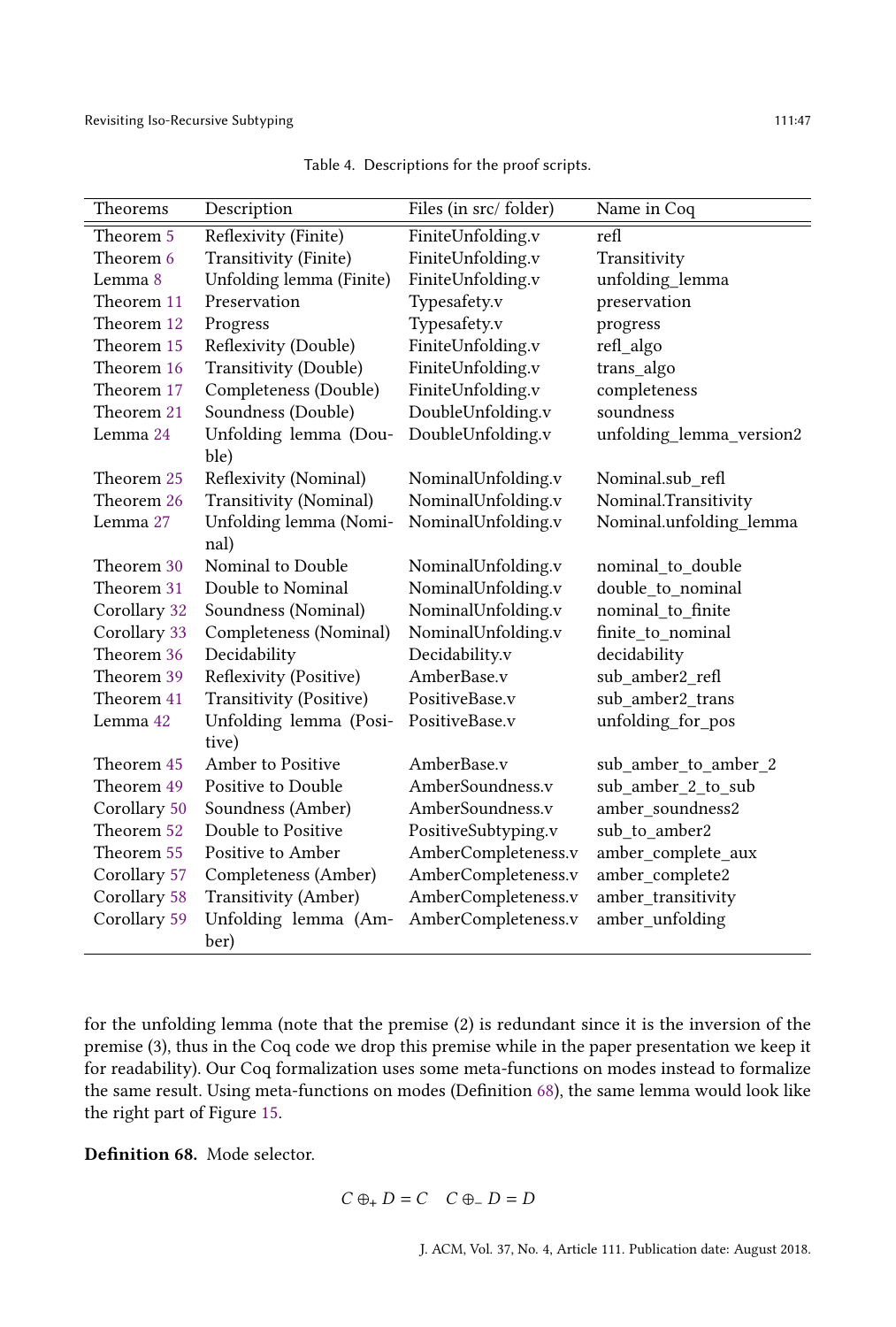<span id="page-47-1"></span>

| Theorems   | Description             | Files (in src_extension/folder) | Name in Coq     |
|------------|-------------------------|---------------------------------|-----------------|
| Theorem 60 | Reflexivity             | subtyping.v                     | sub refl        |
| Theorem 61 | Transitivity            | subtyping.v                     | Transitivity    |
| Lemma 64   | Unfolding lemma         | unfolding.v                     | unfolding_lemma |
|            | Theorem 66 Preservation | typesafety.v                    | preservation    |
| Theorem 67 | Progress                | typesafety.v                    | progress        |
|            |                         |                                 |                 |

Table 5. Descriptions for the proof scripts (complement).

<span id="page-47-2"></span>

| Lemma 23 in paper:<br>If                                                                                                                                                                                                                                                                                                                                                                                                                                                                                                                                                                                                                                                             | Lemma 23 in Coq:                                                                                                                                                                                                                                                                                                                                                                                                                            |
|--------------------------------------------------------------------------------------------------------------------------------------------------------------------------------------------------------------------------------------------------------------------------------------------------------------------------------------------------------------------------------------------------------------------------------------------------------------------------------------------------------------------------------------------------------------------------------------------------------------------------------------------------------------------------------------|---------------------------------------------------------------------------------------------------------------------------------------------------------------------------------------------------------------------------------------------------------------------------------------------------------------------------------------------------------------------------------------------------------------------------------------------|
| (1) $\Gamma_1, \alpha, \Gamma_2 \vdash_{\alpha} A \leq B$ ;<br>(2) $\Gamma_1, \alpha, \Gamma_2 \vdash_{a} C \leq D$ ;<br>(3) $\Gamma_1, \Gamma_2 \vdash_a \mu \alpha$ . $C \leq \mu \alpha$ . D;<br>then<br>(1) $\Gamma_1, \alpha, \Gamma_2 \vdash_{\alpha} [\alpha \mapsto C] A \leq [\alpha \mapsto D] B$<br>implies $\Gamma_1, \Gamma_2 \vdash_{\alpha} [\alpha \mapsto \mu \alpha, C]A \leq$<br>$\lbrack \alpha \mapsto \mu \alpha. D \rbrack B$ and<br>(2) $\Gamma_1, \alpha, \Gamma_2 \vdash_{\alpha} [\alpha \mapsto D]A \leq [\alpha \mapsto C]B$<br>implies $\Gamma_1, \Gamma_2 \vdash_{\alpha} [\alpha \mapsto \mu \alpha, D]A \leq$<br>$\alpha \mapsto \mu \alpha$ . C B. | Ιf<br>(1) $\Gamma_1$ , $\alpha$ , $\Gamma_2$ $\vdash$ <sub>a</sub> $A \leq B$ ;<br>(2) $\Gamma_1, \Gamma_2 \vdash_a \mu \alpha$ . $C \leq \mu \alpha$ . D;<br>(3) $\Gamma_1, \alpha, \Gamma_2 \vdash_{\alpha} [\alpha \mapsto C \oplus_m D] A \leq [\alpha \mapsto D \oplus_m C] B$<br>then<br>$\Gamma_1, \Gamma_2 \vdash_{a} [\alpha \mapsto \mu \alpha \ldotp C \oplus_{m} D] A \leq [\alpha \mapsto \mu \alpha \ldotp D \oplus_{m} C] B$ |

Fig. 15. Comparison between paper and Coq statements for Lemma [23.](#page-25-4)

In the Coq proof, we also defined some special notations for definitions representing  $n$ -times finite unfolding, and for the meta-functions on modes. Those definitions can be found in the file Rules.v.

Another important difference is in the decidability proof. Unlike the paper proof, where in the context we store the variable names as keys, in the Coq proof we employ De Bruijn indices to represent all recursive variables stored in the context.

## 7.3 Alternative Weakly Positive Subtyping

During the proof of completeness of Amber rules, we found that the built-in reflexivity in the weakly positive subtyping disturbs the computation of position allocation for recursive types. Thus, in the mechanized proof, we use an alternative (Definition [69\)](#page-47-0) for weakly positive subtyping to compute the mode more precisely: the default positive mode for equal recursive types.

The key idea is to unify rule [PosRes-self](#page-34-8) and rule [PosRes-rec](#page-34-1) into one rule, then we "hide" the problematic reflexivity subtly by rule POSRES-RECALT:

<span id="page-47-0"></span>Definition 69. An alternative rule for checking if two recursive types are subtypes in weakly positive subtyping:

> <span id="page-47-3"></span>PosRes-recalt  $\Gamma, \alpha \vdash A \leq_{+} B$   $\beta$  is fresh  $\beta \in_{+} \mu\alpha$ .  $A \leq \mu\alpha$ . B  $\Gamma \vdash \mu \alpha$ .  $A \leq_{+} \mu \alpha$ . B

Denoting  $\Gamma \vdash_u A \leq_{\pm} B$  as the weakly positive subtyping with the alternative rule POSRES-RECALT for recursive types, we show that it has same expressiveness as the original definition of weakly positive subtyping (Figure [11\)](#page-34-0):

J. ACM, Vol. 37, No. 4, Article 111. Publication date: August 2018.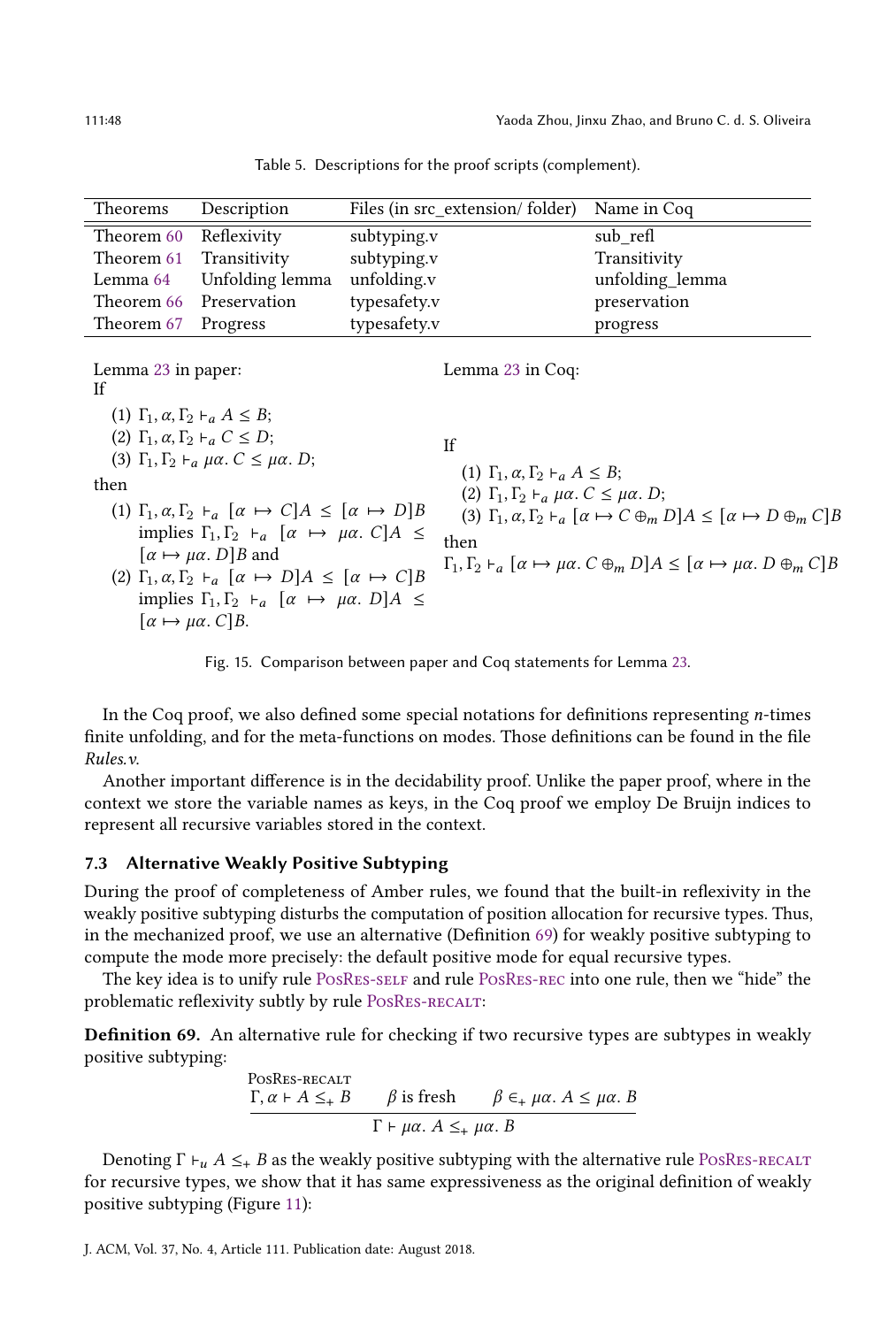$$
\Gamma \vdash_u A \leq_+ B \Leftrightarrow \Gamma \vdash A \leq_+ B.
$$

#### 7.4 Variable Generation

Another difficulty worth mentioning is generating a bundle of variables in Definition [53.](#page-39-3) Such definition actually does two things: (1) generate a set of fresh variables; (2) match every fresh variable with an existing variable. This is a bit involved in Coq.

File  $src/AmberComplexs$ .  $v$  gives the details showing how to solve this issue. We iterate each variable (denote as  $\alpha$ ) in context Γ, generate a fresh variable  $\beta$  and store both variables. One possibility is that the name of  $\alpha$  might be used in previous stored set of variables. In that case, we generate one more fresh variable and store it. After that, we have a set of mixed variables containing all variables in context  $\Gamma$  and the number of new fresh variables is the same as the size of context Γ. All the variables in the set are distinct. Then we filter variables that belong to Γ and match them with variables in  $\Gamma$  one by one. Finally, we have a valid  $\langle \Gamma \rangle$ , as Definition [53](#page-39-3) describes.

# <span id="page-48-0"></span>8 DISCUSSION AND RELATED WORK

Throughout the paper we have already discussed some of the closest related work in detail. In this section we discuss other work on recursive subtyping.

Iso-recursive Amber rules. In Sections [2](#page-4-1) and [5,](#page-31-0) we discussed [Amadio and Cardelli](#page-52-0) [\[1993\]](#page-52-0)'s work on recursive types. Their work is about equi-recursive types, which is enabled by a very expressive equivalence relation used in their reflexivity rule. Much of the follow-up work has employed a much weaker alpha-equivalence relation in the Amber rules, leading to an iso-recursive formulation of subtyping.

With respect to the metatheory of iso-recursive subtyping with the Amber rules, [Bengtson et al.](#page-53-6) [\[2011\]](#page-53-6)'s work is the closest to ours. They manually proved a full set of type safety properties, including the transitivity lemma for subtyping and the unfolding lemma (as a part of their inversion lemma). The transitivity lemma, "perhaps the most difficult" statement in their work, is proven with a complex inductive argument. For example, a subtyping chain of type variables,  $\alpha_1 \leq \alpha_2 \leq \alpha_3$ , is accepted by their transitivity statement, by means of adapting variable bindings in the contexts accordingly:

$$
\frac{\Gamma[\alpha_1 \leq \alpha_2] + \alpha_1 \leq \alpha_2 \qquad \Gamma[\alpha_2 \leq \alpha_3] + \alpha_2 \leq \alpha_3}{\Gamma[\alpha_1 \leq \alpha_3] + \alpha_1 \leq \alpha_3}
$$

In other words, the subtyping judgments of their transitivity statement (used for their proof) do not share the same context, which subtly captures the nature of context elements ( $\alpha \le \beta$ ) in the Amber rules. Such technique involving inconsistent contexts is an uncommon practice, and it complicates the proof. [Backes et al.](#page-53-13) [\[2014\]](#page-53-13) attempted to formalize this transitivity proof in Coq, but they failed, stating that: "The soundness of the Amber rule (Sub Rec) is hard to prove syntactically – in particular proving the transitivity of subtyping in the presence of the Amber rule requires a very complicated inductive argument, which only works for "executable" environments".

Many other works avoid some of the complexity in the metatheory of the Amber rules by employing a declarative subtyping relation with transitivity built-in [\[Abadi and Cardelli](#page-52-1) [1996;](#page-52-1) [Cardone](#page-53-17) [1991;](#page-53-17) [Duggan](#page-53-8) [2002;](#page-53-8) [Lee et al.](#page-53-9) [2015;](#page-53-9) [Pottier](#page-53-18) [2013\]](#page-53-18). However, this leaves open the question of how to obtain a sound and complete algorithmic formulation, which as discussed in Sections [2](#page-4-1) and [5,](#page-31-0) is non-trivial. [Chugh](#page-53-7) [\[2015\]](#page-53-7) observes the lack of some desirable properties (such as decidability) and difficulties of implementing languages modelling foundational aspects of Object-Oriented Programming when employing calculi with equi-recursive types. To address those difficulties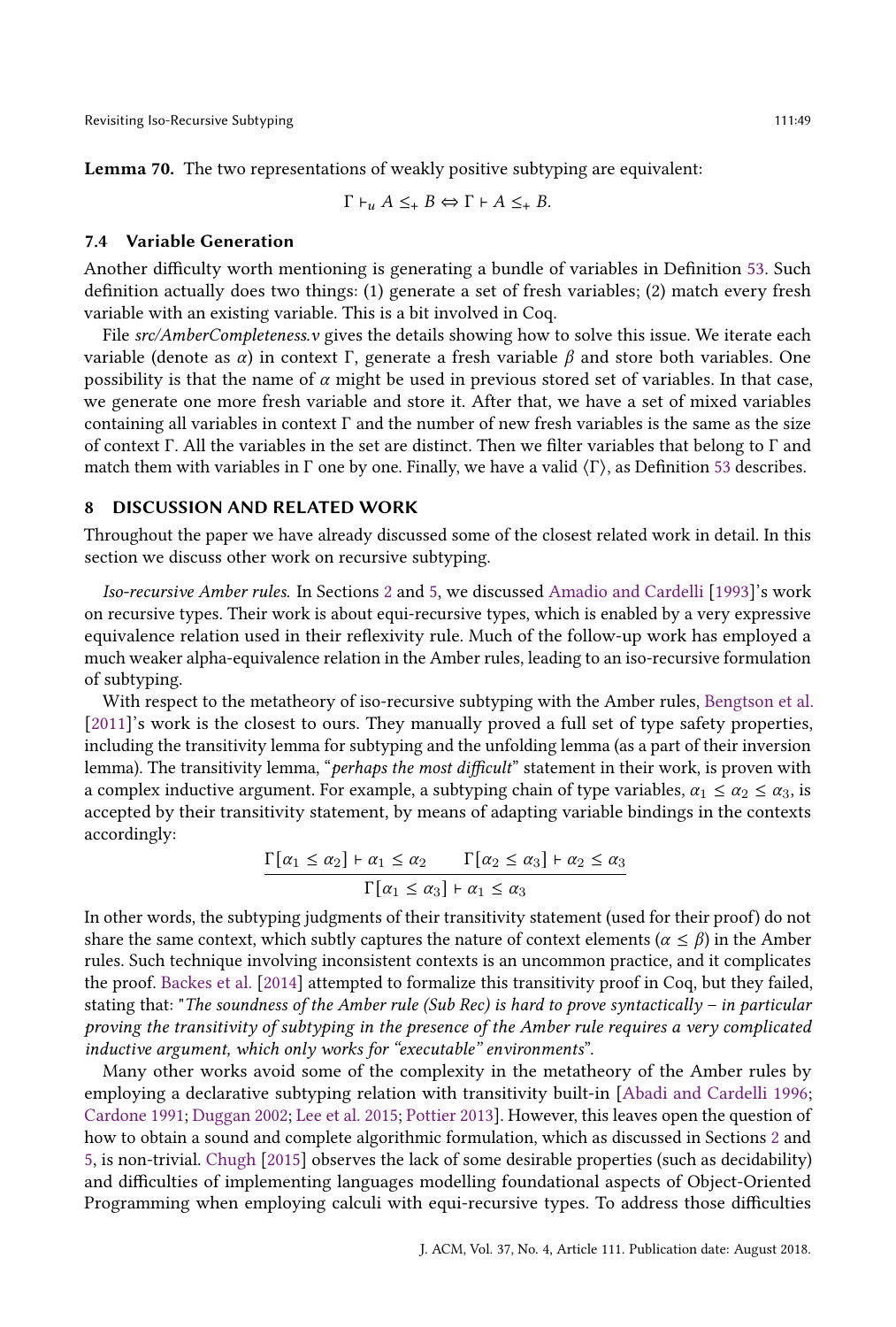he proposes a source calculus with iso-recursive types using the Amber rules, which enables decidability. He does not discuss transitivity of subtyping for the source calculus. Type-safety of the source calculus is shown via an elaboration into a target calculus with equi-recursive types and F-bounded polymorphism [\[Canning et al.](#page-53-20) [1989\]](#page-53-20). In general, those works employ elaboration and/or coercive subtyping, which leads to an alternative way to prove type-safety, and transitivity is either built-in or not discussed. In contrast, our metatheory comes with transitivity proofs, as well as a direct operational semantics for a calculus with iso-recursive types.

Complete Iso-Recursive Subtyping. [Ligatti et al.](#page-53-11) [\[2017\]](#page-53-11) propose an improvement to the Amber rules for iso-recursive subtyping. They observe that the Amber rules are sound, but incomplete with respect to type-safety. Besides the complications due to the presence of a reflexivity rule, they find that a source of incompleteness of the Amber rules comes from complications with recursive type unrolling. The two rules for subtyping recursive types employed by [Ligatti et al.](#page-53-11) are:

$$
S, \mu\alpha. A \le \mu\beta. B \vdash [\alpha \mapsto \mu\alpha. A] A \le [\beta \mapsto \mu\beta. B] B
$$
  

$$
S \vdash \mu\alpha. A \le \mu\beta. B
$$
  

$$
(\mu\alpha. A \le \mu\beta. B) \in S
$$
  

$$
S \vdash \mu\alpha. A \le \mu\beta. B
$$
L17-rec2

The basic idea is that subtyping environments  $S$  track all subtyping relations between recursive types that have already been observed. Rule L17-REC1 is the rule that is triggered if  $\mu\alpha$ .  $A \leq \mu\beta$ . B has not been observed yet. In that case  $\mu\alpha$ .  $A \leq \mu\beta$ . B is simply added to the environment and the recursive type variables are directly replaced by the recursive types in the bodies. In rule L17-REC2, if  $\mu\alpha$ .  $A \leq \mu\beta$ . B is already in the environment, then we know that the two recursive types are in a subtyping relation and we can terminate. One similarity to the double unfolding and the nominal unfolding rules is that both [Ligatti et al.'](#page-53-11)s rules and our rules employ one substitution for each type. However, in [Ligatti et al.'](#page-53-11)s rules we substitute the recursive type variable with the recursive type directly, whereas in our rules we use a finite unfolding: that is we use the body of the recursive type instead. [Ligatti et al.'](#page-53-11)s rules are more powerful than both the Amber rules and all the rules presented in this paper, including our declarative formulation with finite unfoldings, as well as the double and nominal unfolding rules. The simplest example that illustrates the different expressive power between our rules and the rules by [Ligatti et al.](#page-53-11) [\[2017\]](#page-53-11) is perhaps  $\mu\alpha$ .  $\alpha \leq \mu\alpha$ . ( $\mu\beta$ .  $\alpha$ ). With [Ligatti et al.'](#page-53-11)s rules this is a valid subtyping statement, as illustrated by the following derivation:

$$
\mu\alpha.\ \alpha \leq \mu\alpha.\ (\mu\beta.\ \alpha) \in \{\mu\alpha.\ \alpha \leq \mu\alpha.\ (\mu\beta.\ \alpha),\ \mu\alpha.\ \alpha \leq \mu\beta.\ (\mu\alpha.\ (\mu\beta.\ \alpha))\}\n\frac{\mu\alpha.\ \alpha \leq \mu\alpha.\ (\mu\beta.\ \alpha),\ \mu\alpha.\ \alpha \leq \mu\beta.\ (\mu\alpha.\ (\mu\beta.\ \alpha)) + \mu\alpha.\ \alpha \leq \mu\alpha.\ (\mu\beta.\ \alpha)\}\n\frac{\mu\alpha.\ \alpha \leq \mu\alpha.\ (\mu\beta.\ \alpha),\ \mu\alpha.\ \alpha \leq \mu\beta.\ (\mu\alpha.\ (\mu\beta.\ \alpha)) + \mu\alpha.\ \alpha \leq \mu\beta.\ (\mu\alpha.\ (\mu\beta.\ \alpha))}{+\mu\alpha.\ \alpha \leq \mu\alpha.\ (\mu\beta.\ \alpha)}\n\frac{\mu\alpha.\ \alpha \leq \mu\alpha.\ (\mu\beta.\ \alpha)}{\alpha.\ \alpha \leq \mu\alpha.\ (\mu\beta.\ \alpha)}\n\frac{\mu\alpha.\ \alpha \leq \mu\alpha.\ (\mu\beta.\ \alpha)}{\alpha.\ \alpha \leq \mu\alpha.\ (\mu\beta.\ \alpha)}\n\frac{\mu\alpha.\ \alpha \leq \mu\alpha.\ (\mu\beta.\ \alpha)}{\alpha.\ \alpha \leq \mu\alpha.\ (\mu\beta.\ \alpha)}\n\frac{\mu\alpha.\ \alpha \leq \mu\alpha.\ (\mu\beta.\ \alpha)}{\alpha.\ \alpha \leq \mu\alpha.\ (\mu\beta.\ \alpha)}\n\frac{\mu\alpha.\ \alpha \leq \mu\alpha.\ (\mu\beta.\ \alpha)}{\alpha.\ \alpha \leq \mu\alpha.\ (\mu\beta.\ \alpha)}\n\frac{\alpha.\ \alpha \leq \mu\alpha.\ (\mu\beta.\ \alpha)}{\alpha.\ \alpha \leq \mu\alpha.\ (\mu\beta.\ \alpha)}\n\frac{\alpha.\ \alpha \leq \mu\alpha.\ (\mu\beta.\ \alpha)}{\alpha.\ \alpha \leq \mu\alpha.\ (\mu\beta.\ \alpha)}\n\frac{\alpha.\ \alpha \leq \mu\alpha.\ (\mu\beta.\ \alpha)}{\alpha.\ \alpha \leq \mu\alpha.\ (\mu\beta.\ \alpha)}\n\frac{\alpha.\ \alpha \leq \mu\alpha.\ (\mu\beta.\ \alpha)}{\alpha.\ \alpha \leq \mu\alpha.\ (\mu\beta.\ \alpha)}\n\frac{\alpha.\ \alpha \leq \mu\alpha.\ (\mu\beta.\ \alpha)}{\alpha.\ \alpha \leq \mu\alpha.\ (\mu\beta.\ \alpha)}\n\frac{\alpha.\ \alpha \leq \mu\alpha.\ (\mu\beta.\
$$

In contrast, the rules based on finite unfoldings reject such subtyping statement. For instance, here is the failed derivation with the double unfolding rules:

Derivation fails here

\n
$$
\begin{array}{c|c}\n\text{Derivation fails here} & \text{Derivation fails here} \\
\hline\n\alpha + \alpha \leq \mu\beta. \alpha & \alpha + \alpha \leq \mu\beta. \ (\mu\beta. \ \alpha) \\
\hline\n& \qquad + \mu\alpha. \ \alpha \leq \mu\alpha. \ (\mu\beta. \ \alpha)\n\end{array}
$$
\n
$$
\text{SA-REC}
$$

The source of the difference in terms of expressive power between our rules (as well as the Amber rules) and [Ligatti et al.'](#page-53-11)s rules is related to the treatment of subtyping between type variables and recursive types. In the failed derivation with the double unfolding rule we can see that the derivation fails when we encounter a subtyping statement of the form  $\alpha \leq \mu\beta$ . A. That is when we try to compare a recursive type variable with a recursive type. In both our rules and the Amber rules, such statements are always rejected, since the recursive type variables are opaque and the

J. ACM, Vol. 37, No. 4, Article 111. Publication date: August 2018.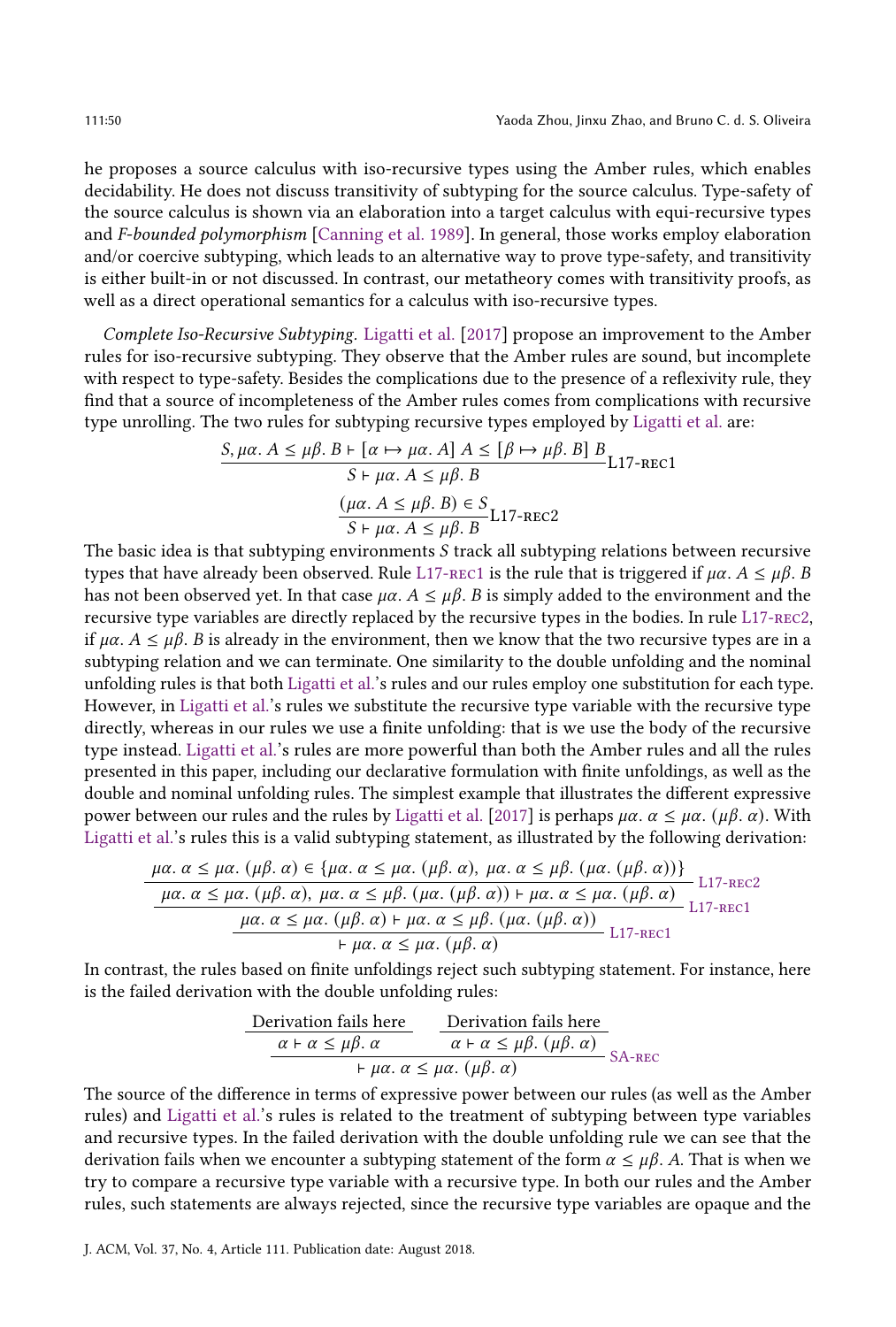structure of the recursive type denoted by the type variable is not known. In some sense with the Amber rules and our rules recursive type variables act similarly to nominal types, and comparing them with a recursive type that happens to have a structurally compatible shape will fail. In [Ligatti](#page-53-11) [et al.'](#page-53-11)s rules, because type variables are always replaced by the recursive type, the structure of the recursive type is known (or transparent) and then the subtyping rules for recursive types can be used instead. In addition to the simple example that we describe above, [Ligatti et al.](#page-53-11) [\[2017\]](#page-53-11) have identified two larger examples that demonstrate that their rules can derive subtyping statements that the Amber rules cannot:

- $\mu n$ . {sub :  $(\mu i'.$  {sub :  $i' \rightarrow \text{unit}$ })  $\rightarrow$  unit, min : unit  $\rightarrow$  int}  $\leq \mu i$ . {sub :  $i \rightarrow \text{unit}$ };
- $\mu a.(((\mu b.((b + \text{nat}) + a)) + \text{nat}) + a) \leq \mu c.((c + \text{real}) + c).$

As they observe, accepting such subtyping statements does not violate type-safety. The two examples above are also rejected by our rules, for similar reasons to the simpler example above. The failure to derive such subtyping statements is expected since we proved that our rules are equivalent in terms of expressive power to the Amber rules, which reject them as well.

In addition to rules L17-REC1 and L17-REC2, some non-standard subtyping rules for valueuninhabited types are also needed for achieving the completeness of subtyping with respect to type safety. If a type is value-uninhabited then every expression of that type diverges. In other words, value-uninhabited types are treated as bottom types (⊥). As [Ligatti et al.](#page-53-11) explained, if we do not care about subtyping completeness with respect to type-safety, we can ignore the extra subtyping rules for value-uninhabited types, and still get additional expressive power over the Amber rules. From the point of view of type-safety, the new formulations of subtyping proposed by us are also incomplete, since they have the same expressive power as the Amber rules.

Our declarative formulation of subtyping is essentially following a syntactic approach to subtyping, whereas a formulation based on completeness with respect to type-safety is closer in spirit to semantic subtyping [\[Castagna and Frisch](#page-53-21) [2005\]](#page-53-21). While syntactic formulations are generally less expressive, their metatheory is usually simpler, and such formulations are also generally more extensible. To achieve their goal of a complete formulation of subtyping with respect to type safety, [Ligatti et al.](#page-53-11) [\[2017\]](#page-53-11) had to develop several new proof techniques to accomplish this goal. For instance one of the techniques developed in their work is induction on failing derivations, which requires defining an explicit relation that captures failed derivations of subtyping. A further complicating factor is the non-standard form of environments  $S$  required by rules L17-REC1 and L17-REC2, which must contain entries of the form  $\mu\alpha$ .  $A \leq \mu\beta$ . B. This is in contrast to our rules, which all employ standard environments with type variables only. Both of these mean that the subtyping metatheory is significantly different from conventional formulations of subtyping. In [Ligatti et al.'](#page-53-11)s work, most important theorems, such as transitivity or reflexivity, are proved by doing induction on failing derivations. For example, their transitivity theorem is proved via an auxiliary theorem called strong subtyping transitivity of the form:

$$
\frac{S \vdash \tau_1 \leq \tau_3 \text{ is not derivable } \vdash \tau_1 \leq \tau_2}{\vdash \tau_2 \leq \tau_3 \text{ is not derivable}}
$$

This theorem relies on the failed derivations relation and leads to a transitivity proof that is quite different from conventional transitivity proofs for subtyping. In contrast, our transitivity theorem (as well as other lemmas such as reflexivity) and proofs are standard. For instance, as we show in Theorem [6,](#page-18-1) our transitivity proof is modular in the sense that proofs for the cases of non-recursive type constructs (such as function types) are essentially the same as for a subtyping relation without recursive types. In other words the addition of recursive types using our rules has little impact on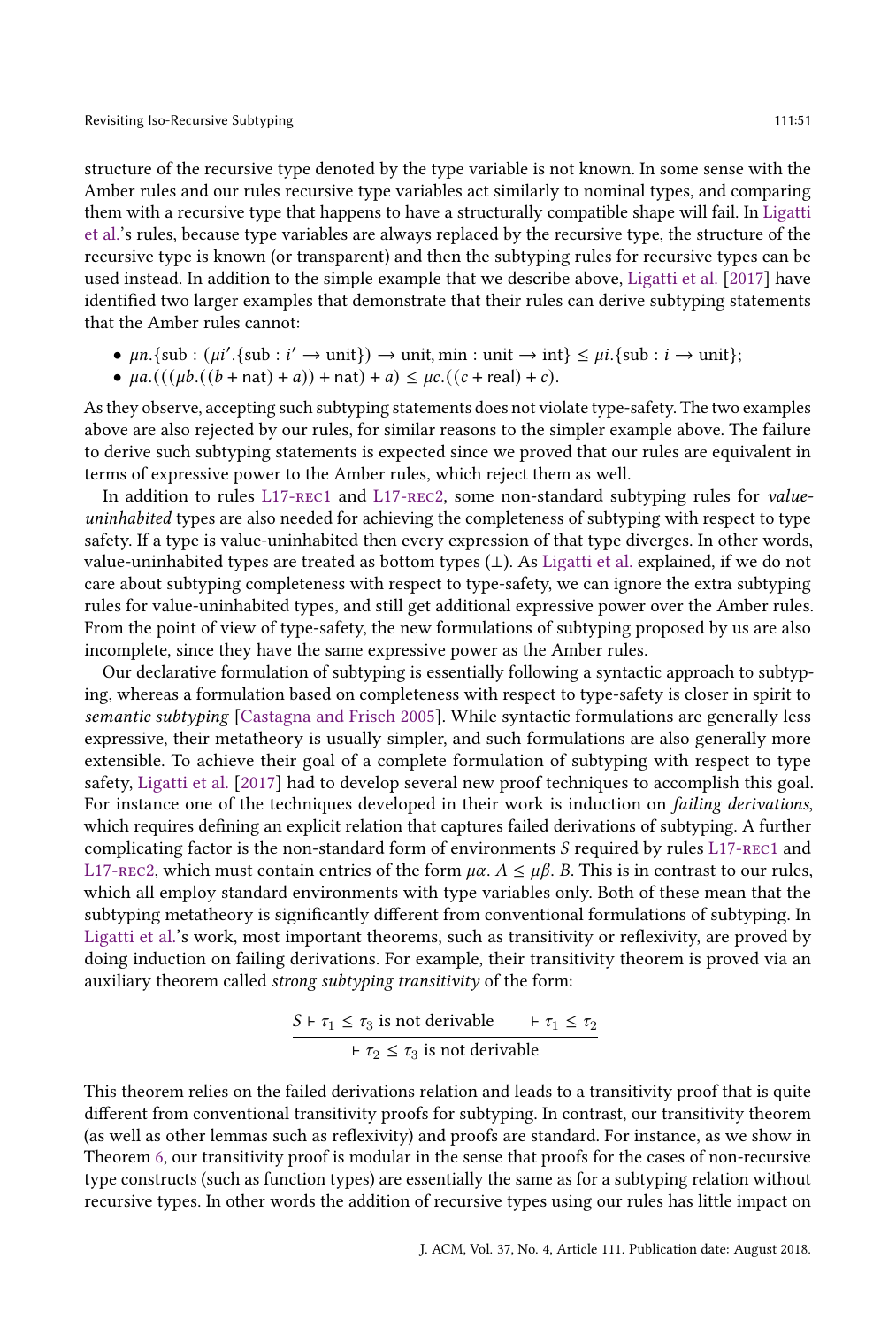existing proofs<sup>[7](#page-51-0)</sup>. This is not the case in [Ligatti et al.'](#page-53-11)s work since their rules for recursive subtyping as well as their proof techniques for showing completeness of subtyping with respect to type-safety require new proof techniques and proofs, and even new theorem statements. In addition, all our proofs have been formalized in a theorem prover, whereas [Ligatti et al.'](#page-53-11)s proofs have not been mechanically formalized yet.

Other approaches to iso-recursive subtyping. For solving the conflict between contravariant types and recursive types, [Hofmann and Pierce](#page-53-10) [\[1996\]](#page-53-10) proposed an approach where only covariant types are allowed. In their subtyping rules, the inputs of function types must be the same. Later, [Hosoya](#page-53-22) [et al.](#page-53-22) [\[1998\]](#page-53-22) gave an algorithm to prove transitivity and type soundness, but it still relies on a complicated environment where all of the components are pairs of structural recursive types. Thus, they have extra rules for contexts to obtain enough information for the subtyping assumptions. Featherweight Java [\[Igarashi et al.](#page-53-23) [2001\]](#page-53-23), is another calculus that supports a form of iso-recursive types. Although there are no specific recursive type constructs, recursive types appear because class declarations can be recursive. An advantage of the Featherweight Java design is that recursive types are fairly easy to model, and modeling mutually recursive types is straightforward. However, structural iso-recursive types, such as those in the Amber rules, allow for nested recursive types, which are not directly supported in Featherweight Java. Featherweight Java does support mutually recursive classes, so perhaps there is some general way to support such nested recursive types via an encoding.

Equi-recursive subtyping. Equi-recursive subtyping has been widely used in various calculi. With equi-recursive subtyping a recursive type is equivalent to its unfoldings. [Amadio and Cardelli](#page-52-0) [\[1993\]](#page-52-0)'s work provided the first theoretical foundation for equi-recursive types. Subsequent work by [Brandt and Henglein](#page-53-4) [\[1997\]](#page-53-4) and [Gapeyev et al.](#page-53-5) [\[2003\]](#page-53-5) improved and simplified the theory of [Amadio and Cardelli](#page-52-0) [\[1993\]](#page-52-0)'s study. In particular, they advocated for the use of coinduction for the metatheory of equi-recursive subtyping. Equi-recursive types play an important role in many areas. They have been employed for session types [\[Castagna et al.](#page-53-24) [2009;](#page-53-24) [Chen et al.](#page-53-25) [2014;](#page-53-25) [Gay and](#page-53-26) [Hole](#page-53-26) [2005;](#page-53-26) [Gay and Vasconcelos](#page-53-27) [2010\]](#page-53-27), and [Siek and Tobin-Hochstadt](#page-54-8) [\[2016\]](#page-54-8) applied equi-recursive types in gradual typing. Dependent object types (DOT), the foundation of Scala, also considers a special form of equi-recursive type [\[Amin et al.](#page-52-5) [2016;](#page-52-5) [Rompf and Amin](#page-53-28) [2016\]](#page-53-28). With conventional recursive types  $\mu\alpha$ . A,  $\alpha$  stands for the recursive type itself. In DOT, the recursive type is of the form  $\mu$  this. A, where this is the (run-time) self-reference. This construct, in combination with the form of dependent types supported in DOT allows for interesting applications that cannot be modelled with conventional recursive types. Nonetheless, DOT has to impose some contractiveness restrictions on the form of the recursive types for soundness, while no such restrictions are needed with iso-recursive types.

Mechanical formalizations with recursive subtyping. While to our knowledge there are no mechanical formalizations with the Amber rules, there are a few works trying to formalize other variants of recursive subtyping. Closest to our work is the Coq formalization by [Backes et al.](#page-53-13) [\[2014\]](#page-53-13). They show a Coq proof for refinement types with a positive restriction for iso-recursive types. In fact, our positive subtyping formulation (Figure [11\)](#page-34-0) is close to [Backes et al.](#page-53-13) [\[2014\]](#page-53-13)'s definition. However, our definition is more general since equal types with negative recursive occurrences are considered subtypes, whereas in their formulation recursive types with negative occurrences of recursive variables are forbidden. [Appel and Felty](#page-52-3) [\[2000\]](#page-52-3) gave a related Twelf proof of positive subtyping, where function types are invariant with respect to the input types of functions. Recently, based on

<span id="page-51-0"></span><sup>&</sup>lt;sup>7</sup>Our locally nameless [\[Charguéraud](#page-53-19) [2011\]](#page-53-19) based Coq proofs follow a similar style to Chargueraud's proofs for System  $F_{\leq}$ : in [https://www.chargueraud.org/softs/ln.](https://www.chargueraud.org/softs/ln)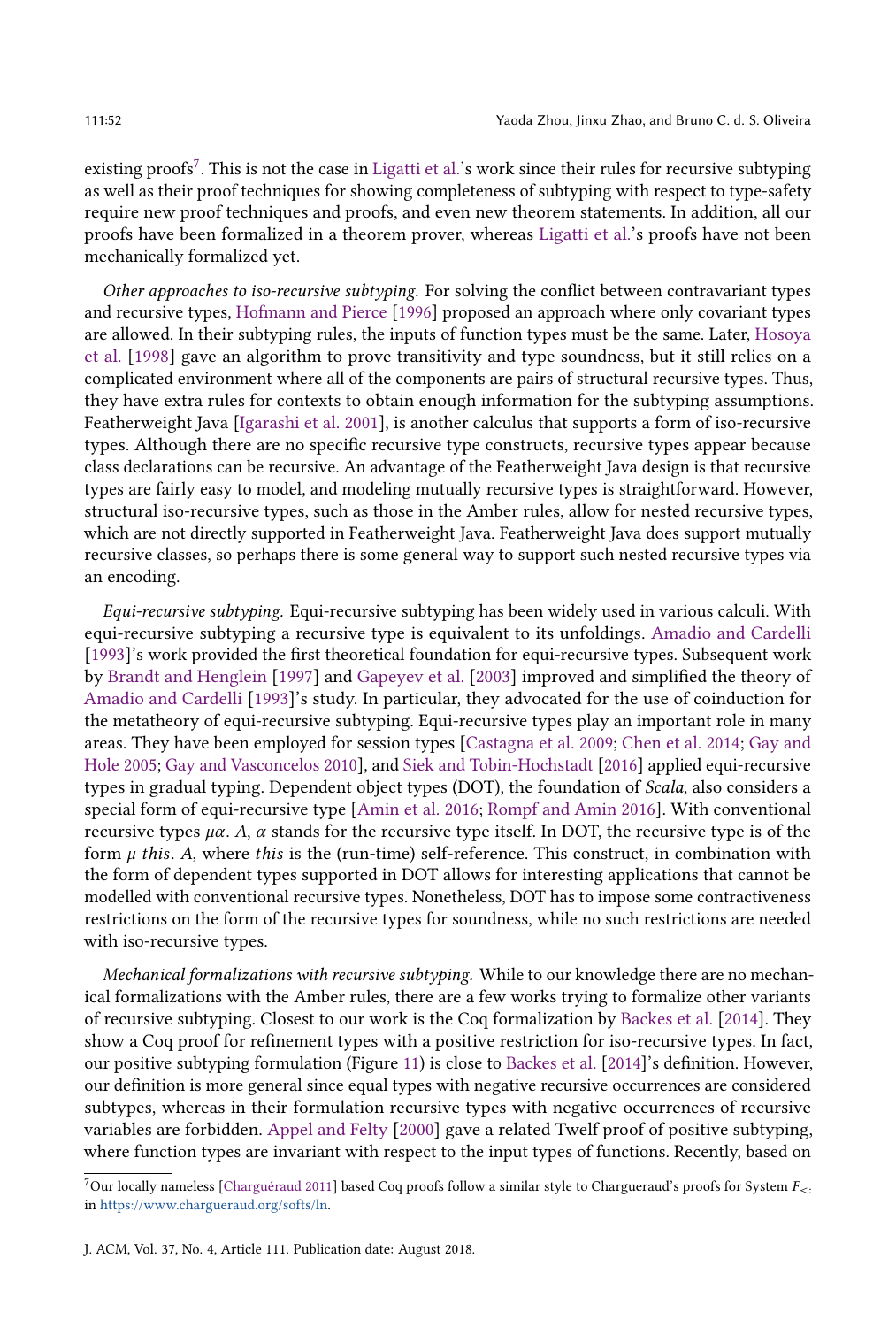big-step semantics, [Amin and Rompf](#page-52-6) [\[2017\]](#page-52-6) gave a formalization of DOT, which employs a special form of equi-recursive type. [Danielsson and Altenkirch](#page-53-29) [\[2010\]](#page-53-29), mixes induction and coinduction for proving properties of equi-recursive subtyping in Agda.

#### 9 CONCLUSION

The Amber rules have been around for many years. They have been adapted and widely employed for iso-recursive formulations of subtyping. However, the metatheory of Amber-style iso-recursive subtyping is not very well understood. In this work, we revisit the problem of iso-recursive subtyping and come up with novel declarative and algorithmic formulations of subtyping. We pay special attention to the metatheory, which is fully formalized in the Coq theorem prover. We believe that our work significantly improves the understanding of iso-recursive subtyping, and provides a platform for further developments in this area. More practically, the double unfolding rule and nominal unfolding rule are easy to integrate in existing calculi and this work presents the proof techniques needed to prove standard properties (such as transitivity and type soundness). Moreover, we show that it is easy to employ our algorithmic subtyping rules to subtyping relations that are not antisymmetric.

Investigating the use of our novel formulation of iso-recursive subtyping in more complex subtyping relations is an interesting direction for future work. For instance, it will be interesting to explore calculi with polymorphism, intersection/union types as well as calculi with bounded quantification. Investigating optimal algorithms for Amber-style iso-recursive subtyping is also an interesting direction for future work. Finally, another direction is to have a closer look at the alternative formulation of iso-recursive subtyping by [Ligatti et al.](#page-53-11) [\[2017\]](#page-53-11), and see whether the techniques developed in this paper can also help with a mechanical formalization of their work.

## ACKNOWLEDGMENTS

We are grateful to the anonymous OOPSLA and TOPLAS reviewers for their valuable comments that helped to improve the presentation of our work. John Tang Boyland provided us with valuable feedback and he produced an alternative formalization for the calculus presented in Sections [3](#page-16-0) and [4](#page-22-0) in the SASyLF prover [\[Aldrich et al.](#page-52-7) [2008\]](#page-52-7). His SASyLF formalization is included in our supplementary materials. We also thank Litao Zhou for his helpful discussion about the decidability proof, that helped us finally propose a good measure for the expanded tree. This work has been sponsored by Hong Kong Research Grant Council projects number 17209519 and 17209520.

#### REFERENCES

<span id="page-52-1"></span>Martin Abadi and Luca Cardelli. 1996. A theory of objects. Springer Science & Business Media.

- <span id="page-52-2"></span>Martín Abadi, Luca Cardelli, Pierre-Louis Curien, and Jean-Jacques Lévy. 1991. Explicit Substitutions. J. Funct. Program. 1, 4 (1991), 375–416.
- <span id="page-52-7"></span>Jonathan Aldrich, Robert J. Simmons, and Key Shin. 2008. SASyLF: an educational proof assistant for language theory. In Functional and Declarative Programming in Education (FDPE'08). ACM, 31–40.
- <span id="page-52-0"></span>Roberto M Amadio and Luca Cardelli. 1993. Subtyping recursive types. ACM Transactions on Programming Languages and Systems (TOPLAS) 15, 4 (1993), 575–631.
- <span id="page-52-5"></span>Nada Amin, Samuel Grütter, Martin Odersky, Tiark Rompf, and Sandro Stucki. 2016. The essence of dependent object types. In A List of Successes That Can Change the World. Springer, 249–272.
- <span id="page-52-6"></span>Nada Amin and Tiark Rompf. 2017. Type soundness proofs with definitional interpreters. In Proceedings of the 44th ACM SIGPLAN Symposium on Principles of Programming Languages. 666–679.
- <span id="page-52-3"></span>Andrew W Appel and Amy P Felty. 2000. A semantic model of types and machine instructions for proof-carrying code. In Proceedings of the 27th ACM SIGPLAN-SIGACT symposium on Principles of programming languages. 243–253.
- <span id="page-52-4"></span>Brian Aydemir, Arthur Charguéraud, Benjamin C Pierce, Randy Pollack, and Stephanie Weirich. 2008. Engineering formal metatheory. Acm sigplan notices 43, 1 (2008), 3–15.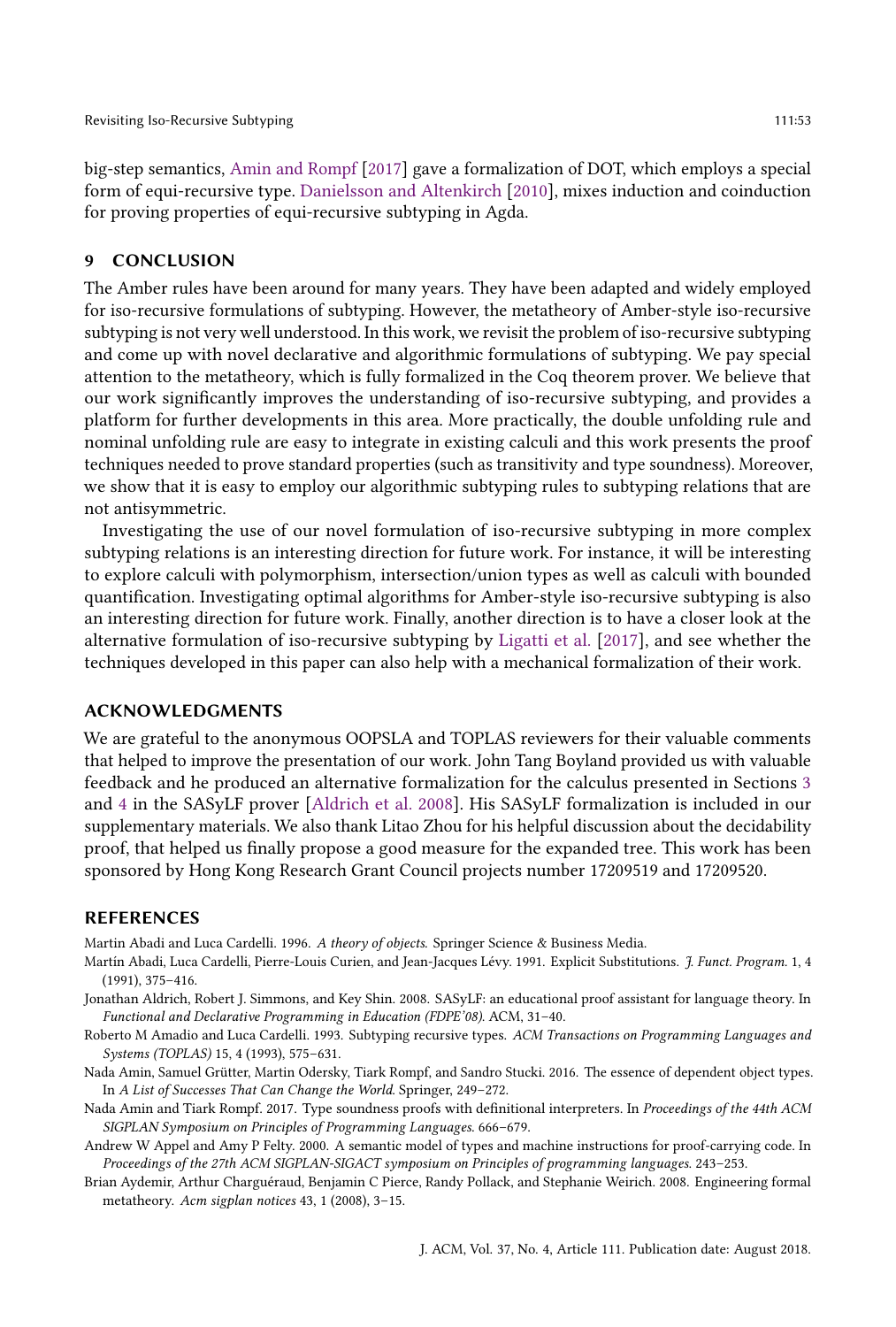- <span id="page-53-13"></span>Michael Backes, Cătălin Hriţcu, and Matteo Maffei. 2014. Union, intersection and refinement types and reasoning about type disjointness for secure protocol implementations. Journal of Computer Security 22, 2 (2014), 301-353.
- <span id="page-53-14"></span>Franco Barbanera, Mariangiola Dezani-Ciancaglini, and Ugo de'Liguoro. 1995. Intersection and Union Types: Syntax and Semantics. Information and Computation 119, 2 (June 1995), 202–230.
- <span id="page-53-6"></span>Jesper Bengtson, Karthikeyan Bhargavan, Cédric Fournet, Andrew D Gordon, and Sergio Maffeis. 2011. Refinement types for secure implementations. ACM Transactions on Programming Languages and Systems (TOPLAS) 33, 2 (2011), 1–45.
- <span id="page-53-4"></span>Michael Brandt and Fritz Henglein. 1997. Coinductive axiomatization of recursive type equality and subtyping, Vol. 1210. 63–81. Full version in Fundamenta Informaticae, 33:309–338, 1998.
- <span id="page-53-20"></span>Peter Canning, William Cook, Walter Hill, Walter Olthoff, and John C. Mitchell. 1989. F-Bounded Polymorphism for Object-Oriented Programming. In Proceedings of the Fourth International Conference on Functional Programming Languages and Computer Architecture (Imperial College, London, United Kingdom) (FPCA 1989). 8 pages.
- <span id="page-53-3"></span>Luca Cardelli. 1985. Amber. In LITP Spring School on Theoretical Computer Science. Springer, 21–47.
- <span id="page-53-17"></span>Felice Cardone. 1991. Recursive types for Fun. Theoretical Computer Science 83, 1 (1991), 39–56.
- <span id="page-53-24"></span>Giuseppe Castagna, Mariangiola Dezani-Ciancaglini, Elena Giachino, and Luca Padovani. 2009. Foundations of session types. In Proceedings of the 11th ACM SIGPLAN conference on Principles and practice of declarative programming. 219–230.
- <span id="page-53-21"></span>Giuseppe Castagna and Alain Frisch. 2005. A Gentle Introduction to Semantic Subtyping. In Proceedings of the 7th ACM SIGPLAN International Conference on Principles and Practice of Declarative Programming (PPDP '05).
- <span id="page-53-19"></span>Arthur Charguéraud. 2011. The Locally Nameless Representation. Journal of Automated Reasoning (2011), 1-46. 10.1007/s10817-011-9225-2.
- <span id="page-53-25"></span>Tzu-Chun Chen, Mariangiola Dezani-Ciancaglini, and Nobuko Yoshida. 2014. On the preciseness of subtyping in session types. In Proceedings of the 16th International Symposium on Principles and Practice of Declarative Programming. 135–146.

<span id="page-53-7"></span>Ravi Chugh. 2015. IsoLATE: A type system for self-recursion. In European Symposium on Programming. Springer, 257–282.

- <span id="page-53-1"></span>Dario Colazzo and Giorgio Ghelli. 1999. Subtyping recursive types in kernel fun. In Proceedings. 14th Symposium on Logic in Computer Science (Cat. No. PR00158). IEEE, 137–146.
- <span id="page-53-15"></span>Mario Coppo, Mariangiola Dezani-Ciancaglini, and Betti Venneri. 1981. Functional Characters of Solvable Terms. Mathematical Logic Quarterly 27, 2-6 (1981), 45–58.
- <span id="page-53-0"></span>Karl Crary, Robert Harper, and Sidd Puri. 1999. What is a Recursive Module?. In Proceedings of the ACM SIGPLAN 1999 Conference on Programming Language Design and Implementation (PLDI '99).
- <span id="page-53-29"></span>Nils Anders Danielsson and Thorsten Altenkirch. 2010. Subtyping, declaratively. In International Conference on Mathematics of Program Construction. Springer, 100–118.
- <span id="page-53-8"></span>Dominic Duggan. 2002. Type-safe linking with recursive DLLs and shared libraries. ACM Transactions on Programming Languages and Systems (TOPLAS) 24, 6 (2002), 711–804.
- <span id="page-53-5"></span>Vladimir Gapeyev, Michael Levin, and Benjamin Pierce. 2003. Recursive Subtyping Revealed. Journal of Functional Programming 12, 6 (2003), 511–548. Preliminary version in International Conference on Functional Programming (ICFP), 2000. Also appears as Chapter 21 of Types and Programming Languages by Benjamin C. Pierce (MIT Press, 2002).
- <span id="page-53-26"></span>Simon Gay and Malcolm Hole. 2005. Subtyping for session types in the pi calculus. Acta Informatica 42, 2-3 (2005), 191–225.
- <span id="page-53-27"></span>Simon J Gay and Vasco T Vasconcelos. 2010. Linear type theory for asynchronous session types. Journal of Functional Programming 20, 1 (2010), 19–50.
- <span id="page-53-2"></span>Giorgio Ghelli. 1993. Recursive types are not conservative over F≤. In International Conference on Typed Lambda calculi and Applications. Springer, 146–162.

<span id="page-53-22"></span><span id="page-53-10"></span>Martin Hofmann and Benjamin C Pierce. 1996. Positive subtyping. Information and Computation 126, 1 (1996), 11–33.

- Haruo Hosoya, Benjamin C Pierce, David N Turner, et al. 1998. Datatypes and subtyping. Unpublished manuscript. Available http://www. cis. upenn. edu/˜ bcpierce/papers/index. html (1998).
- <span id="page-53-23"></span>Atsushi Igarashi, Benjamin C Pierce, and Philip Wadler. 2001. Featherweight Java: a minimal core calculus for Java and GJ. ACM Transactions on Programming Languages and Systems (TOPLAS) 23, 3 (2001), 396–450.
- <span id="page-53-9"></span>Joseph Lee, Jonathan Aldrich, Troy Shaw, and Alex Potanin. 2015. A Theory of Tagged Objects. In European Conference on Object-Oriented Programming (ECOOP).
- <span id="page-53-11"></span>Jay Ligatti, Jeremy Blackburn, and Michael Nachtigal. 2017. On subtyping-relation completeness, with an application to iso-recursive types. ACM Transactions on Programming Languages and Systems (TOPLAS) 39, 1 (2017), 1–36.
- <span id="page-53-12"></span>Benjamin C. Pierce. 2002. Types and programming languages. MIT press.
- <span id="page-53-18"></span>François Pottier. 2013. Syntactic soundness proof of a type-and-capability system with hidden state. Journal of functional programming 23, 1 (2013), 38–144.
- <span id="page-53-16"></span>Garrel Pottinger. 1980. A type assignment for the strongly normalizable  $\lambda$ -terms. To HB Curry: essays on combinatory logic, lambda calculus and formalism (1980), 561–577.
- <span id="page-53-28"></span>Tiark Rompf and Nada Amin. 2016. Type soundness for dependent object types (DOT). In Proceedings of the 2016 ACM SIGPLAN International Conference on Object-Oriented Programming, Systems, Languages, and Applications. 624–641.